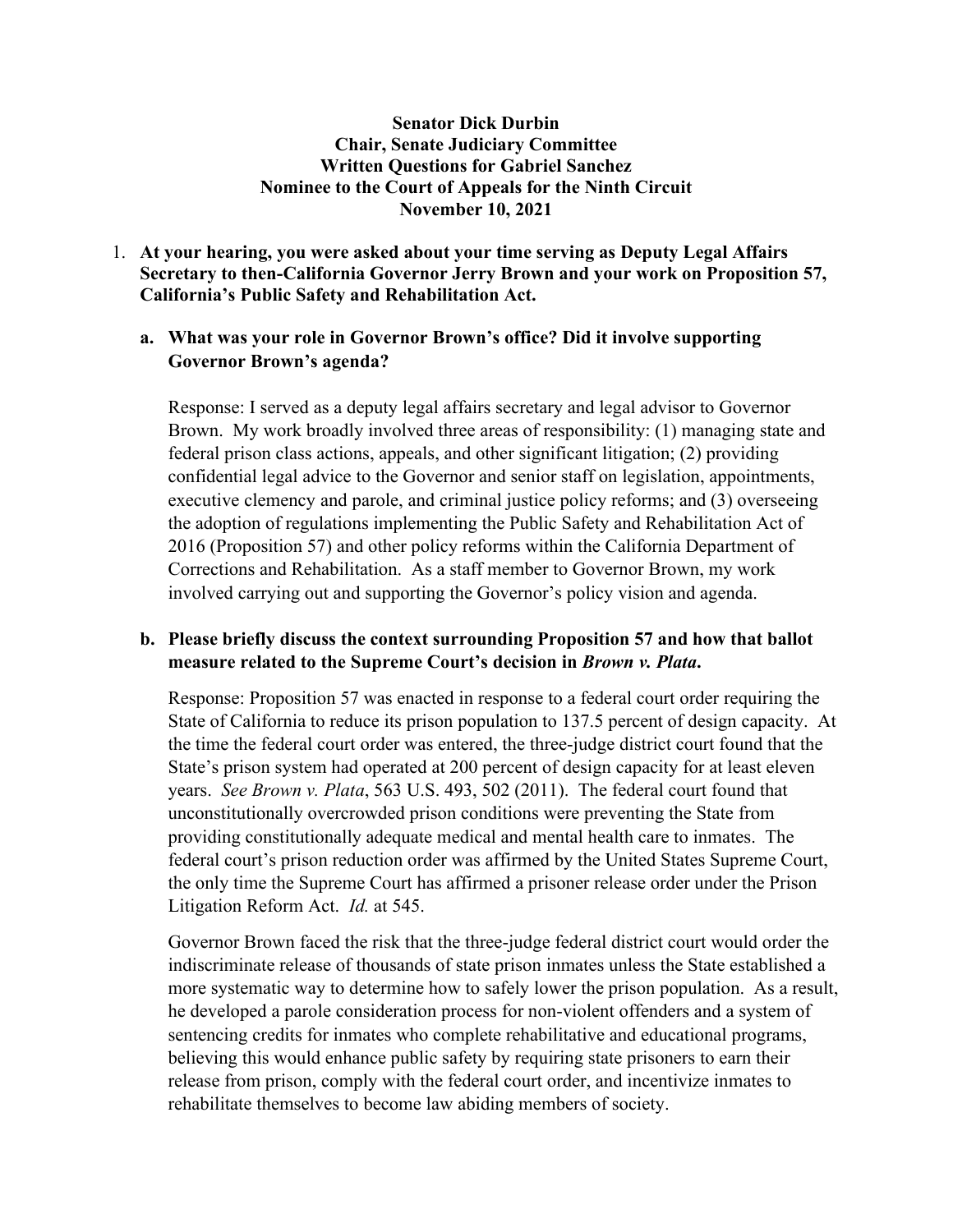No inmate was automatically released under Proposition 57. The law offered parole consideration for non-violent offenders and the opportunity for most inmates to earn a reduction in sentence by completing rehabilitative and education programs. In November 2016, Proposition 57 was approved by 64 percent of California voters, and California achieved compliance with the prison population reduction order one year ahead of schedule. The state prison population has remained below the federal court-ordered population cap ever since.

.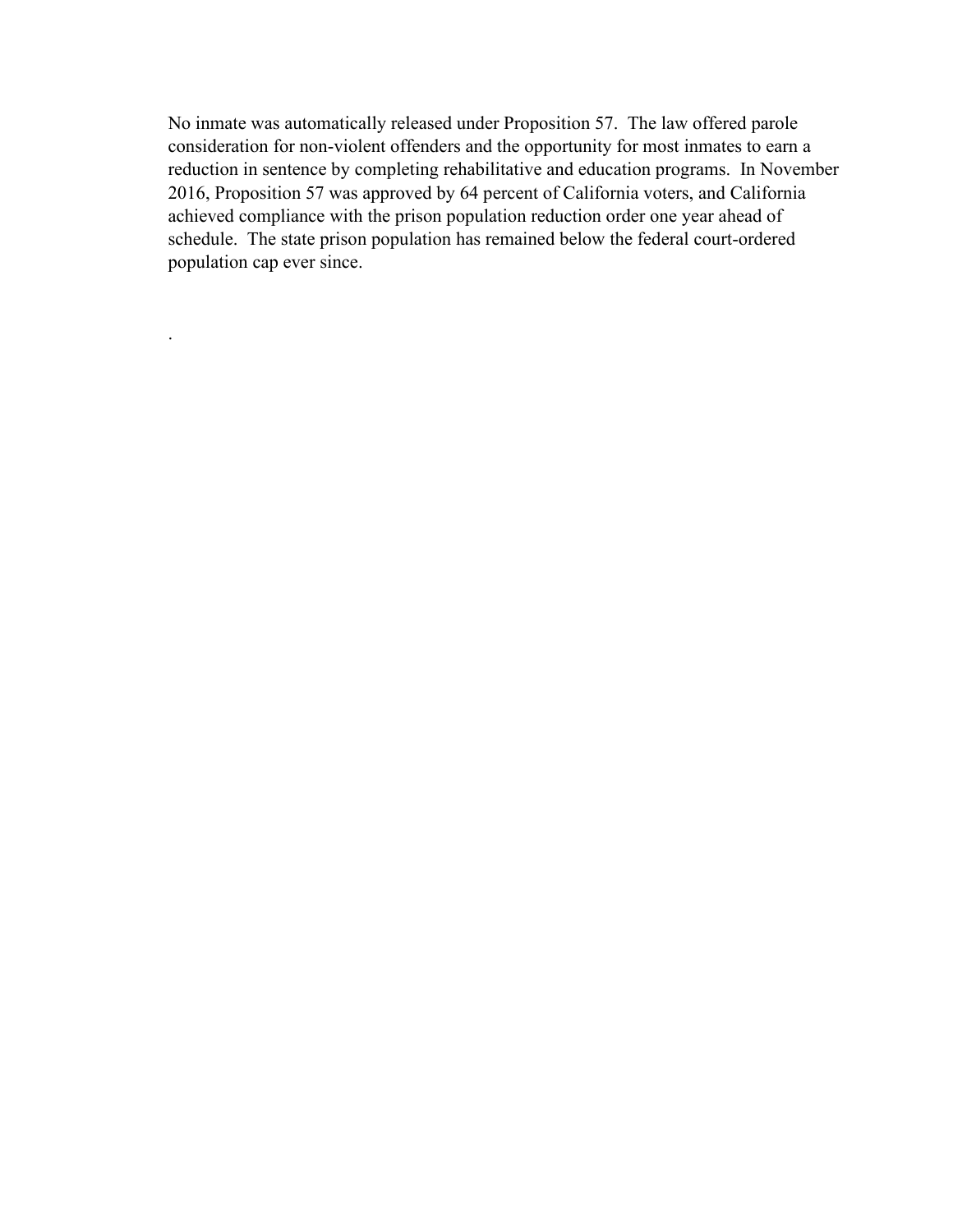# **Senator Chuck Grassley, Ranking Member Questions for the Record Justice Gabriel Sanchez**

**Judicial Nominee to the United States Circuit Court of Appeals for the Ninth Circuit**

### **1. You can answer the following questions yes or no:**

- **a. Was** *Brown v. Board of Education* **correctly decided?**
- **b. Was** *Loving v. Virginia* **correctly decided?**
- **c. Was** *Griswold v. Connecticut* **correctly decided?**
- **d. Was** *Roe v. Wade* **correctly decided?**
- **e. Was** *Gonzales v. Carhart* **correctly decided?**
- **f. Was** *District of Columbia v. Heller* **correctly decided?**
- **g. Was** *Hosanna-Tabor Evangelical Lutheran Church and School v. EEOC*  **correctly decided?**
- **h. Was** *Sturgeon v. Frost* **correctly decided?**
- **i. Was** *Masterpiece Cakeshop, Ltd. v. Colorado Civil Rights Commission* **correctly decided?**

Response: As a sitting justice on the California Court of Appeal and a judicial nominee to a federal circuit, I generally refrain from commenting on the correctness of any United States Supreme Court decision out of respect for the high court's binding precedents and to avoid the impression that I have prejudged any legal issues that might come before me. I am duty bound to follow all applicable Supreme Court precedents and would continue to do so if confirmed to the Ninth Circuit.

Prior judicial nominees have made an exception with respect to *Brown v. Board of Education* and *Loving v. Virginia*. *Brown* overruled *Plessy v. Ferguson*, ending legally enforced racial segregation in public education. *Brown v. Board of Ed. of Topeka*, 347 U.S. 483, 495 ("We conclude that in the field of public education the doctrine of 'separate but equal' has no place."). In *Loving*, the Supreme Court struck down a state law banning interracial marriage, holding that "the Equal Protection Clause demands that racial classifications … be subjected to the 'most rigid scrutiny,'" and concluding there was "no legitimate overriding purpose independent of invidious racial discrimination which justifies this classification." *Loving v. Virginia*, 388 U.S. 1, 11 (1963). Because it is unlikely that *de jure* racial segregation in schools or antimiscegenation laws would ever be reimposed in this country, I join other judicial nominees in agreeing that *Brown v. Board of Education* and *Loving v. Virginia* were correctly decided.

**2. During your confirmation hearing, you noted that answering a question regarding your personal opinion as to a variety of straightforward questions would constitute prejudging a case. You were unwilling to state when you believe life begins because you did not want to prejudge the issue. You were unwilling to state the number of biological sexes there are because you did not want to prejudge the issue. In that vein:**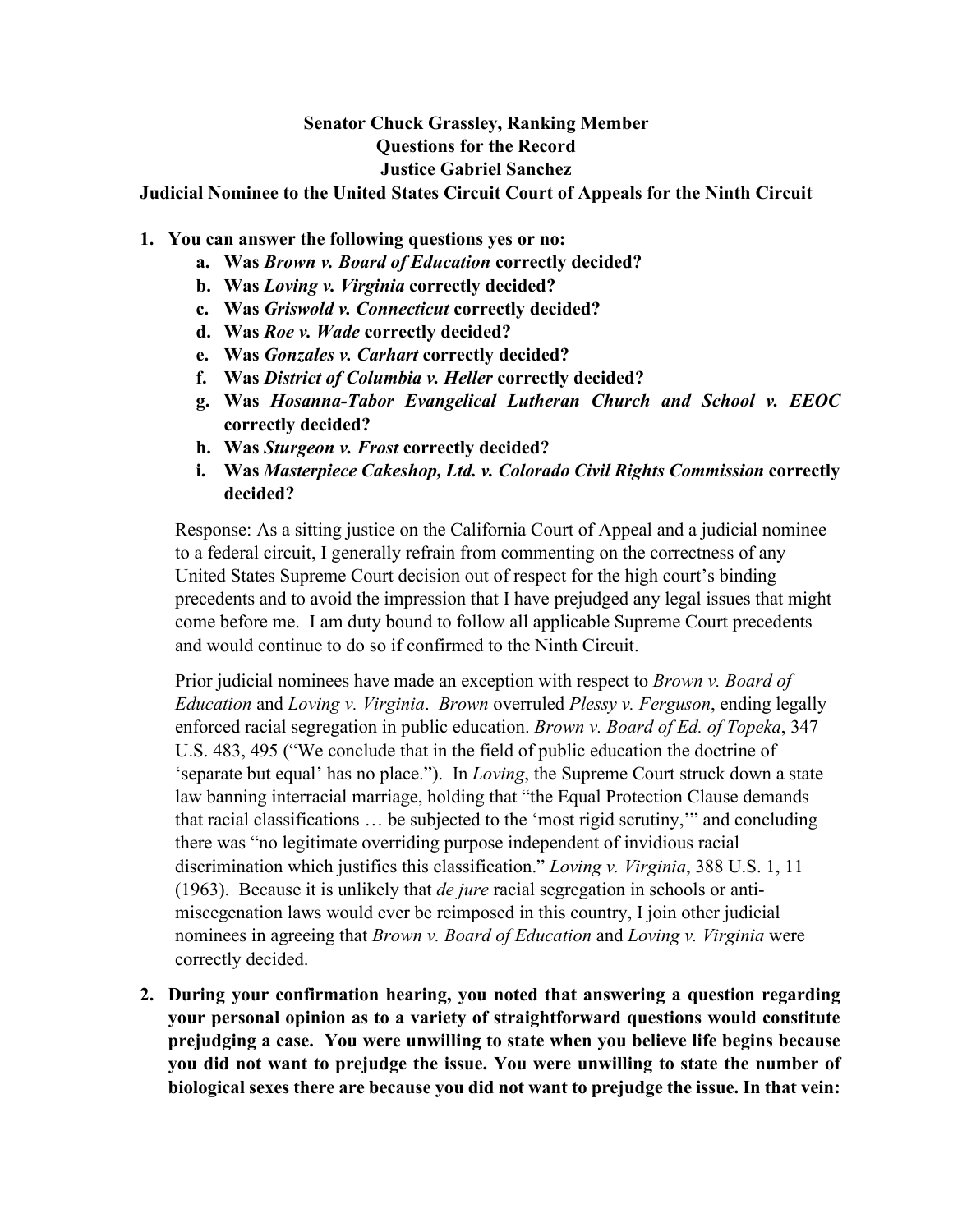# **If you acknowledge the existence of gravity, does that mean that you will prejudge a slip and fall case if you are confirmed to the Ninth Circuit and such a case appears before you?**

Response: Certain factual matters are so broadly accepted and not subject to reasonable debate that acknowledging these facts reaches beyond mere personal opinion. *See, e.g*., Fed. R. Civ. Proc. Rule 201 (a court may take judicial notice of facts that are not subject to reasonable dispute because they are either generally known or capable of accurate and ready determination). The existence of gravity is one such indisputable fact, and my acceptance of this scientific principle would not call into question whether I have formed an opinion as to slip and fall cases. Other topics, such as when life begins or the number of biological sexes, are matters of significant philosophical, religious, political, and public debate, and the subject of ongoing litigation in federal and state courts. As a sitting judge, I am bound by canons of judicial ethics that do not permit me to opine on pending litigation or to voice an opinion publicly that may cast doubt on my ability to be impartial. For those reasons, it would be inappropriate for me to share my personal views as to those topics and in doing so give the impression that I have prejudged an issue that may come before me.

# **3. Under Supreme Court and Ninth Circuit precedent, what is a "fact" and what sources do courts consider in determining whether something is a question of fact or a question of law?**

Response: "Findings of fact are made on the basis of evidentiary hearings and usually involve credibility determinations, which explains why they are reviewed deferentially under the clearly erroneous standard." *Rand v. Rowland*, 154 F.3d 952, 957 n. 4 (9th Cir. 1998) (en banc); see Fed. R. Civ. Proc. 52(a)(6) ("Findings of fact, whether based on oral or other evidence, must not be set aside unless clearly erroneous, and the reviewing court must give due regard to the trial court's opportunity to judge the witnesses' credibility.") A trial court, sitting as factfinder, weighs the evidence, makes credibility findings, and draws reasonable inferences from the evidence, and a reviewing court must generally accept such factual findings unless they are clearly erroneous. *See Zenith Radio Corp. v. Hazeltine Research, Inc*., 395 U.S. 100, 123 (1969). "This is so even when the district court's findings do not rest on credibility determinations, but are based instead on physical or documentary evidence or inferences from other facts." *Anderson v. City of Bessemer*, 470 U.S. 564, 573 (1985).

A question of law is generally understood to be an issue left for the court to decide, such as the interpretation of a statute, contract, or rule of procedure. *See, e.g.*, *Doe I v. Wal-Mart Stores, Inc.*, 572 F.3d 677, 681 (9th Cir. 2009) ("Contract interpretation is a question of law that we review de novo"). The Supreme Court has also defined a "question of law" as "the application of a legal standard to undisputed or established facts." *Guerrero-Lasprilla v. Barr*, 140 S. Ct. 1062, 1070 (2020).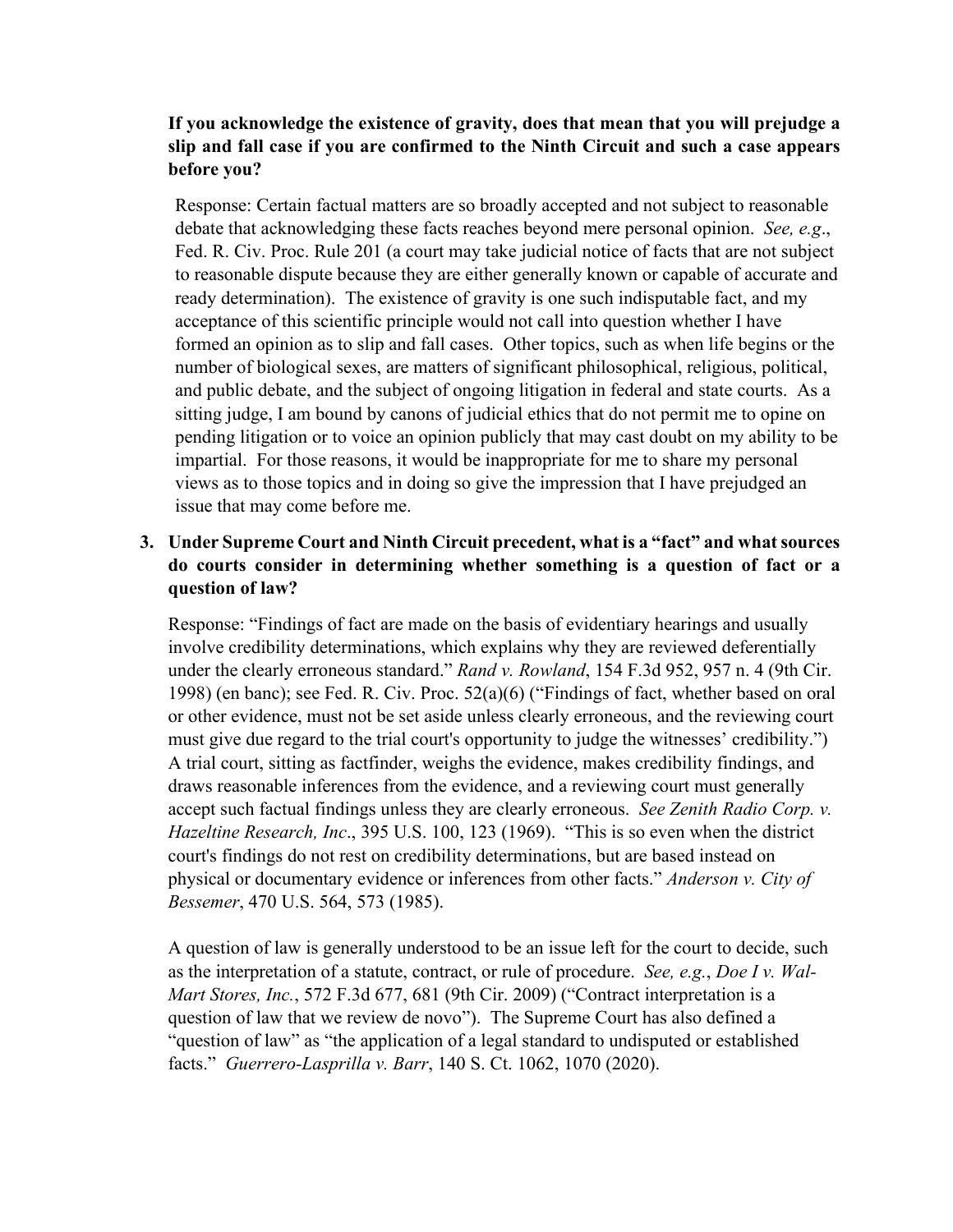### **4. Do you believe in a "living constitution"?**

Response: My understanding is that different meanings have been ascribed to the term "living constitution." If it is meant to support the view that the Constitution's meaning is not fixed and evolves through generations, then I disagree with that notion. The Supreme Court has held that the Constitution protects fundamental rights that are enumerated in the Bill of Rights, rooted in our nation's history and traditions, *Washington v Glucksberg*, 521 U.S. 702, 719-721 (1997), or are central to our views of individual liberty and autonomy, *Obergefell v. Hodges*, 576 U.S. 644 663-665 (2015), and these concepts have an enduring quality.

# **5. Please discuss your criminal legal experience, including the number of felony cases that you have personally handled, how many misdemeanor cases you have personally handled, and how many times you have argued before the court in a criminal matter.**

Response: Approximately eleven years of my legal and judicial career have involved criminal legal experience. As an associate at Munger, Tolles & Olson LLP, I represented a defendant in a white-collar criminal matter through client investigation and the pre-trial phase. In my seven years as the California Governor's Office, I oversaw the Governor's review of parole grants to inmates sentenced to indeterminate life sentences, and advised the Governor on executive clemency decisions, criminal laws, sentencing enhancements and punishments, statutory and regulatory provisions concerning credit-earning and parole review of state prisoners, and various other criminal law and corrections matters.

In my three years as an associate justice on the California Court of Appeal, I have authored or joined in approximately 250 opinions addressing criminal appeals, writs, and habeas corpus petitions. I did not argue criminal law matters in court as an attorney, but I have participated in 35 oral arguments, many of which involved criminal appeals.

- **6. Please discuss your familiarity with the Federal Rules of Criminal Procedure and the United States Sentencing Commission's Advisory Sentencing Guidelines. Specifically:**
	- **a. How often have you cited to either of these tomes during the course of your work?**
	- **b. How often have you had an opportunity to work within these constructs during the course of your career?**

Response: I have some familiarity with the Federal Rules of Criminal Procedure and the United States Sentencing Commission's Advisory Sentencing Guidelines. I cited and consulted these works as a law clerk for the Honorable Richard A. Paez on the Ninth Circuit, and I consulted the United States Sentencing Commission's Advisory Sentencing Guidelines as a legal advisor at the California Governor's Office. As a justice on the California Court of Appeal, I am regularly confronted with new and challenging legal questions, and I enjoy delving into different areas of law, researching pertinent authorities, and being guided by the applicable standards of review. To the extent the passage of time has dimmed my recollection of these works, I am confident I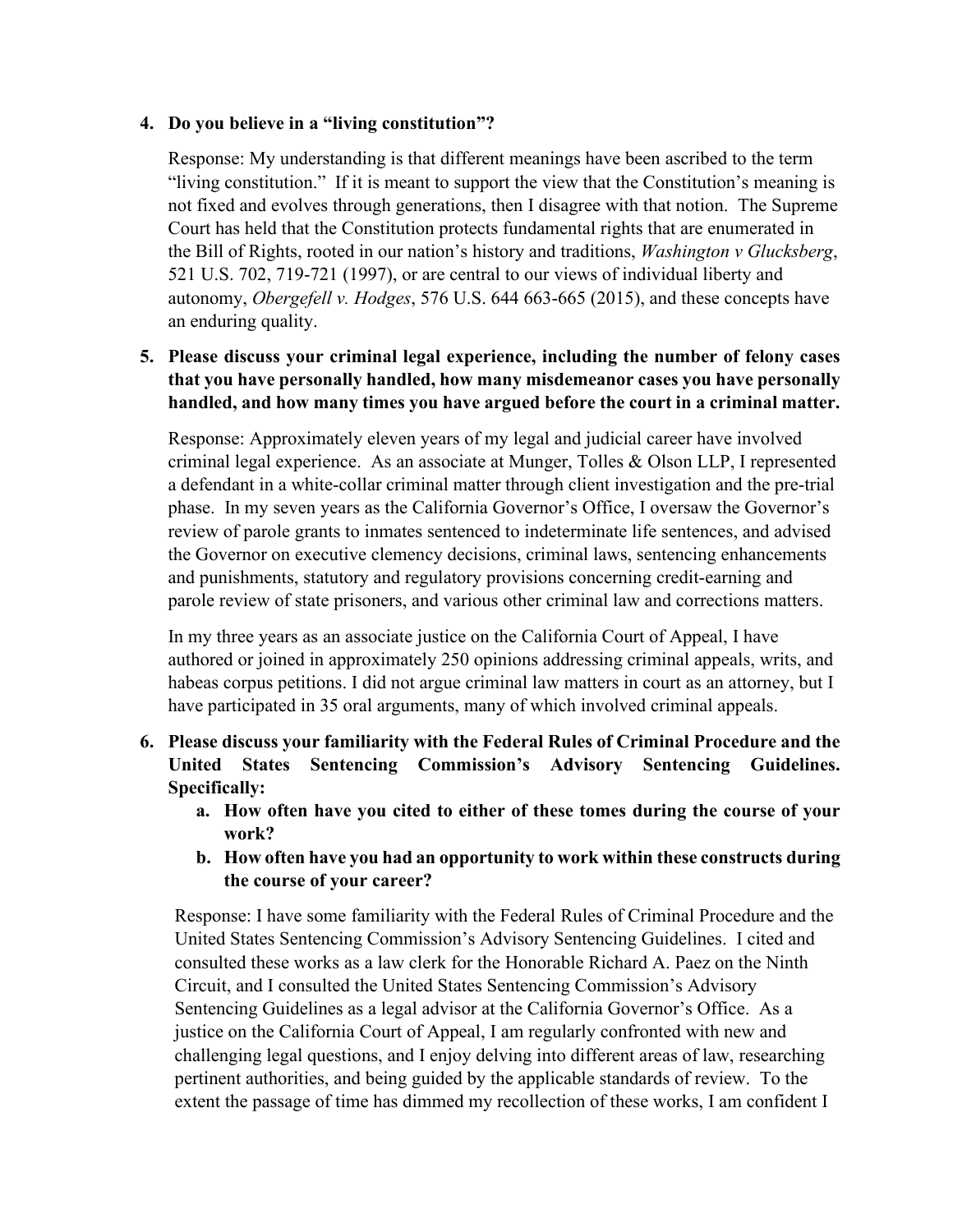could diligently reengage in these materials and apply the law to the facts of a particular case.

# **7. Please explain whether you agree or disagree with the following statement and explain why: "The judgments about the Constitution are value judgments. Judges exercise their own independent value judgments. You reach the answer that essentially your values tell you to reach."**

Response: In resolving constitutional issues, courts should be guided by the methods of interpretation called upon by United States Supreme Court and circuit precedent. If confirmed to the Ninth Circuit, I would faithfully follow such precedent.

### **8. Do you believe that "[t]here is no such thing as a non-racist or race-neutral policy"?**

Response: I am not familiar with the source of this quotation or the context in which it was made. As a general matter, I believe that policies can be designed to be race-neutral.

# **9. Do you believe that "[a]nti-racism requires acknowledging that racist beliefs and structures are pervasive in education"?**

Response: I am not familiar with the source of this quotation or the context in which it was made and therefore have no basis for determining what "anti-racism" is or requires.

# **10. Please explain the current standard for issuing a nationwide injunction in the Ninth Circuit and discuss the Ninth Circuit's explanation for how a nationwide injunction is consistent with a court's role under Article III of the United States Constitution.**

Response: The United States Supreme Court cautions that an "injunction is a drastic and extraordinary remedy, which should not be granted as a matter of course." *Monsanto Co. v. Geertson Seed Farms*, 561 U.S. 139, 165 (2010). However, the Court has upheld nationwide injunctions granted by federal courts when those injunctions are necessary to grant complete relief to the parties. *See, e.g, Trump v. Int'l Refugee Assistance Project*, 137 S. Ct. 2080, 2088-89 (2017). Injunctions are an equitable remedy that "should be no more burdensome to the defendant than necessary to provide complete relief to the plaintiffs." *Califano v. Yamasaki*, 442 U.S. 682, 702 (1979).

The Ninth Circuit similarly explains that the scope of injunctive relief "must be no broader and no narrower than necessary to redress the injury shown by the [plaintiff]." *California v. Azar*, 911 F.3d 558, 584 (9th Cir. 2018). "The scope of an injunction is 'dependent as much on the equities of a given case as the substance of the legal issues it presents,' and courts must tailor the scope 'to meet the exigencies of the particular case.'" *Id.*, *quoting Int'l Refugee Assistance Project*, 137 S. Ct. at 2087. In *Azar*, the Ninth Circuit concluded that the district court abused its discretion in ordering a nationwide injunction. *Id.* at 585; *see also City & Cty. of San Francisco v. Trump*, 897 F.3d 1225, 1244–45 (9th Cir. 2018) (vacating nationwide portion of injunction barring enforcement of executive order).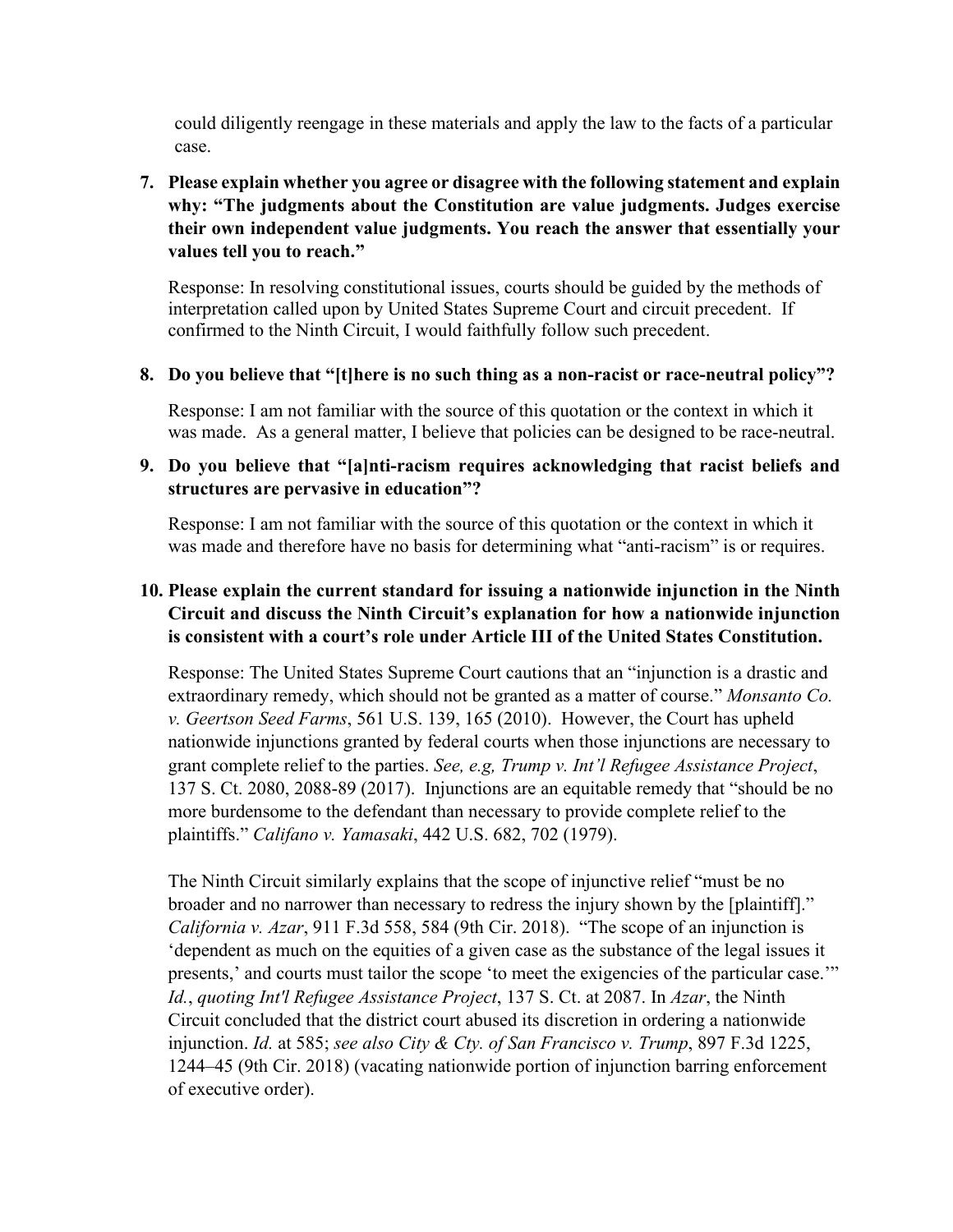# **11. Which of the four primary purposes sentencing—retribution, deterrence, incapacitation, and rehabilitation—do you personally believe is the most important? Which of these principles, if confirmed, will guide your approach to sentencing defendants?**

Response: If confirmed to the Ninth Circuit, my judicial philosophy regarding sentencing would be guided by the penological goals that have been set forth by Congress. According to the U.S. Code, punishment is understood to serve four penological goals: retribution, deterrence, incapacitation, and rehabilitation. The specific factors to be considered in imposing a sentence are set forth in 18 U.S.C. § 3553(a), and included in these factors are the four penological goals. A sentencing court is directed to consider the need for the sentence imposed "to reflect the seriousness of the offense, to promote respect for the law, and to provide just punishment for the offense" (retribution); "to afford adequate deterrence to criminal conduct" (deterrence); "to protect the public from further crimes of the defendant" (incapacitation); and "to provide the defendant with needed educational or vocational training, medical care, or other correctional treatment in the most effective manner" (rehabilitation).  $\S 3553(a)(2)(A)$ -(D). The sentencing court is also guided by other statutory factors, including advisory sentencing guidelines and policy statements issued by the United States Sentencing Commission. See §§  $3553(a)(4)-(5)$ , (b).

Since Congress has not directed that one goal be mechanically emphasized over another, federal judges should not do so either. A sentencing court "must make an individualized assessment based on the facts presented and the other statutory factors." *Beckles v. United States*, 137 S. Ct. 886, 894 (2017) (quotation marks and citation omitted); *see also* § 3553(a)(1) (a sentence should be determined by the particular facts of each case based on the "nature and circumstances of the offense and the history and characteristics of the defendant").

Because the United States Sentencing Commission's Guidelines are now advisory, appellate review of sentencing decisions is limited to determining whether they are "reasonable," *United States v. Booker*, 543 U.S. 220 (2005), and an abuse-of-discretion standard applies to appellate review of sentencing decisions. *Gall v. United States*, 552 U.S. 38, 46 (2007). The Supreme Court instructs that "a district judge must give serious consideration to the extent of any departure from the Guidelines and must explain his conclusion that an unusually lenient or an unusually harsh sentence is appropriate in a particular case with sufficient justifications. For even though the Guidelines are advisory rather than mandatory, they are … the product of careful study based on extensive empirical evidence derived from the review of thousands of individual sentencing decisions." *Ibid*.

Under Ninth Circuit precedent, an appellate court reviews a criminal sentence under a two-step analysis. First, the court "'consider[s] whether the district court committed significant procedural error'" and second, the court considers "the substantive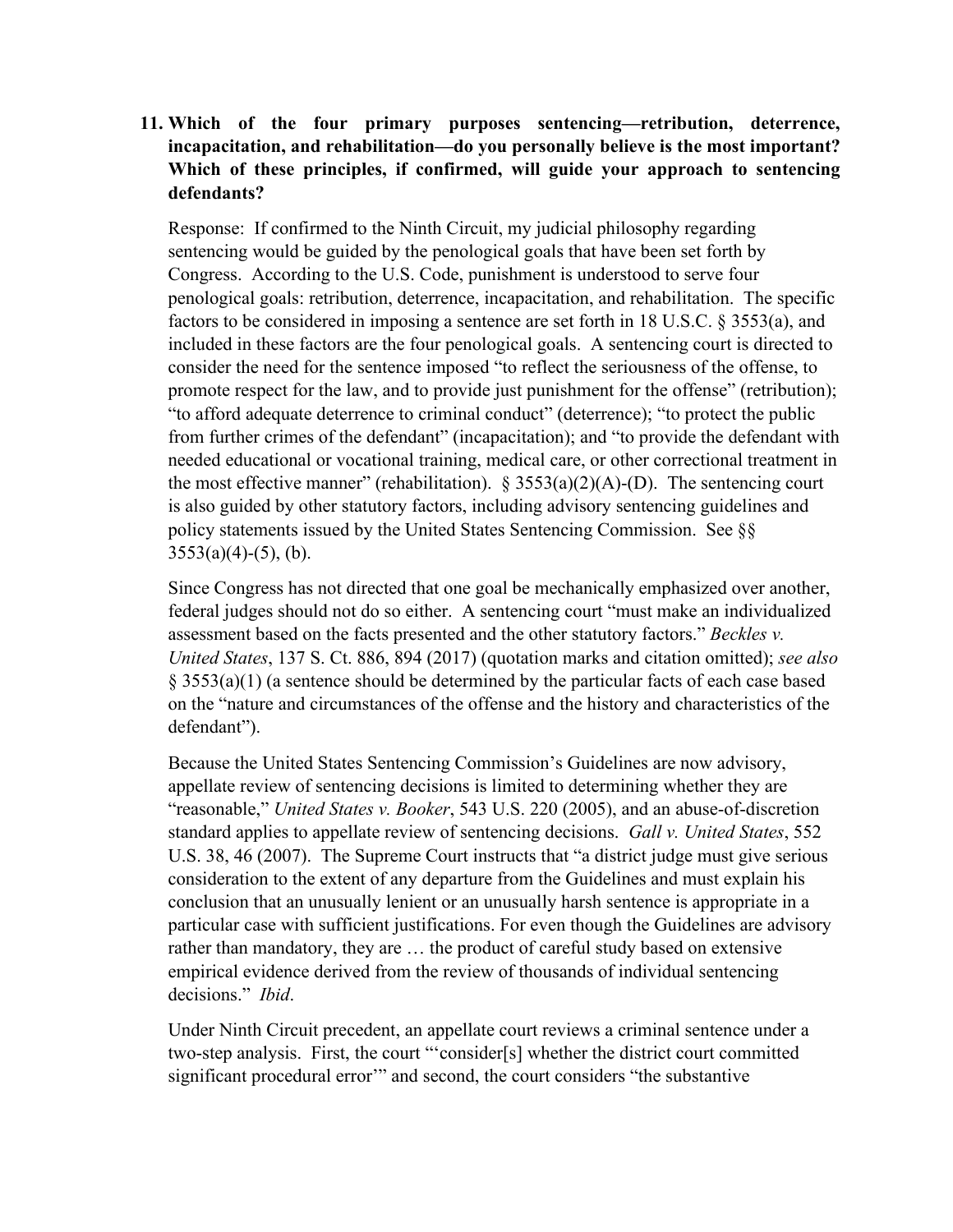reasonableness of the sentence" under an abuse of discretion standard. *U.S. v. Rosales-Gonzales*, 801 F.3d 1177, 1179-1180 (9th Cir. 2015).

If confirmed to the Ninth Circuit, my review of the substantive reasonableness of a criminal sentence would be guided by the foregoing precedent, the statutory sentencing factors, the sentencing guidelines, and any applicable policy statements of the United States Sentencing Commission.

# **12. Is second-degree murder a crime of violence under 18 U.S.C. § 924(c)(1)(A)?**

Response: 18 U.S.C.  $\S 924(c)(3)$  defines the term "crime of violence" as a felony offense that "(A) has as an element the use, attempted use, or threatened use of physical force against the person or property of another, or (B) that by its nature, involves a substantial risk that physical force against the person or property of another may be used in the course of committing the offense." Subsection (A) is commonly known as the "elements clause" and subsection (B) is commonly known as the "residual clause" of section 924(c)(3). In *United States v. Davis*, 139 S. Ct. 2319, 2336 (2019), the United States Supreme Court declared subsection (B) unconstitutionally vague. Whether seconddegree murder constitutes a crime of violence under the "elements clause" of subsection (A) is currently being considered by an *en banc* panel of the Ninth Circuit. *See United States v. Begay*, 15 F.4th 1254 (9th Cir. 2021), *vacating* 934 F.3d 1033 (9th Cir. 2019). If confirmed, I would be bound by the Supreme Court's decision in *Davis* and the Ninth Circuit's *en banc* decision in *Begay* and would apply such precedent should this question come before me.

# **13. Does 8 C.F.R. § 1003.14(a), the regulation concerning an immigration court's jurisdiction, set out a limit on the immigration court's subject matter jurisdiction, a claim-processing rule, or something else?**

Response: 8. C.F.R. § 1003.14(a) provides as follows: "Jurisdiction vests, and proceedings before an Immigration Judge commence, when a charging document is filed with the Immigration Court by the Service. The charging document must include a certificate showing service on the opposing party pursuant to  $\S 1003.32$  which indicates the Immigration Court in which the charging document is filed. However, no charging document is required to be filed with the Immigration Court to commence bond proceedings pursuant to  $\S$ § 1003.19, 1236.1(d) and 1240.2(b) of this chapter." In *Karingithi v. Whitaker*, 913 F.3d 1158, 1159-1160 (9th Cir. 2019), the Ninth Circuit held that this regulation defines when jurisdiction vests with the immigration court. The Ninth Circuit concluded that jurisdiction has vested in the immigration court even if the notice to appear does not include the time and date of the initial proceeding. (*Id.*)

# **14. How are scientific disputes about questions of fact resolved in federal courts?**

Response: Scientific disputes are resolved in federal court like other factual disputes, through the presentation of relevant, admissible evidence. On occasion, scientific evidence is aided by the presentation of expert testimony if the qualified expert's scientific or specialized knowledge "will help the trier of fact to understand the evidence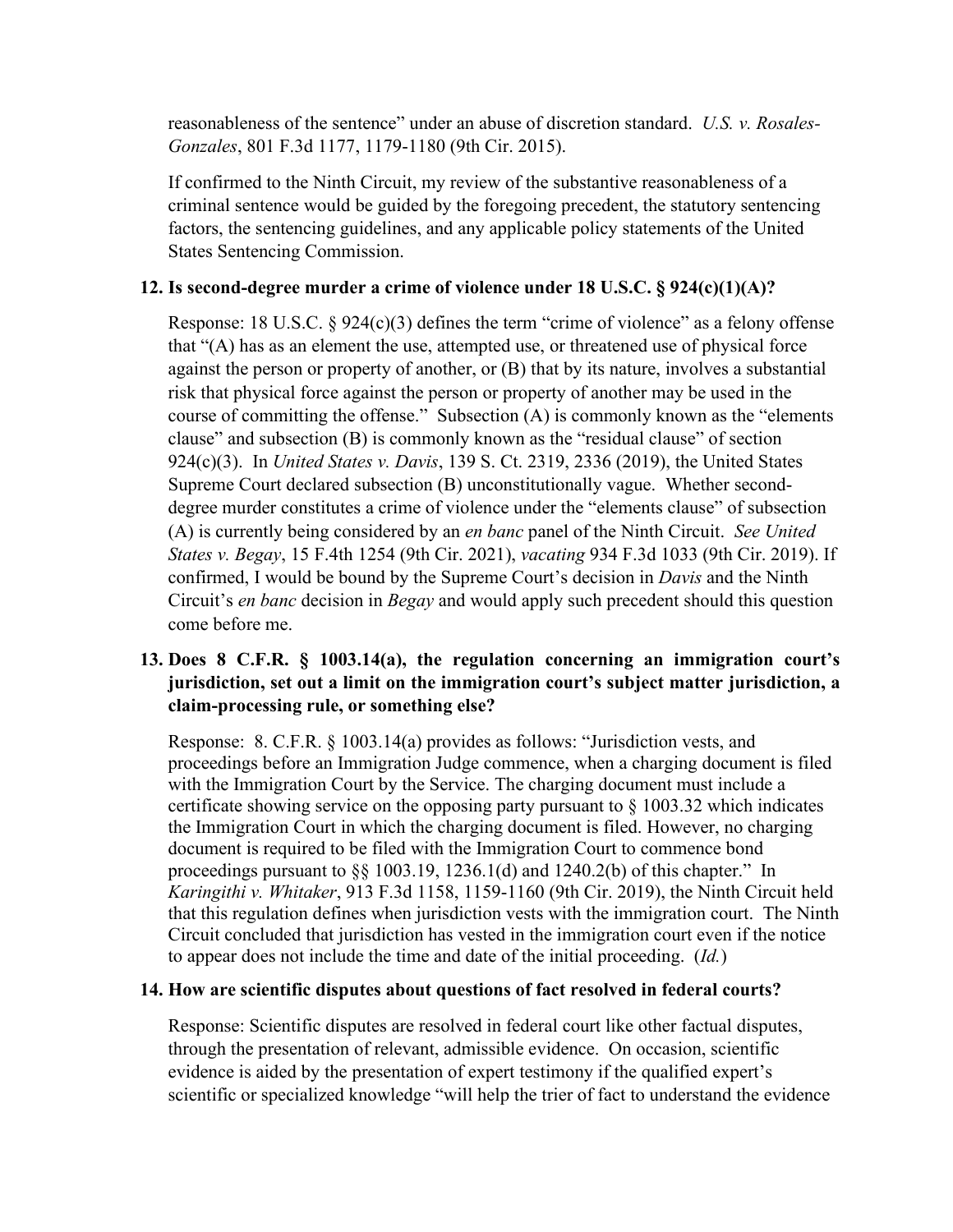or to determine a fact in issue" and the testimony offered "is based on sufficient facts or data" and is the "product of reliable principles and methods." Fed. R. Civ. Proc. 702; see *Daubert v. Merrell Dow Pharmaceuticals, Inc*., 509 U.S. 579 (1993).

#### **15. Is whether a specific substance causes cancer in humans a factual question?**

Response: Yes. Whether a specific substance causes cancer in humans is a factual question. "Causation in toxic tort cases is typically discussed in terms of generic and specific causation." *In re Hanford Nuclear Reservation Litig*., 292 F.3d 1124, 1133 (9th Cir. 2002). "General, or 'generic' causation has been defined by courts to mean whether the substance at issue had the capacity to cause the harm alleged, while 'individual causation' refers to whether a particular individual suffers from a particular ailment as a result of exposure to a substance." *Id.*

#### **16. Is when a "fetus is viable" a factual question?**

Response: In *Planned Parenthood v. Casey*, 505 U.S. 833 (1992), the United States Supreme Court observed that "advances in neonatal care have advanced viability to a point somewhat earlier" than in 1973. *Id.* at 860. The Court also noted that viability occurred at approximately 28 weeks at the time of *Roe v. Wade*, occurred at approximately 23 to 24 weeks at the time of *Casey*, and may occur "at some moment even slightly earlier in pregnancy, as it may if fetal respiratory capacity can somehow be enhanced in the future." *Ibid.* The *Casey* Court characterized these advances in fetal viability as "factual" underpinnings to these cases. *Ibid..*

#### **17. Is when a human life begins a factual question?**

Response: In *Planned Parenthood v. Casey*, 505 U.S. 833, 851 (1992), the United States Supreme Court stated: "At the heart of liberty is the right to define one's own concept of existence, of meaning, of the universe, and of the mystery of human life."

#### **18. What is the legal standard for true threats in the Ninth Circuit?**

Response: The United States Supreme Court has held that the First Amendment "permits a State to ban a true threat." *Virginia v. Black*, 538 U.S. 343, 359 (2003). "'True threats' encompass those statements where the speaker means to communicate a serious expression of an intent to commit an act of unlawful violence to a particular individual or group of individuals." *Id.* Applying *Black*, the Ninth Circuit has held that "a conviction under any threat statute that criminalizes pure speech" requires finding "sufficient evidence that the speech at issue constitutes a 'true threat.'" *United States v. Bagdasarian*, 652 F.3d 1113, 1117 (9th Cir. 2011). Thus, "the subjective test set forth in *Black* must be read into all statutes that criminalize pure speech," *id.*, and the speaker must subjectively intend for the statement to be taken as a threat. *Id.* at 1122.

#### **19. Do you think the Supreme Court should be expanded?**

Response: As a sitting justice on the California Court of Appeal and judicial nominee, I am bound by the United States Supreme Court's precedent regardless of the Court's size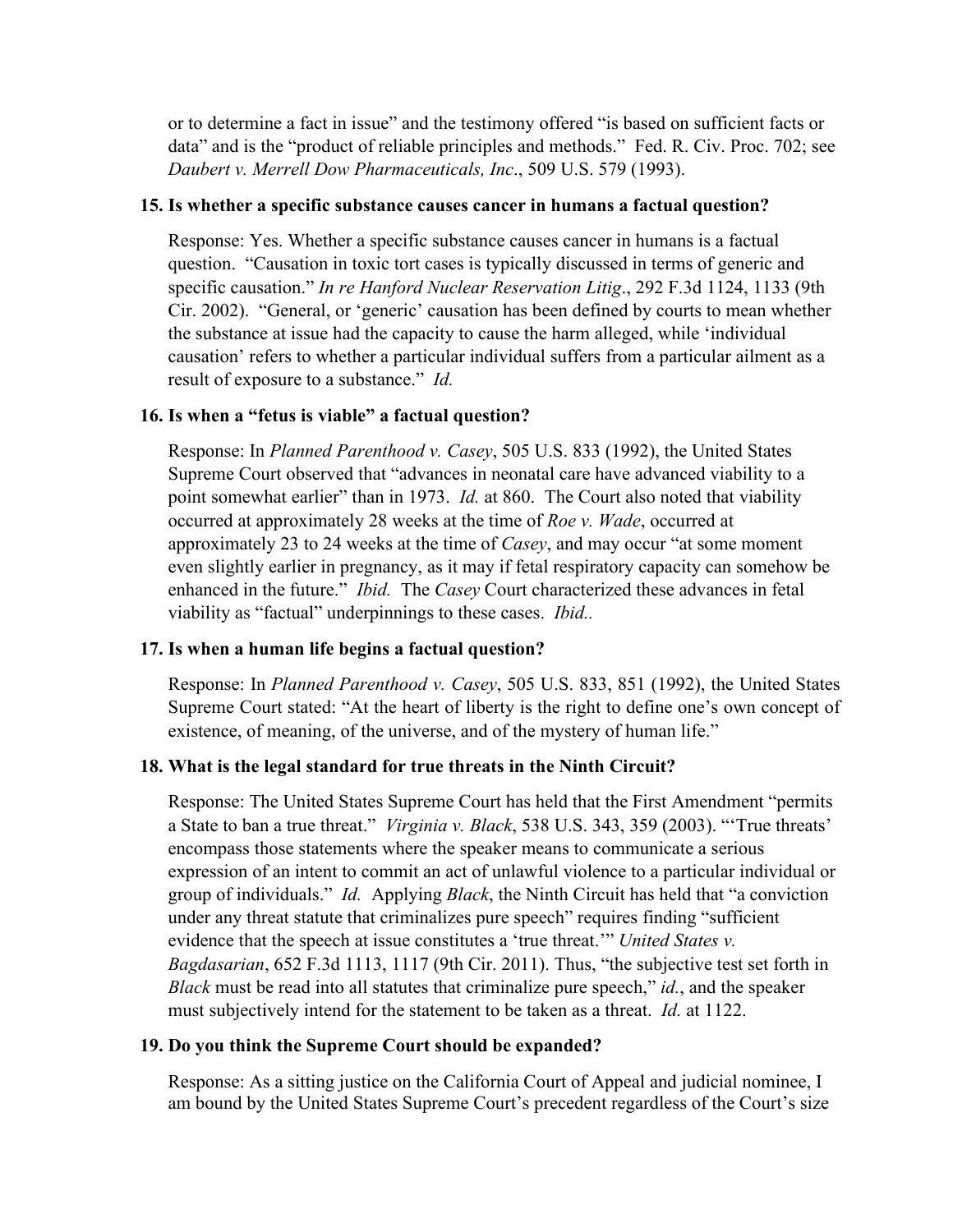or composition, and it would not be appropriate for me to comment on whether the size of the Court should change.

## **20. Do you believe that local governments should reallocate funds away from police departments to other support services? Please explain.**

Response: Questions regarding the appropriate allocation of resources to law enforcement agencies or support service agencies are important ones for policymakers to consider. As a sitting judge, I do not involve myself in policymaking, and it would be inappropriate for me to comment on matters of ongoing public debate. My role is to decide the legal claims presented on appeal in individual cases by carefully reviewing the record and applying governing law and precedent to the facts of each case.

# **21. In an article written about your judging style, you stated that you view oral argument as a chance "to test my own views against those of counsel and see if they can help either strengthen my opinion or other opinions or expose some weakness that we can address." If confirmed, do you intend to continue this practice on the Ninth Circuit?**

Response: In the interview I gave, I spoke about welcoming the opportunity at oral argument for counsel to challenge my reasoning about a case and to persuade me to a different point of view. As a judge, I strive to be a fair and neutral decisionmaker by approaching each case the same way. I avoid prejudging a matter before I have had an opportunity to read the parties' briefs and examine the record, I base my decision by applying the relevant law to the facts of each case, and I interrogate my own reasoning and remain open and willing to be persuaded to other points of view, including at oral argument. If confirmed to the Ninth Circuit, I would continue these practices to ensure that I apply the law fairly and impartially.

# **22. Is the federal judiciary systemically racist?**

Response**:** As a judge, I have not had the occasion to consider whether any judicial system is systemically racist, including the federal judiciary. When questions of race or racism have come before me, it has generally been in the context of discrimination claims, such as purposeful discrimination or disparate impact claims, which are guided by specific legal standards under statutory law and Supreme Court precedent. Whether the federal judiciary suffers from systemic racism is an important question for policymakers to consider.

# **23. Is the federal judiciary affected by implicit bias?**

Response: My understanding of implicit bias is that individuals can make unconscious assumptions or generalizations about people or groups of people. Whether the federal judiciary is affected by implicit bias is an important question for policymakers to address.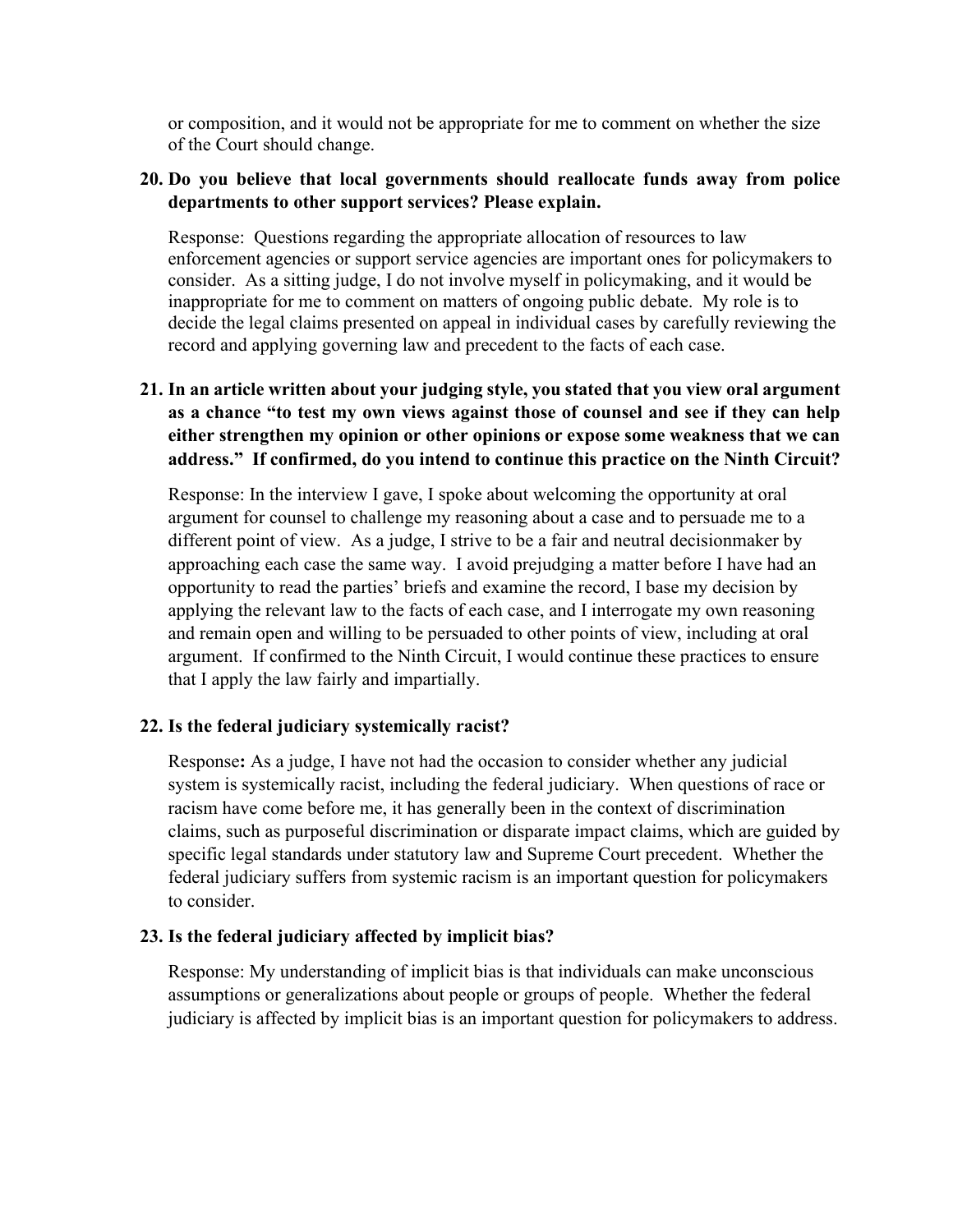### **24. Do you have implicit bias?**

Response: My understanding of implicit bias is that it can affect every profession, from doctors, to lawyers, to judges. I do not believe I am immune from making unconscious assumptions about individuals or circumstances. While I am not aware of any particular implicit biases I may have, as a sitting judge I strive to be a fair and neutral decisionmaker by approaching each case the same way. I avoid prejudging a matter before I have had an opportunity to read the parties' briefs and the lower court's decision, I carefully examine the record and research the applicable law and precedent, I base my decision by applying the relevant law to the facts of each case, and I interrogate my own reasoning throughout this process and remain open and willing to be persuaded to other points of view.

### **25. What legal standard would you apply in evaluating whether or not a regulation or proposed legislation infringes on Second Amendment rights?**

Response: In *District of Columbia v. Heller*, 554 U.S. 570, 595 (2008), the United States Supreme Court held that the Second Amendment secures "an individual right to keep and bear arms" without regard to service in a militia. The core right recognized is "the right of law-abiding, responsible citizens to use arms in defense of hearth and home." *Id*. at 635. The Supreme Court clarified that "[l]ike most rights, the right secured by the Second Amendment is not unlimited" and provided three examples of presumptively valid firearm regulations: (1) "prohibitions on the possession of firearms by felons and the mentally ill," (2) "laws forbidding the carrying of firearms in sensitive places such as schools and government buildings," and (3) "laws imposing conditions and qualifications on the commercial sale of arms." *Id.* at 626-627. The *Heller* court declined to adopt a single standard for review of such claims.

Applying *Heller*, the Ninth Circuit has adopted a two-step framework to evaluate whether a government regulation infringes on a Second Amendment right. *See Young v. Hawaii*, 992 F.3d 765, 783 (9th Cir. 2021) (en banc). The Ninth Circuit first determines if the "challenged law affects conduct that is protected by the Second Amendment" based on the "historical understanding of the scope of the right." *Ibid.* "Laws restricting conduct that can be traced to the founding era and are historically understood to fall outside of the Second Amendment's scope may be upheld without further analysis." *Ibid.* If, however, the government regulation is within the historical scope of the Second Amendment, or is not presumptively lawful as identified by *Heller*, the Ninth Circuit then determines at the second step what level of scrutiny should apply to the challenged regulation. As the Ninth Circuit explained in *Young*, it has understood "*Heller* to require one of three levels of scrutiny: If a regulation 'amounts to a destruction of the Second Amendment right,' it is unconstitutional under any level of scrutiny; a law that 'implicates the core of the Second Amendment right and severely burdens that right' receives strict scrutiny; and in other cases in which Second Amendment rights are affected in some lesser way, we apply intermediate scrutiny." *Id.* at p. 784. Unless the Supreme Court or the Ninth Circuit sitting *en banc* adopts a different standard, if confirmed I would apply the foregoing precedents.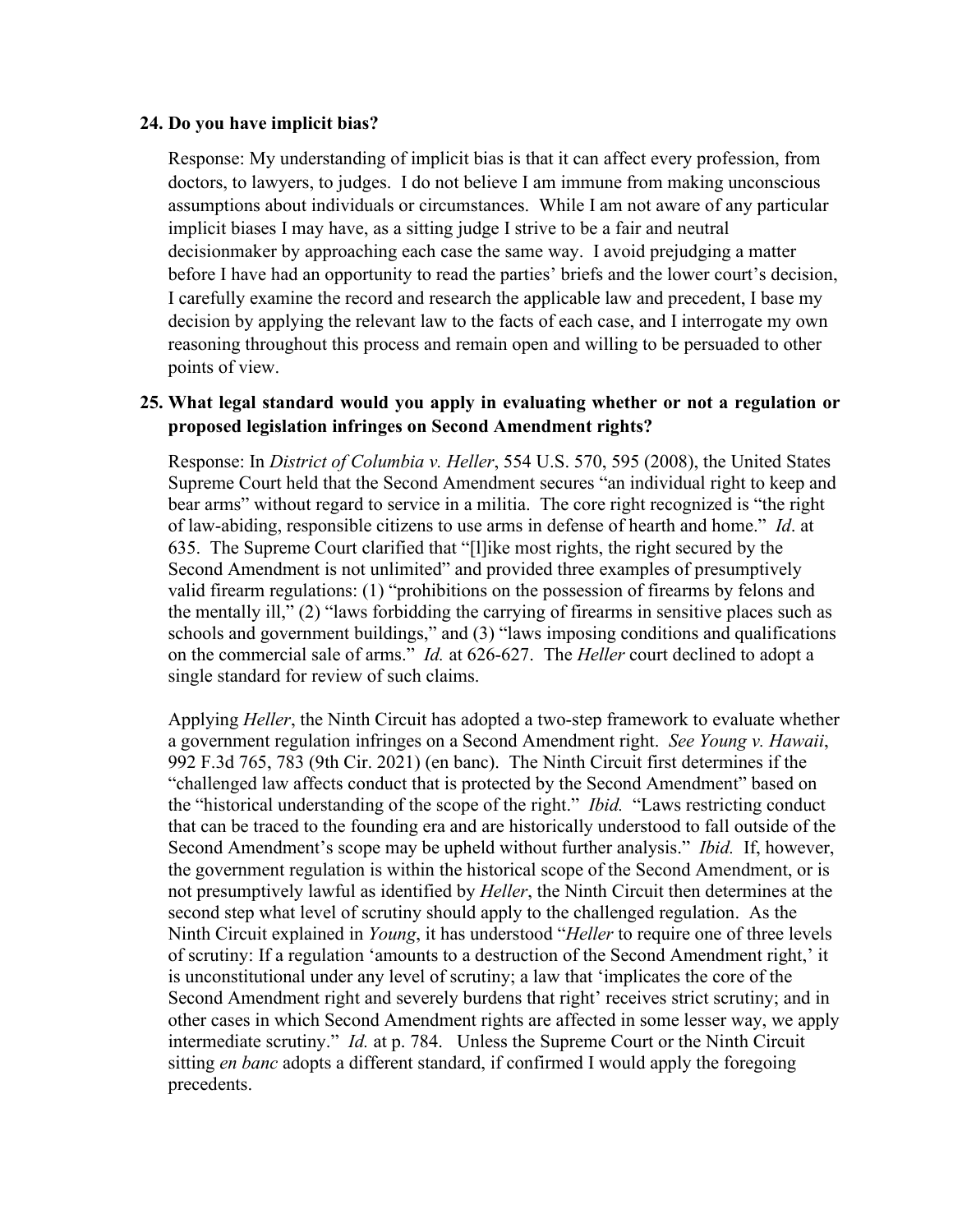## **26. Do state school-choice programs make private schools state actors for the purposes of the Americans with Disabilities Act?**

Response: I am not aware of any United States Supreme Court or Ninth Circuit precedent that addresses this issue, nor has such question been presented to me while serving on the California Court of Appeal. If I were confirmed to the Ninth Circuit and a case came before me that presented this issue, I would resolve it by researching the governing law and precedent and applying the law to the facts as presented in the record.

# **27. Over the course of your career, how many times have you spoken at events sponsored or hosted by the following liberal, "dark money" groups?**

- **a. American Constitution Society**
- **b. Arabella Advisors**
- **c. Demand Justice**
- **d. Fix the Court**
- **e. Open Society Foundation**

Response: I have not spoken at events sponsored or hosted by any of the groups listed above.

## **28. Does a law restrict abortion access if it requires doctors to provide medical care to children born alive following failed abortions?**

Response: I have not had such an issue presented to me while serving on the California Court of Appeal. If I were confirmed to the Ninth Circuit and a case came before me that presented this issue, I would resolve it by researching the governing law and precedent and applying the law to the facts as presented in the record.

### **29. Under the Religious Freedom Restoration Act the federal government cannot "substantially burden a person's exercise of religion."**

**a. Who decides whether a burden exists on the exercise of religion, the government or the religious adherent?**

Response: The Religious Freedom Restoration Act (RFRA) provides that government cannot substantially burden a person's free exercise of religion, even if that burden results from a rule of general applicability, unless the government has demonstrated that application of the burden furthers a compelling governmental interest and is the least restrictive means of furthering that interest. 42 U.S.C. § 2000bb-1. Under *Burwell v. Hobby Lobby Stores, Inc.*, 573 U.S. 682 (2014), whether a burden exists on the exercise of religion is a determination made by the courts. *See id.* at 726 (concluding that a contraceptive mandate that "forces [plaintiffs] to pay an enormous sum of money" clearly imposed a substantial burden on their sincerely held religious beliefs). The Supreme Court has cautioned, however, that in analyzing such a claim under the RFRA, courts must not presume to determine the plausibility or reasonableness of a religious belief. *Id.* at 724.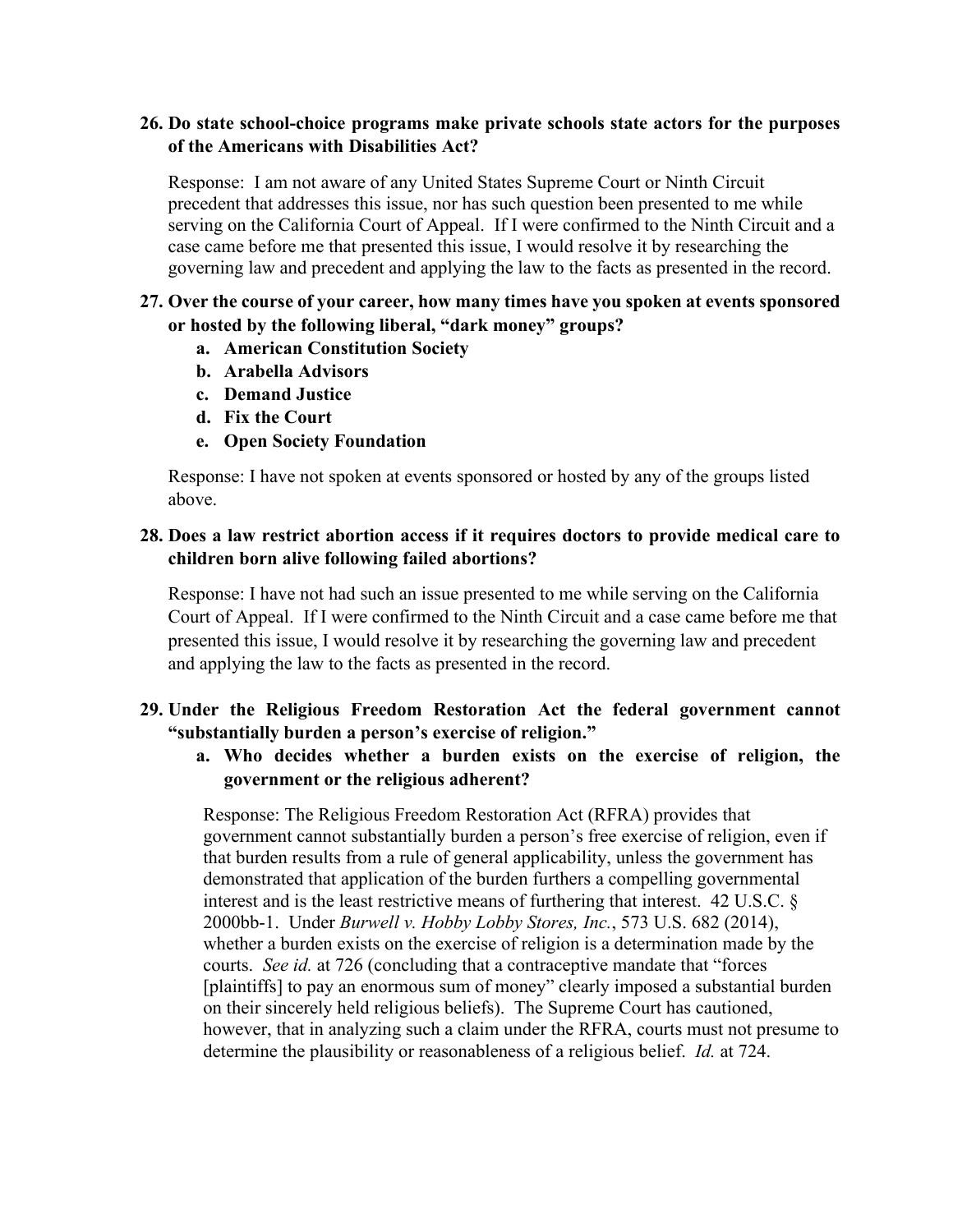### **b. How is a burden deemed to be "substantial[]" under current case law?**

Response: In *Hobby Lobby*, the Supreme Court emphasized two factors to find that the plaintiffs' religious exercise was substantially burdened: (1) non-compliance with the contraceptive mandate would cause "severe" economic consequences for the plaintiffs; and (2) compliance with the mandate would require the plaintiffs to violate their sincerely held religious beliefs. 573 U.S. at 720, 723.

# **30. Judge Stephen Reinhardt once explained that, because the Supreme Court hears a limited number of cases each year, part of his judicial mantra was, "They can't catch 'em all." Is this an appropriate approach for a federal judge to take?**

Response: Federal judges swear an oath to "administer justice without respect to persons, and do equal right to the poor and to the rich," and to "faithfully and impartially discharge and perform all the duties incumbent upon" them "under the Constitution and laws of the United States." This obligation includes faithfully and impartially applying binding United States Supreme Court and circuit court precedent.

# **31. Do you agree that the First Amendment is more often a tool of the powerful than the oppressed?**

Response: As a justice on the California Court of Appeal, I review each case individually, guided by the arguments and particular facts as presented in the record. If a First Amendment claim is presented to me, I would review such claim based on established law and precedent, not by reference to whether any party is "powerful" or "oppressed."

# **32. Please describe the selection process that led to your nomination to be a circuit judge, from beginning to end (including the circumstances that led to your nomination and the interviews in which you participated).**

Response: On May 14, 2021, I was contacted by a lawyer from the White House Counsel's Office to discuss my interest in being considered as a candidate for the Ninth Circuit. On May 27, 2021, I was interviewed by the statewide chairs of the bipartisan Judicial Evaluation Commissions established by Senators Dianne Feinstein and Alex Padilla. Since June 8, 2021, I have been in contact with officials from the Office of Legal Policy at the Department of Justice. On July 2, 2021, I was interviewed by Senator Padilla. On August 2, 2021, I spoke with an attorney from the White House Counsel's Office. On September 8, 2021, the President announced his intent to nominate me. On September 20, 2021, President Biden submitted my nomination to the Senate.

# **33. Do parents have a constitutional right to direct the education of their children?**

Response: The United States Supreme Court has held that parents have the right to direct the education and upbringing of one's children. *Meyer v. Nebraska*, 262 U.S. 390, 400 (1923) ("[Plaintiff's] right thus to teach, and the right of parents to engage [Plaintiff] so to instruct their children, we think, are within the liberty" interest of the Due Process Clause of the Fourteenth Amendment); *accord Washington v. Glucksberg*, 521 U.S. 702, 720 (1997).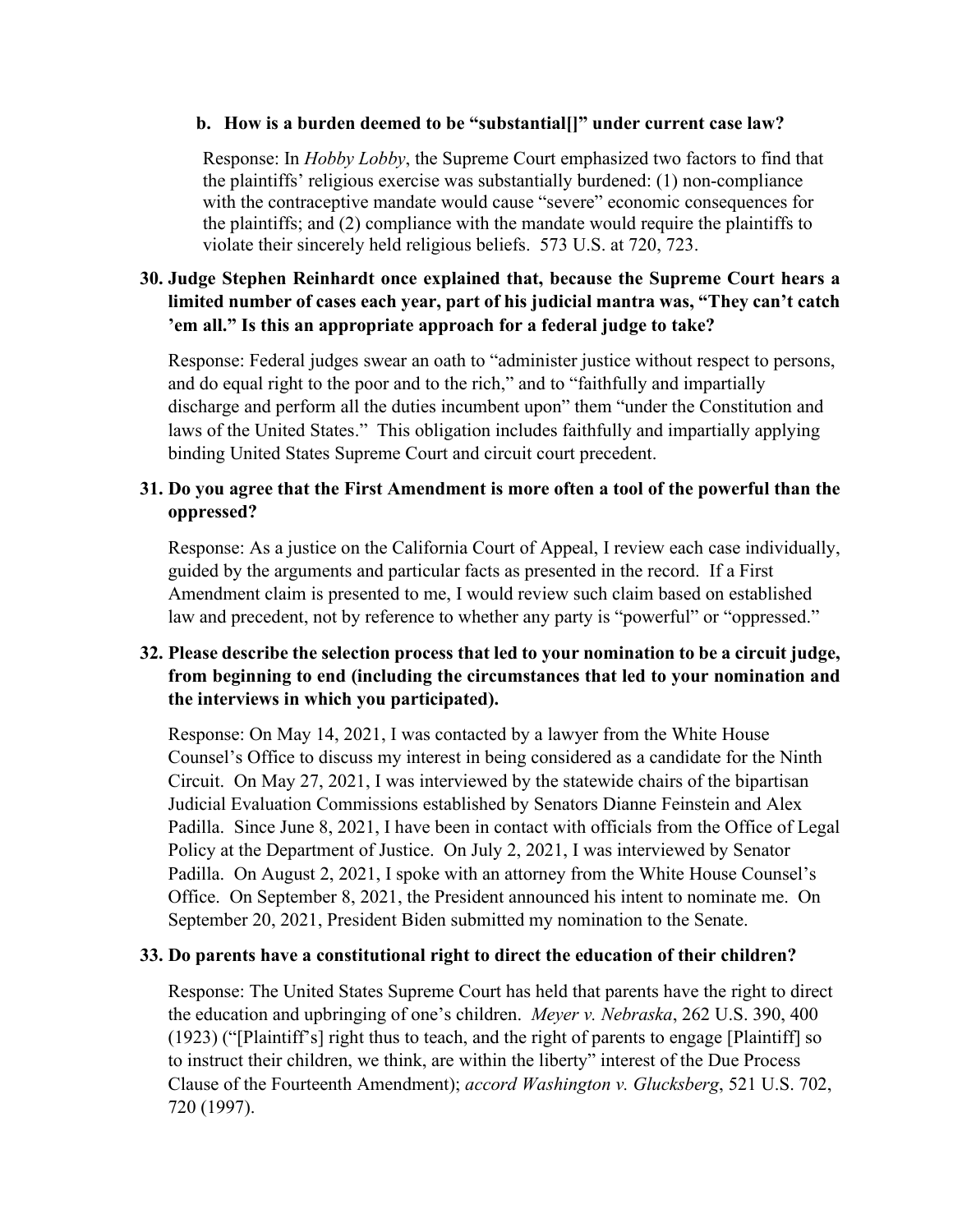- **34. Demand Justice is a progressive organization dedicated to "restor[ing] ideological balance and legitimacy to our nation's courts."**
	- **a. Has anyone associated with Demand Justice requested that you provide any services, including but not limited to research, advice, analysis, writing or giving speeches, or appearing at events or on panels?**

Response: No.

**b. Are you currently in contact with anyone associated with Demand Justice, including, but not limited to: Brian Fallon, Christopher Kang, Tamara Brummer, Katie O'Connor, Jen Dansereau, Faiz Shakir, and/or Stasha Rhodes??**

Response: No.

**c. Have you ever been in contact with anyone associated with Demand Justice, including, but not limited to: Brian Fallon, Christopher Kang, Tamara Brummer, Katie O'Connor, Jen Dansereau, Faiz Shakir, and/or Stasha Rhodes??**

Response: No.

- **35. The Alliance for Justice is a "national association of over 120 organizations, representing a broad array of groups committed to progressive values and the creation of an equitable, just, and free society."** 
	- **a. Has anyone associated with Alliance for Justice requested that you provide any services, including but not limited to research, advice, analysis, writing or giving speeches, or appearing at events or on panels?**

Response: No.

**b. Are you currently in contact with anyone associated with the Alliance for Justice, including, but not limited to: Rakim Brooks and/or Daniel L. Goldberg?**

Response: No.

**c. Have you ever been in contact with anyone associated with Demand Justice, including, but not limited to: Rakim Brooks and/or Daniel L. Goldberg?**

Response: No.

- **36. Arabella Advisors is a progressive organization founded "to provide strategic guidance for effective philanthropy" that has evolved into a "mission-driven, Certified B Corporation" to "increase their philanthropic impact."** 
	- **a. Has anyone associated with Arabella Advisors requested that you provide any services, including but not limited to research, advice, analysis, writing or giving speeches, or appearing at events or on panels?**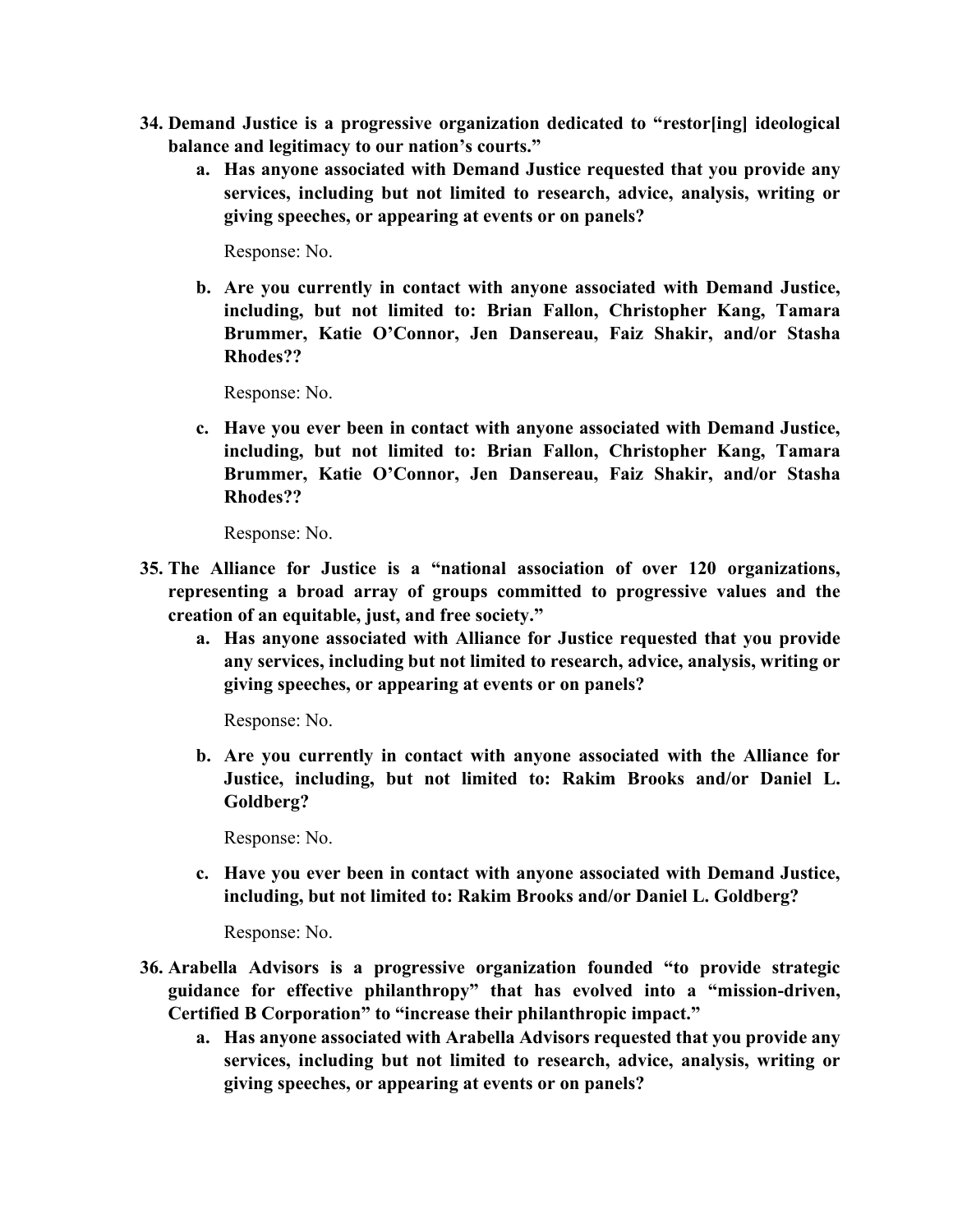Response: No.

**b. Please include in this answer anyone associated with Arabella's known subsidiaries the Sixteen Thirty Fund, the New Venture Fund, or any other such Arabella dark-money fund.**

Response: I have had no contact with anyone associated with this organization or its subsidiaries.

**c. Are you currently in contact with anyone associated with Arabella Advisors? Please include in this answer anyone associated with Arabella's known subsidiaries the Sixteen Thirty Fund, the New Venture Fund, or any other such Arabella dark-money fund that is still shrouded.**

Response: No.

**d. Have you ever been in contact with anyone associated with Arabella Advisors? Please include in this answer anyone associated with Arabella's known subsidiaries the Sixteen Thirty Fund, the New Venture Fund, or any other such Arabella dark-money fund that is still shrouded.**

Response: No.

- **37. The Open Society Foundations is a progressive organization that "work[s] to build vibrant and inclusive democracies whose governments are accountable to their citizens."**
	- **a. Has anyone associated with Open Society Fund requested that you provide any services, including but not limited to research, advice, analysis, writing or giving speeches, or appearing at events or on panels?**

Response: No.

**b. Are you currently in contact with anyone associated with the Open Society Foundations?**

Response: No.

**c. Have you ever been in contact with anyone associated with the Open Society Foundations?**

Response: No.

- **38. Fix the Court is a "non-partisan, 501(C)(3) organization that advocates for nonideological 'fixes' that would make the federal courts, and primarily the U.S. Supreme Court, more open and more accountable to the American people."**
	- **a. Has anyone associated with Fix the Court requested that you provide any services, including but not limited to research, advice, analysis, writing or giving speeches, or appearing at events or on panels?**

Response: No.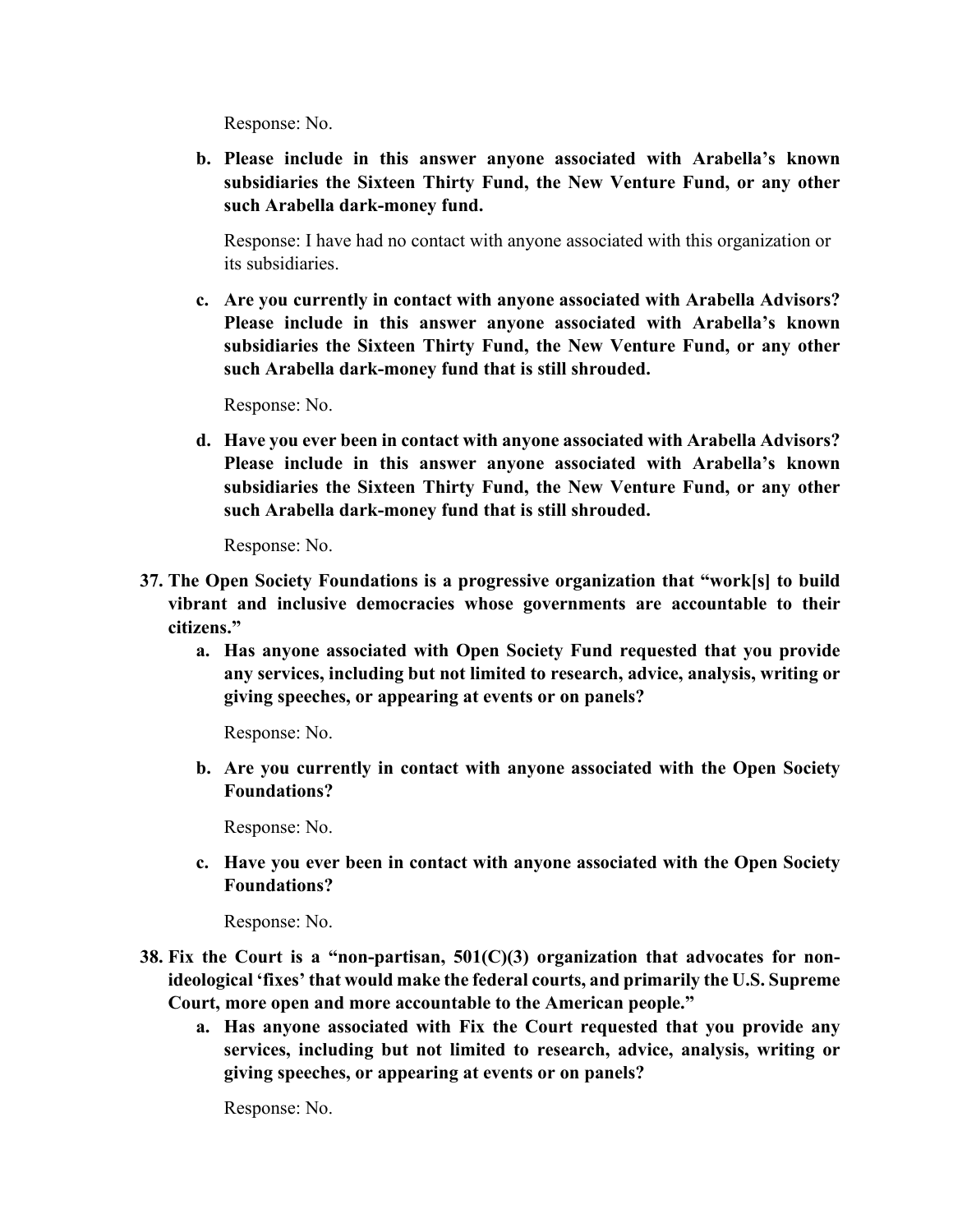**b. Are you currently in contact with anyone associated with Fix the Court, including but not limited to: Gabe Roth, Tyler Cooper, Dylan Hosmer-Quint and/or Mackenzie Long?**

Response: No.

**c. Have you ever been in contact with anyone associated with Fix the Court, including but not limited to: Gabe Roth, Tyler Cooper, Dylan Hosmer-Quint and/or Mackenzie Long?**

Response: No.

**39. Please describe the selection process that led to your nomination to be a United States Circuit Judge, from beginning to end (including the circumstances that led to your nomination and the interviews in which you participated).**

Response: Please see my response to Question 32 above.

**40. During your selection process did you talk with any officials from or anyone directly associated with the organization Demand Justice, or did anyone do so on your behalf? If so, what was the nature of those discussions?** 

Response: I did not talk with anyone associated with Demand Justice and am not aware of anyone speaking to the organization on my behalf.

**41. During your selection process did you talk with any officials from or anyone directly associated with the American Constitution Society, or did anyone do so on your behalf? If so, what was the nature of those discussions?** 

Response: I did not talk with anyone associated with the American Constitution Society and am not aware of anyone speaking to the organization on my behalf.

**42. During your selection process, did you talk with any officials from or anyone directly associated with Arabella Advisors, or did anyone do so on your behalf? If so, what was the nature of those discussions? Please include in this answer anyone associated with Arabella's known subsidiaries the Sixteen Thirty Fund, the New Venture Fund, or any other such Arabella dark-money fund that is still shrouded.** 

Response: I did not talk with anyone associated with Arabella Advisors or its subsidiaries and am not aware of anyone speaking to the organization or its subsidiaries on my behalf.

**43. During your selection process did you talk with any officials from or anyone directly associated with the Open Society Foundation, or did anyone do so on your behalf? If so, what was the nature of those discussions?**

Response: I did not talk with anyone associated with Open Society Foundation and am not aware of anyone speaking to the organization on my behalf.

**44. During your selection process did you talk with any officials from or anyone directly associated with Fix the Court, or did anyone do so on your behalf? If so, what was the nature of those discussions?**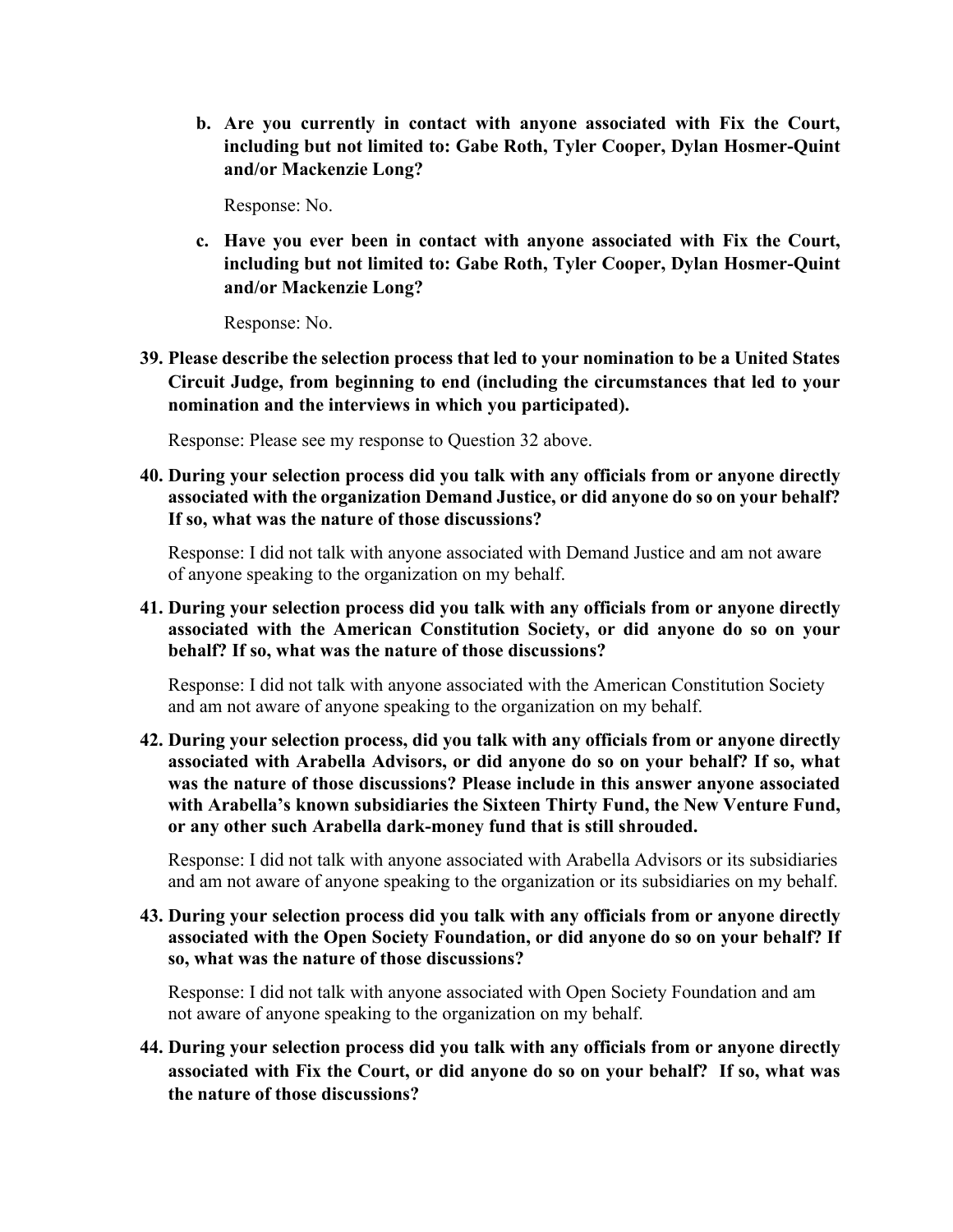Response: I did not talk with anyone associated with Fix the Court and am not aware of anyone speaking to the organization on my behalf.

# **45. List the dates of all interviews or communications you had with the White House staff or the Justice Department regarding your nomination.**

Response: On May 14, 2021, I was contacted by a lawyer from the White House Counsel's Office to discuss my interest in being considered as a candidate for the Ninth Circuit. Since June 8, 2021, I have been in contact with officials from the Office of Legal Policy at the Department of Justice. On August 2, 2021, I spoke with an attorney from the White House Counsel's Office. On September 8, 2021, the President announced his intent to nominate me. On September 20, 2021, President Biden submitted my nomination to the Senate. Since my nomination, I have had several meetings and communications with staff from the White House and OLP concerning scheduling associated with the confirmation hearing, what to expect at the hearing, and submission of responses to written questions.

### **46. Please explain, with particularity, the process whereby you answered these questions.**

Response: On November 10, 2021, I received these questions from the Office of Legal Policy (OLP). After reviewing the questions, I conducted relevant legal research, reviewed my records, and drafted my responses. OLP provided feedback on my draft, which I considered, before submitting my final answers to the Committee.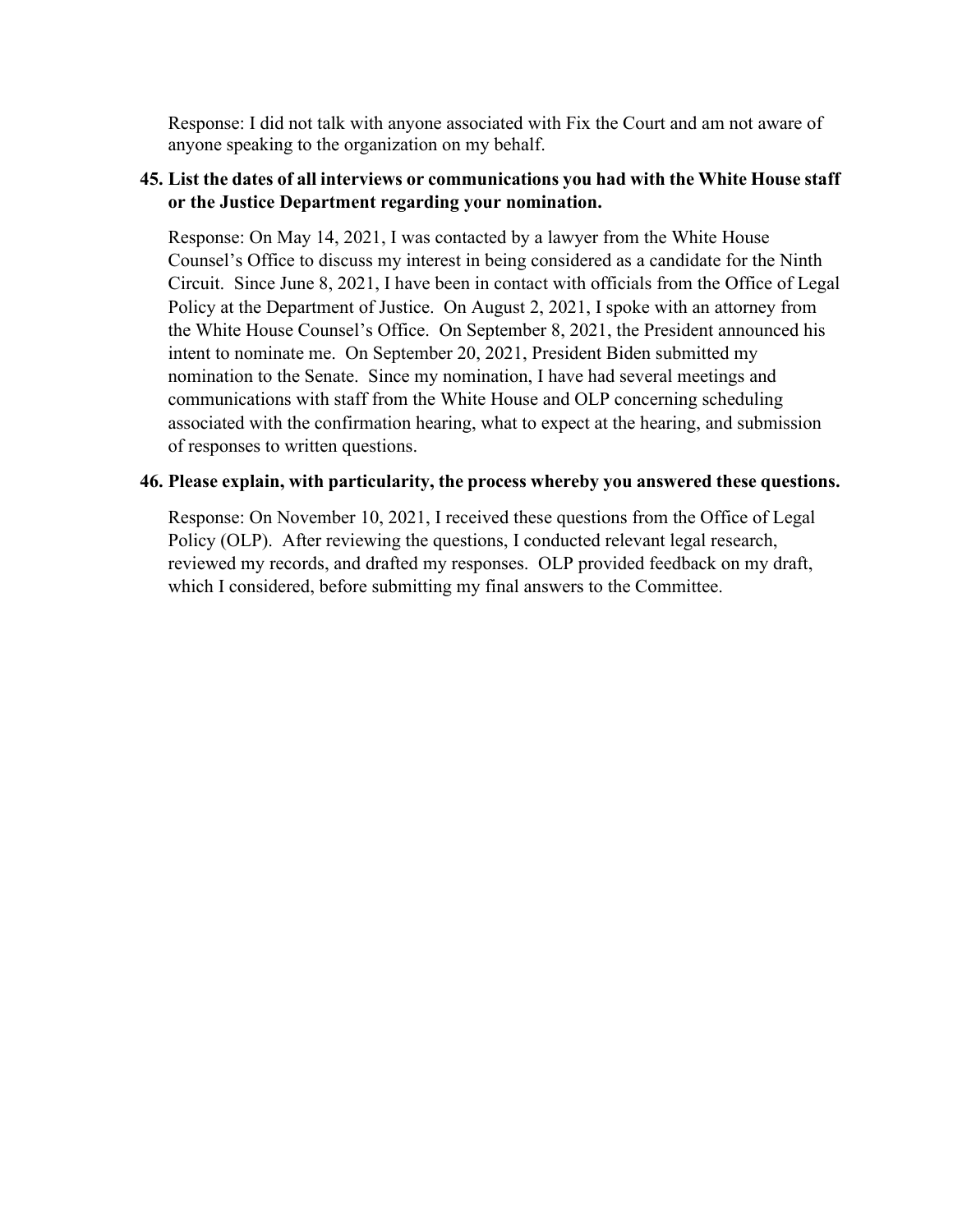### **Senator Marsha Blackburn Questions for the Record to Justice Gabriel Sanchez Nominee for the Ninth Circuit**

### **1. How would you describe your judicial philosophy?**

Response: I strive to be a fair and impartial decisionmaker by approaching each case the same way. I avoid prejudging a matter before I have had an opportunity to carefully consider the parties' briefs and examine the record on appeal, I base my decision by applying the relevant law to the facts of each case, and I interrogate my own reasoning and remain open and willing to be persuaded to other points of view. As an appellate judge, I am mindful that we are presented with limited records and should avoid deciding matters that have not been properly presented or developed on appeal. In my written opinions, I try to provide a clear and well-reasoned explanation that offers predictability in future cases and clarity to the lower courts.

**2. During your time working for Gov. Brown's office, you helped draft the bill that would become California Proposition 57, which changed policies related to parole for certain felons, juvenile prosecution, and sentence credits in California's prisons. Voters passed the ballot measure in 2016, but opponents of the measure were concerned it would lead to violent criminals being released. Considering your work on this matter, what guides your judicial philosophy on sentencing? For you, what is the purpose behind incarceration and/or punishment?**

Response: If confirmed to the Ninth Circuit, my judicial philosophy regarding sentencing would be guided by the penological goals that have been set forth by Congress. According to the U.S. Code, punishment is understood to serve four penological goals: retribution, deterrence, incapacitation, and rehabilitation. The specific factors to be considered in imposing a sentence are set forth in 18 U.S.C. § 3553(a), and included in these factors are the four penological goals. A sentencing court is directed to consider the need for the sentence imposed "to reflect the seriousness of the offense, to promote respect for the law, and to provide just punishment for the offense" (retribution); "to afford adequate deterrence to criminal conduct" (deterrence); "to protect the public from further crimes of the defendant" (incapacitation); and "to provide the defendant with needed educational or vocational training, medical care, or other correctional treatment in the most effective manner" (rehabilitation).  $\S 3553(a)(2)(A)$ -(D). The sentencing court is also guided by other statutory factors, including advisory sentencing guidelines and policy statements issued by the United States Sentencing Commission. See §§  $3553(a)(4)-(5)$ , (b).

Since Congress has not directed that one goal be mechanically emphasized over another, federal judges should not do so either. A sentencing court "must make an individualized assessment based on the facts presented and the other statutory factors." *Beckles v. United States*, 137 S. Ct. 886, 894 (2017) (quotation marks and citation omitted); *see also* § 3553(a)(1) (a sentence should be determined by the particular facts of each case based on the "nature and circumstances of the offense and the history and characteristics of the defendant").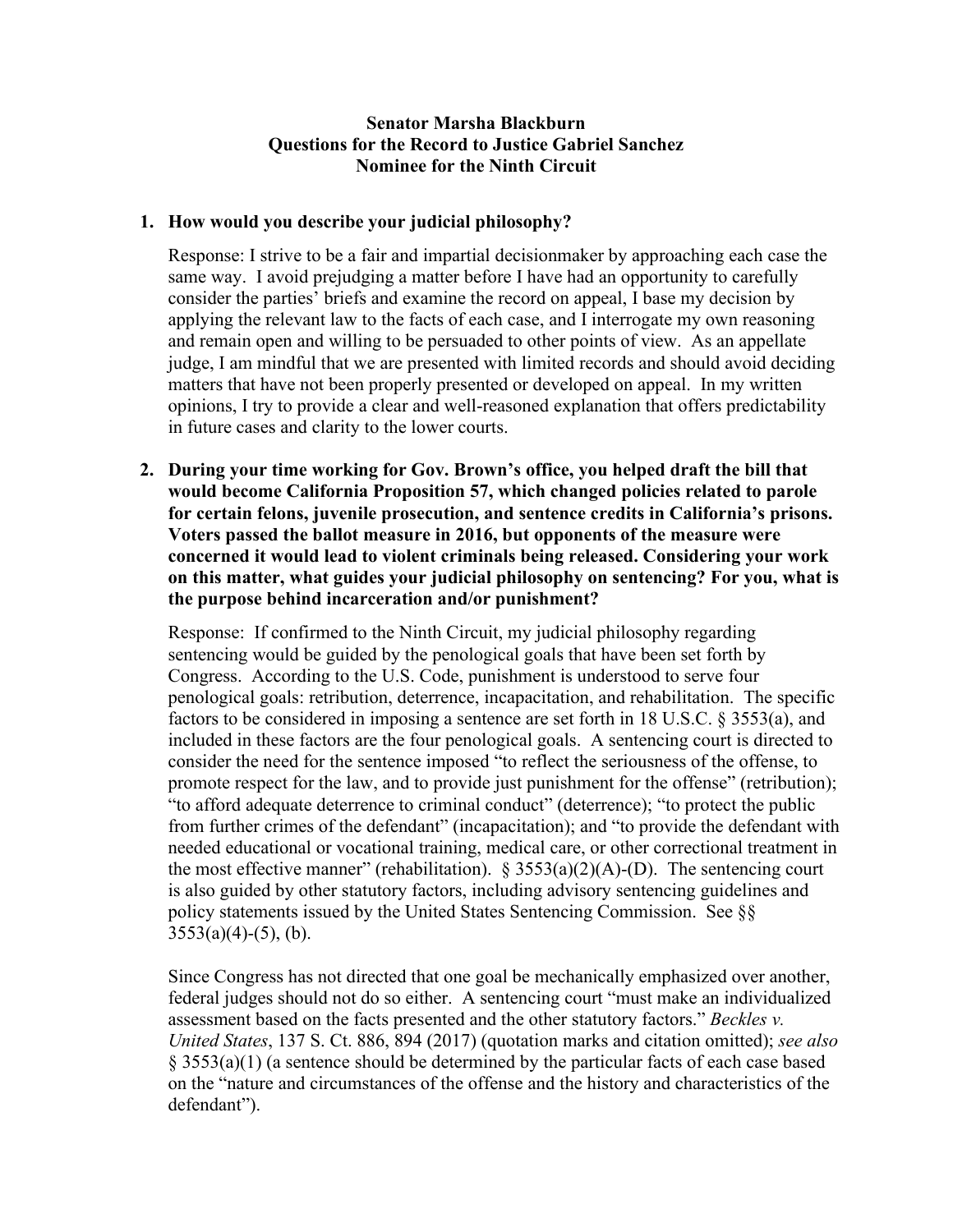Because the United States Sentencing Commission's Guidelines are now advisory, appellate review of sentencing decisions is limited to determining whether they are "reasonable," *United States v. Booker*, 543 U.S. 220 (2005), and an abuse-of-discretion standard applies to appellate review of sentencing decisions. *Gall v. United States*, 552 U.S. 38, 46 (2007). The Supreme Court instructs that "a district judge must give serious consideration to the extent of any departure from the Guidelines and must explain his conclusion that an unusually lenient or an unusually harsh sentence is appropriate in a particular case with sufficient justifications. For even though the Guidelines are advisory rather than mandatory, they are … the product of careful study based on extensive empirical evidence derived from the review of thousands of individual sentencing decisions." *Ibid*.

Under Ninth Circuit precedent, an appellate court reviews a criminal sentence under a two-step analysis. First, the court "'consider[s] whether the district court committed significant procedural error'" and second, the court considers "the substantive reasonableness of the sentence" under an abuse of discretion standard. *U.S. v. Rosales-Gonzales*, 801 F.3d 1177, 1179-1180 (9th Cir. 2015).

If confirmed to the Ninth Circuit, my review of the substantive reasonableness of a criminal sentence would be guided by the foregoing precedent, the statutory sentencing factors, the sentencing guidelines, and any applicable policy statements of the United States Sentencing Commission.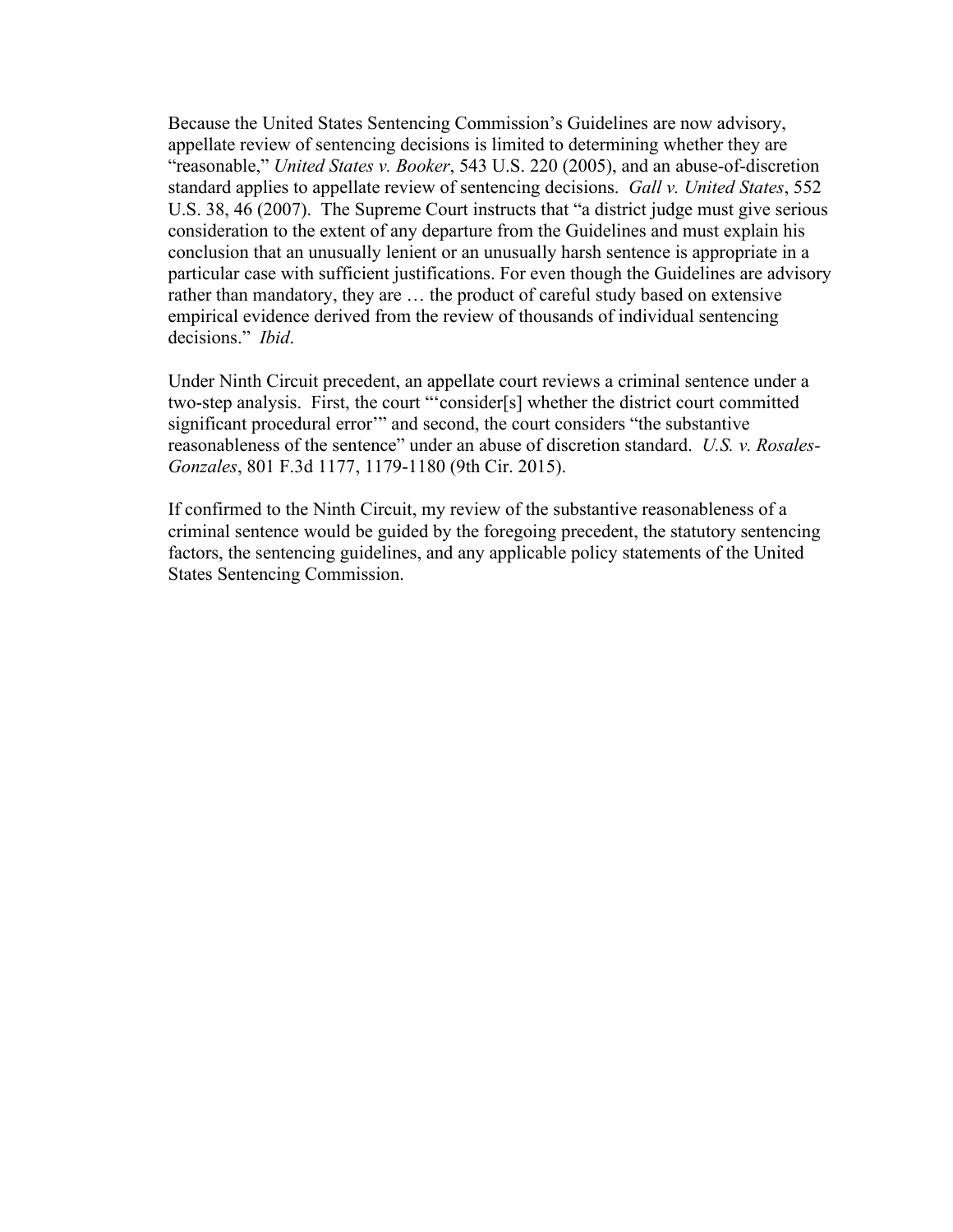# **Nomination of Gabriel P. Sanchez to be United States Circuit Judge for the Ninth Circuit Questions for the Record Submitted November 10, 2021**

## **QUESTIONS FROM SENATOR COTTON**

# **1. Since becoming a legal adult, have you ever been arrested for or accused of committing a hate crime against any person?**

Response: No.

# **2. Since becoming a legal adult, have you ever been arrested for or accused of committing a violent crime against any person?**

Response: No.

# **3. Please describe what you believe to be the scope of the right or rights protected by the Second Amendment.**

Response: In *District of Columbia v. Heller*, 554 U.S. 570, 595 (2008), the United States Supreme Court held that the Second Amendment secures "an individual right to keep and bear arms" without regard to service in a militia. The core right recognized is "the right of law-abiding, responsible citizens to use arms in defense of hearth and home." *Id*. at 635. The Supreme Court clarified that "[l]ike most rights, the right secured by the Second Amendment is not unlimited" and provided three examples of presumptively valid firearm regulations: (1) "prohibitions on the possession of firearms by felons and the mentally ill," (2) "laws forbidding the carrying of firearms in sensitive places such as schools and government buildings," and (3) "laws imposing conditions and qualifications on the commercial sale of arms." *Id*. at 626-627.

# **4. Please describe what you believe to be the Supreme Court's holding in** *Tandon v. Newsom***, 141 S. Ct. 1294 (2021).**

Response: In *Tandon v. Newsom*, 141 S. Ct. 1294 (2021), the Supreme Court held that a government regulation is not neutral and generally applicable, and therefore triggers strict scrutiny, if it treats *any* comparable secular activity more favorably than a religious exercise. *Id.* at 1296. The Supreme Court further clarified that where a regulation treats comparable religious and secular activities differently, the regulation survives strict scrutiny only when the government can "show that the religious exercise at issue is more dangerous than [secular] activities even when the same precautions are applied." *Id.* at 1297. "The State cannot 'assume the worst when people go to a place of worship but assume the best when the people go to work.'" *Ibid.*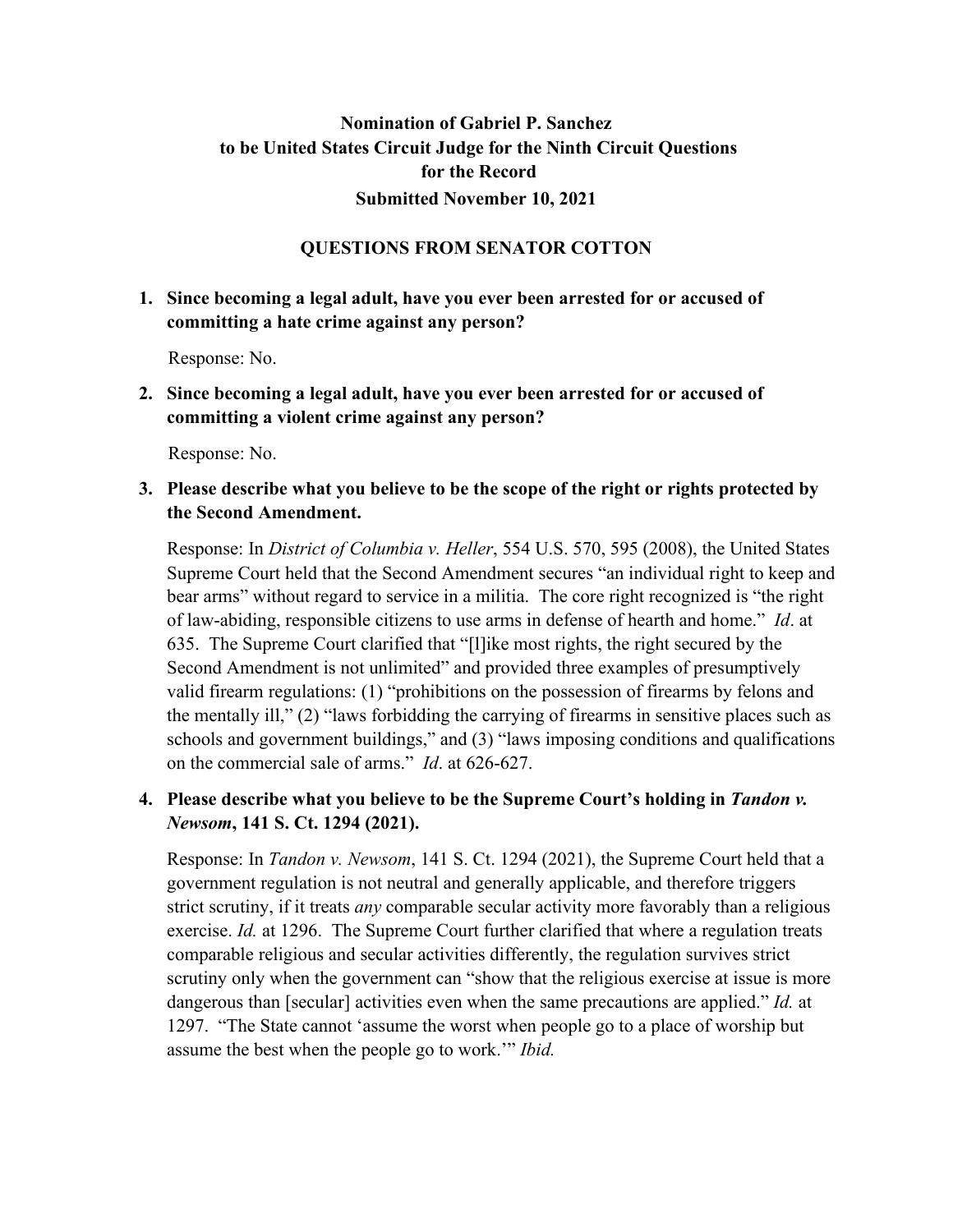# **5. Please describe what you believe to be the Supreme Court's holding in** *Jennings v. Rodriguez***, 138 S. Ct. 830 (2018).**

Response: In *Jennings v. Rodriguez*, 138 S. Ct. 830 (2018), a plurality of the Supreme Court held that three provisions of the Immigration and Nationality Act (INA), 8 U.S.C. §§ 1225(b), 1226(a), and 1226(c), could not plausibly be interpreted to limit the detention of aliens to a period of no more than six months before receiving an initial or periodic bond hearing. The Supreme Court rejected the Ninth Circuit's reading of an implicit six-month limit grounded in the canon of constitutional avoidance, explaining that raising a constitutional issue does not give the court license to rewrite the statutes in question. *Id.* at 843.

# **6. Please describe what you believe to be the Supreme Court's holding in** *Trump v. Hawaii***, 138 S. Ct. 2392 (2018).**

Response: In *Trump v. Hawaii*, 138 S. Ct. 2392 (2018), the Supreme Court held that President Donald Trump's Presidential Proclamation 9645, 82 Fed. Reg. 45161 (2017) (Proclamation), did not violate the Immigration and Nationality Act or the Establishment Clause by suspending the entry of aliens from several nations. The Proclamation placed entry restrictions on the nationals of eight foreign states whose systems for managing and sharing information about their nationals the President deemed inadequate. *Id.* at 2404. The Supreme Court concluded that substantial deference is owed to the Executive in the conduct of foreign affairs and the exclusion of aliens, including under 8 U.S.C. § 1182(f), which "entrusts to the President the decisions whether and when to suspend entry ("[w]henever [he] finds that the entry" of aliens "would be detrimental" to the national interest)." *Id.* at 2408.

# **7. Please describe what you believe to be the Supreme Court's holding in** *TransUnion LLC v. Ramirez***, 141 S. Ct. 2190 (2021).**

Response: In *TransUnion LLC v. Ramirez*, 141 S. Ct. 2190 (2021), a class of 8,185 plaintiffs sued a credit reporting agency alleging that their names were incorrectly flagged as being individuals deemed potential threats to America's national security. Plaintiffs alleged that TransUnion's failure to use reasonable precautions to ensure the accuracy of credit files violated federal statute and created a risk of future harm for these improperly flagged individuals. The Supreme Court held that Article III standing requires that a plaintiff have suffered a "concrete harm," not simply an "injury in law" based on the defendant's violation of federal statute. *Id.* at 2205. The Court added that "every class member" is required to establish a concrete injury in order to recover individual damages. *Id.* at 2208. The Court therefore reversed the judgment as to the claims of 6,332 class members whose internal credit reports contained an inaccuracy but were never published to any third party, concluding these class members did not establish a concrete harm sufficient to support standing. *Id.* at 2010.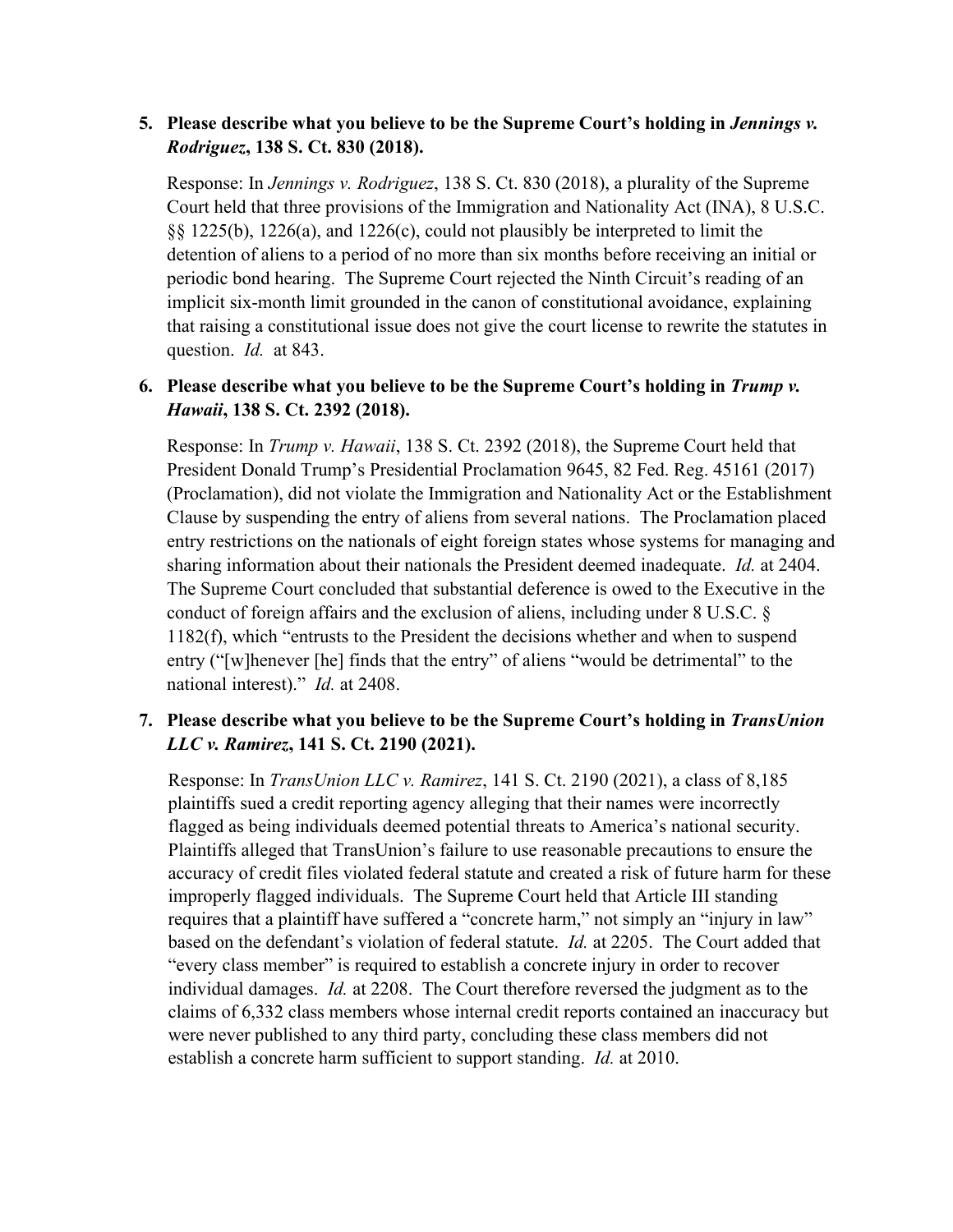### **8. What is your view of arbitration as a litigation alternative in civil cases?**

Response: I have no opinion regarding the use of arbitration as a litigation alternative in civil cases. As an appellate judge, I am called upon to review the enforceability of arbitration clauses, and in doing so I apply relevant federal and state law and precedent to the facts of each particular case.

# **9. Please describe with particularity the process by which you answered these questions and the written questions of the other members of the Committee.**

Response: On November 10, 2021, I received these questions from the Office of Legal Policy (OLP). After reviewing the questions, I conducted relevant legal research, reviewed my records, and drafted my responses. OLP provided feedback on my draft, which I considered before submitting my final answers to the Committee.

**10. Did any individual outside of the United States federal government write or draft your answers to these questions or the written questions of the other members of the Committee? If so, please list each such individual who wrote or drafted your answers. If government officials assisted with writing or drafting your answers, please also identify the department or agency with which those officials are employed.** 

Response: No.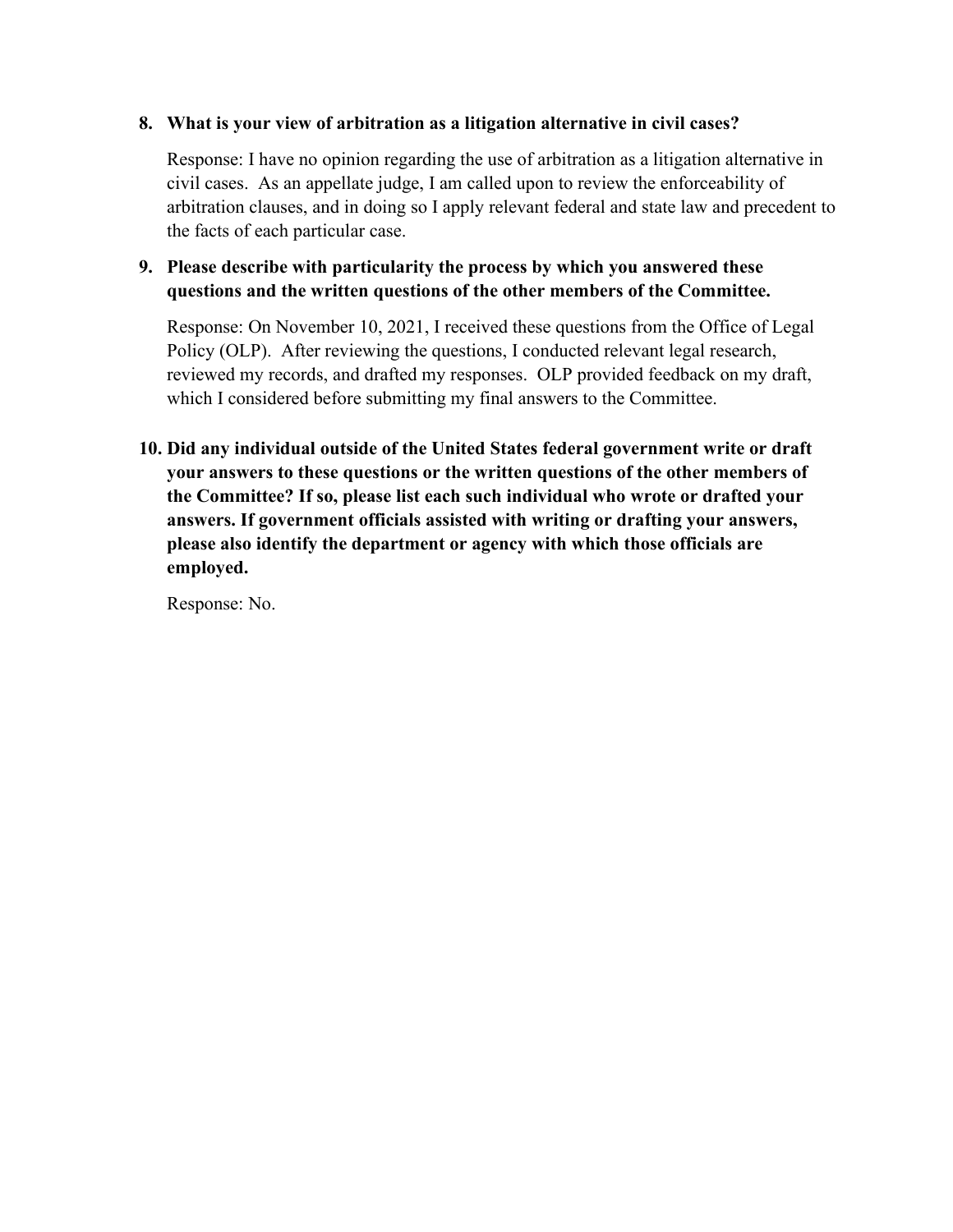# **Senator Josh Hawley Questions for the Record**

# **Justice Gabriel Sanchez Nominee, U.S. Court of Appeals for the Ninth Circuit**

## **1. Justice Thurgood Marshall famously described his philosophy as "You do what you think is right and let the law catch up."**

**a. Do you agree with that philosophy?**

## **b. If not, do you think it is a violation of the judicial oath to hold that philosophy?**

Response**:** Federal judges swear an oath to "administer justice without respect to persons, and do equal right to the poor and to the rich," and to "faithfully and impartially discharge and perform all the duties incumbent upon" them "under the Constitution and laws of the United States." I took a similar oath when I was elevated to the California Court of Appeal. I do my best to fulfill my oath of office by fairly and impartially applying the law to the facts of each case.

# **2. What is the standard for each kind of abstention in the court to which you have been nominated?**

Response: The *Younger* abstention doctrine requires federal courts to abstain from hearing cases involving federal issues being litigated in pending state court proceedings. *See Younger v. Harris*, 401 U.S. 37, 54 (1971). In the Ninth Circuit, the *Younger*  abstention doctrine applies to three categories of state court proceedings: "(1) ongoing state criminal prosecutions; (2) certain civil enforcement proceedings; and (3) civil proceedings involving certain orders ... uniquely in furtherance of the state courts' ability to perform their judicial functions." *Bristol-Myers Squibb Co. v. Connors*, 979 F.3d 732, 735 (9th Cir. 2020), *quoting Sprint Communications, Inc. v. Jacobs*, 571 U.S. 69, 78-79 (2013) (internal quotation marks omitted).

Under the *Pullman* abstention doctrine, "federal courts have the power to refrain from hearing cases ... in which the resolution of a federal constitutional question might be obviated if the state courts were given the opportunity to interpret ambiguous state law." *Quackenbush v. Allstate Ins. Co*., 517 U.S. 706, 716–17, (1996) (citing *R.R. Comm'n of Tex. V. Pullman Co*., 312 U.S. 496, 498 (1941). The Ninth Circuit has held that "*Pullman* requires that the federal court abstain from deciding the *federal* question while it awaits the state court's decision on the state law issues." *United States v. State Water Res. Control Bd.*, 988 F3d 1194, 1209 (9th Cir. 2021).

The *Rooker-Feldman* abstention doctrine bars federal courts from hearing "cases brought by state-court losers complaining of injuries caused by state-court judgments rendered before the district court proceedings commenced and inviting district court review and rejection of those judgments." *Exxon Mobil Corp. v. Saudi Basic Indust. Corp.*, 544 U.S.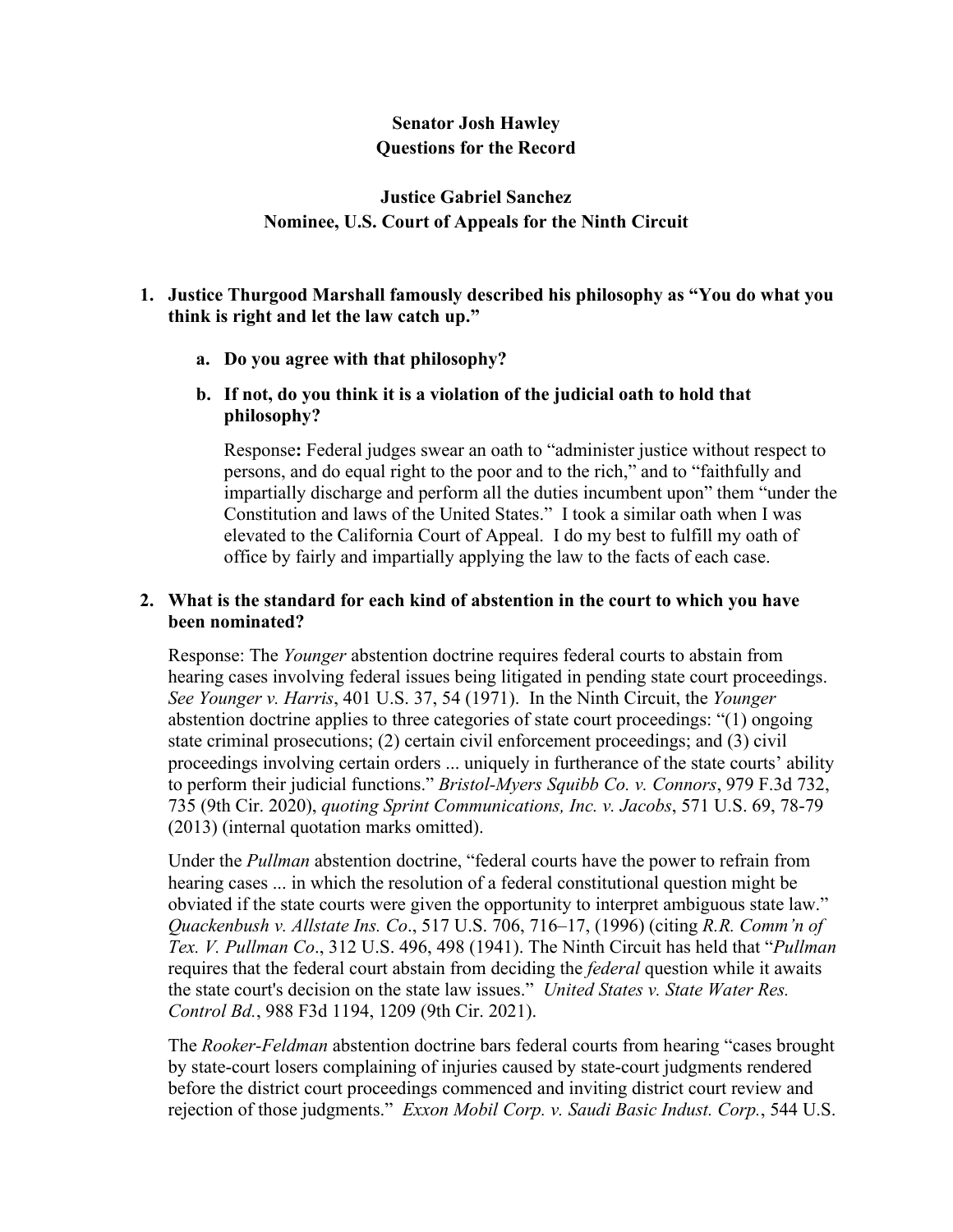280, 284 (2005). The Ninth Circuit has "developed a two-part test to determine whether the *Rooker-Feldman* doctrine bars jurisdiction over a complaint filed in federal court. First, the federal complaint must assert that the plaintiff was injured by "legal error or errors by the state court.' Second, the federal complaint must seek 'relief from the state court judgment' as the remedy." *Lundstrom v. Young*, 857 F. App'x 952, 955 (9th Cir. 2021), *citing Kougasian v. TMSL, Inc*., 359 F.3d 1136, 1140 (9th Cir. 2004).

Under the *Burford* abstention doctrine, "[w]here timely and adequate state-court review is available, a federal court sitting in equity must decline to interfere with the proceedings or orders of state administrative agencies: (1) when there are 'difficult questions of state law bearing on policy problems of substantial public import whose importance transcends the result in the case then at bar'; or (2) where the "exercise of federal review of the question in a case and in similar cases would be disruptive of state efforts to establish a coherent policy with respect to a matter of substantial public concern." *Colorado River Water Conservation Dist. v. United States*, 424 U.S. 800, 817 (1976). In the Ninth Circuit, the following factors must generally be present for the *Burford* doctrine to apply:  $\degree$ (1) that the state has concentrated suits involving the local issue in a particular court; (2) the federal issues are not easily separable from complicated state law issues with which the state courts may have special competence; and (3) that federal review might disrupt state efforts to establish a coherent policy." *Tucker v. First Maryland Sav. & Loan, Inc.*, 942 F.2d 1401, 1405 (9th Cir. 1991).

The *Colorado River* doctrine permits federal courts to stay an action when there are concurrent state and federal suits addressing the same subject matter. See *Colorado River Water Conservation Dist. v. United States*, 424 U.S. 800, 817 (1976). Because of the federal courts' obligation to exercise the jurisdiction given to them, "[o]nly the clearest of justifications will warrant [a] dismissal" or stay under *Colorado River*. *Id.* at 819. The Ninth Circuit applies an eight-factor analysis for determining whether a *Colorado River* stay is appropriate: "(1) which court first assumed jurisdiction over any property at stake; (2) the inconvenience of the federal forum; (3) the desire to avoid piecemeal litigation; (4) the order in which the forums obtained jurisdiction; (5) whether federal law or state law provides the rule of decision on the merits; (6) whether the state court proceedings can adequately protect the rights of the federal litigants; (7) the desire to avoid forum shopping; and (8) whether the state court proceedings will resolve all issues before the federal court." *United States v. State Water Res. Control Bd.*, 988 F3d 1194, 1203 (9th Cir. 2021).

# **3. Have you ever worked on a legal case or representation in which you opposed a party's religious liberty claim?**

**a. If so, please describe the nature of the representation and the extent of your involvement. Please also include citations or reference to the cases, as appropriate.**

Response: I have not.

**4. What role should the original public meaning of the Constitution's text play in the courts' interpretation of its provisions?**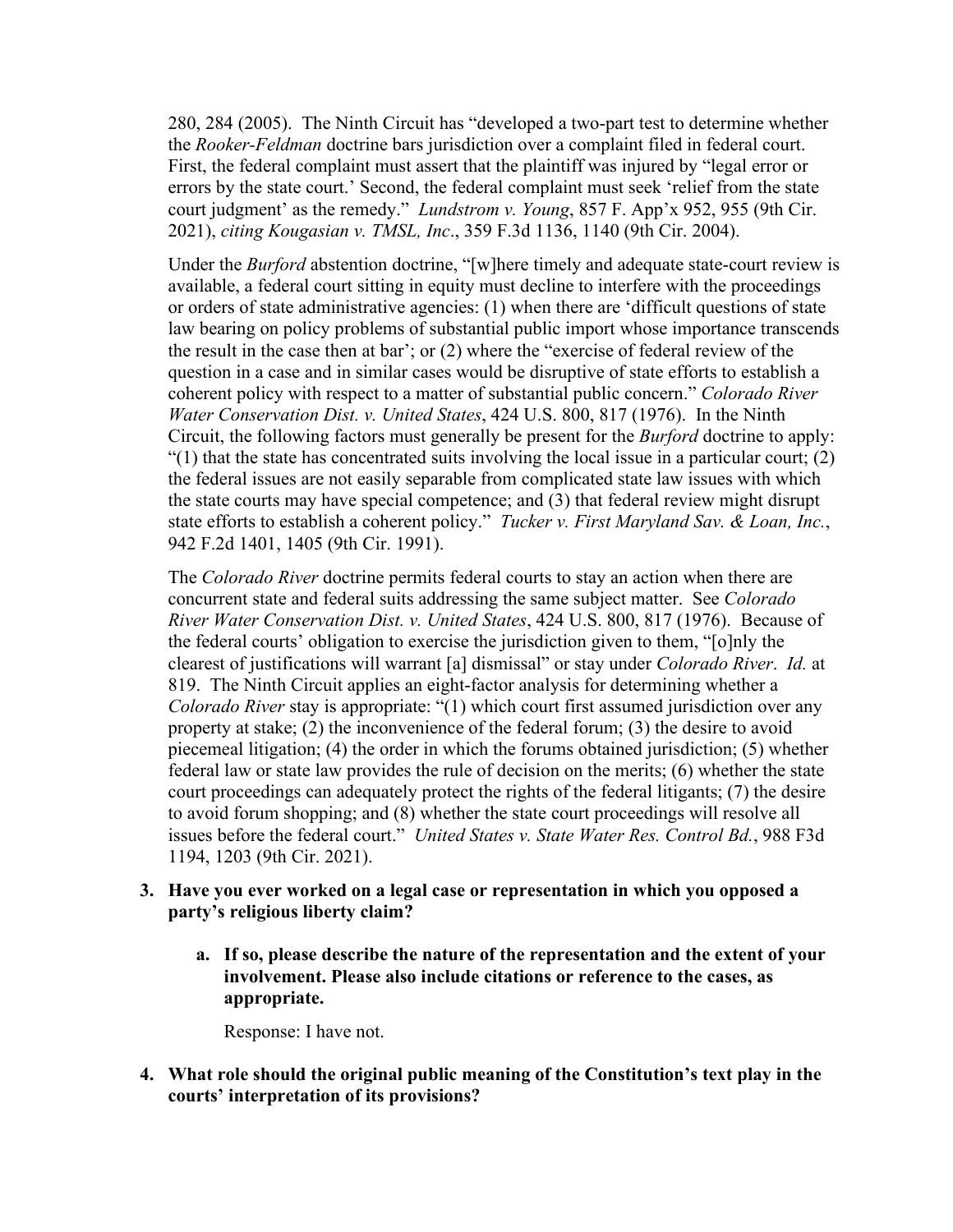Response: In *District of Columbia v. Heller*, 554 U.S. 570 (2008), the Supreme Court examined the original understanding of the Second Amendment by analyzing the text of the provision and reviewing historical materials at the time of the founding as well postratification commentaries and legislative enactments. *Id.* at 584-618. If Supreme Court precedent indicates that lower courts should examine the original public meaning of a constitutional provision, as it did in *Heller* for Second Amendment claims, then I will apply that precedent to such claims.

### **5. Do you consider legislative history when interpreting legal texts?**

Response: As the Supreme Court explains, "[i]t is well settled that 'the starting point for interpreting a statute is the language of the statute itself.'" *Gwaltney of Smithfield, Ltd. v. Chesapeake Bay Found., Inc*., 484 U.S. 49, 56 (1987). If the text of a statute is clear, then courts must enforce it according to its terms. *Hardt v. Reliance Standard Life Ins. Co*., 560 U.S. 242, 251 (2010), and there is no need to consult external sources such as legislative history. *See Mohamad v. Palestinian Authority*, 566 U.S. 449, 458 (2012). If the plain language of the statute does not resolve the question, I would employ other interpretative methods, such as by considering analogous language in statutory provisions within the same statutory scheme, analogous language in other statutes, consideration of how other courts have interpreted the text at issue, consideration of dictionary definitions if the meaning of a word is disputed, the context of the provision in relation to the overall statutory scheme and the purpose for which the law was enacted, and various canons of statutory interpretation. If legislative history is consulted, the Supreme Court instructs that "[l]egislative history, for those who take it into account, is meant to clear up ambiguity, not create it. When presented, on the one hand, with clear statutory language and, on the other, with dueling committee reports, we must choose the language." *Milner v. Dep't of the Navy*, 562 U.S. 562, 574 (2011) (quotation marks and citations omitted).

### **a. If so, do you treat all legislative history the same or do you believe some legislative history is more probative of legislative intent than others?**

Response: The Supreme Court explains: "In surveying legislative history we have repeatedly stated that the authoritative source for finding the Legislature's intent lies in the Committee Reports on the bill, which 'represen[t] the considered and collective understanding of those Congressmen involved in drafting and studying proposed legislation.' We have eschewed reliance on the passing comments of one Member, and casual statements from the floor debates. … Committee Reports are 'more authoritative' than comments from the floor …." *Garcia v. United States*, 469 U.S. 70, 76 (1984) (internal citations omitted).

### **b. When, if ever, is it appropriate to consult the laws of foreign nations when interpreting the provisions of the U.S. Constitution?**

Response: The law of foreign nations is generally not relevant when interpreting provisions of the U.S. Constitution.

### **6. Under the precedents of the Supreme Court and U.S. Court of Appeals for the Circuit to which you have been nominated, what is the legal standard that applies to**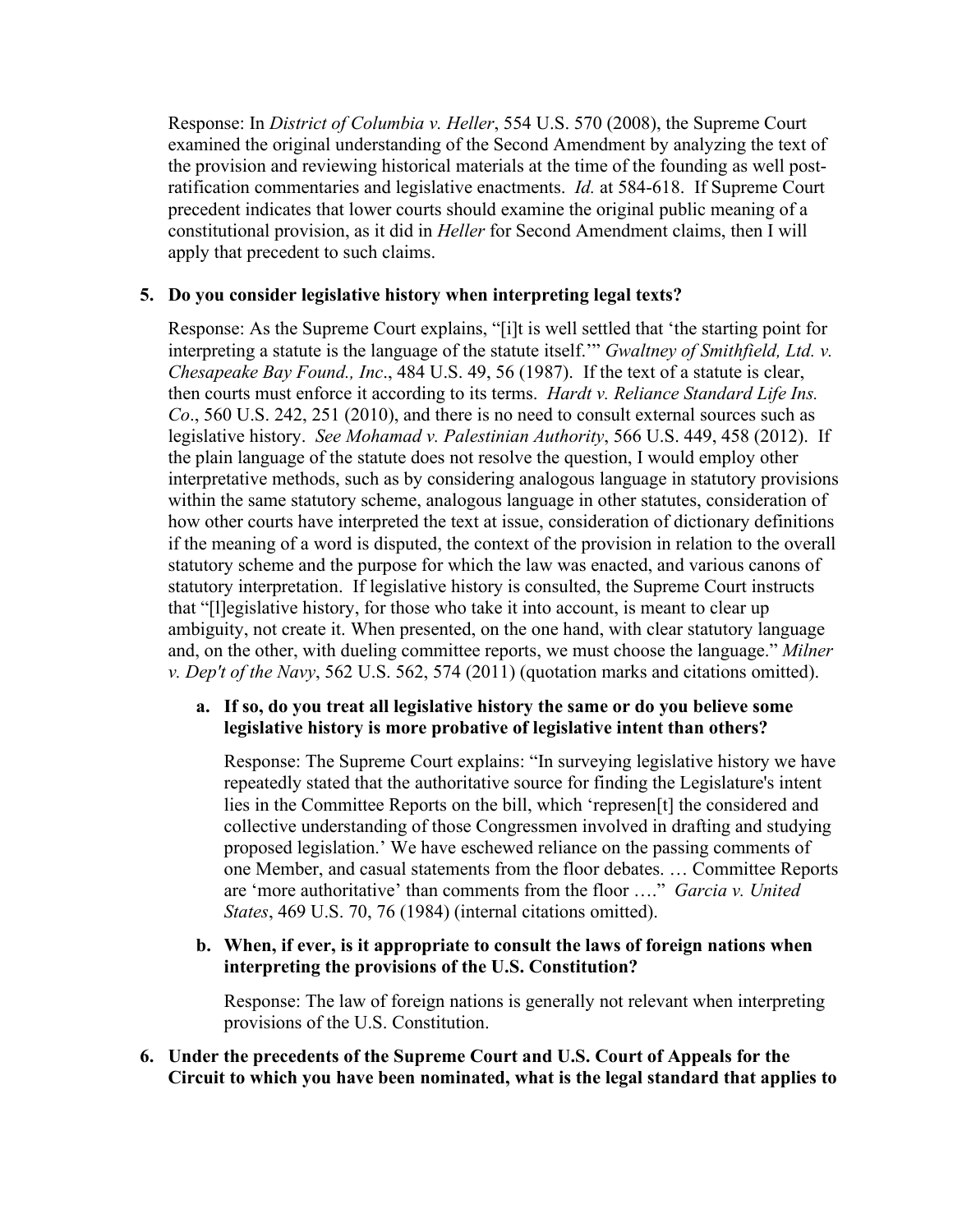### **a claim that an execution protocol violates the Eighth Amendment's prohibition on cruel and unusual punishment?**

Response: In *Baze v. Rees*, 553 U.S. 35, (2008), the Supreme Court held that to establish an Eighth Amendment violation, a prisoner must first demonstrate that the proposed method of execution creates a "substantial risk of harm," meaning an "objectively intolerable intolerable risk of harm that prevents prison officials from pleading that they were 'subjectively blameless for purposes of the Eighth Amendment.'" *Id.* at 50. Second, the prisoner must demonstrate there is a feasible and readily implemented alternative method of execution that would significantly reduce the substantial risk of harm. *Id.* at 52. *Glossip* clarified that the *Baze* standard governs all Eighth Amendment method of execution claims. *Glossip v. Gross*, 576 U.S. 863, 876-77 (2015). In *Bucklew v. Precythe*, 139 S. Ct. 1112 (2019), the Supreme Court held that only those methods of executions that "cruelly superadds pain to the death sentence" run afoul of the Eighth Amendment. *Id.* at 1123-1124. The Ninth Circuit is bound by these controlling precedents. *See Lopez v. Brewer*, 680 F.3d 1068, 1073 (9th Cir. 2012) (citing *Baze*, 553 U.S. at 50.)

**7. Under the Supreme Court's holding in** *Glossip v. Gross***, 135 S. Ct. 824 (2015), is a petitioner required to establish the availability of a "known and available alternative method" that has a lower risk of pain in order to succeed on a claim against an execution protocol under the Eighth Amendment?**

Response: Yes. *See Glossip v. Gross*, 576 U.S. 863, 878 (2015).

**8. Has the Supreme Court or the U.S. Court of Appeals for the Circuit to which you have been nominated ever recognized a constitutional right to DNA analysis for habeas corpus petitioners in order to prove their innocence of their convicted crime?**

Response: In *District Attorney's Office for the Third Judicial Dist. v. Osborne*, 557 U.S. 52 (2009), the Supreme Court recognized that a habeas corpus petitioner has a liberty interest in demonstrating his innocence when state law provides the petitioner access to evidence for purposes of DNA testing. *Id.* at 68. However, the Court rejected the argument that there was a freestanding substantive due process right to DNA evidence "untethered from the liberty interests [a claimant] hopes to vindicate with it." *Id*. at 72. The Ninth Circuit has observed that *Osborne* "severely limits the federal action a state prisoner may bring for DNA testing" and rejects a substantive due process basis for seeking access to DNA testing. *Morrison v. Peterson*, 809 F.3d 1059, 1065 (9th Cir. 2015). Rather, the source of a claimant's liberty interest must be found in state law. *Id.*

**9. Do you have any doubt about your ability to consider cases in which the government seeks the death penalty, or habeas corpus petitions for relief from a sentence of death, fairly and objectively?**

Response: No.

**10. Under Supreme Court and U.S. Court of Appeals for the Circuit to which you have been nominated, what is the legal standard used to evaluate a claim that a facially**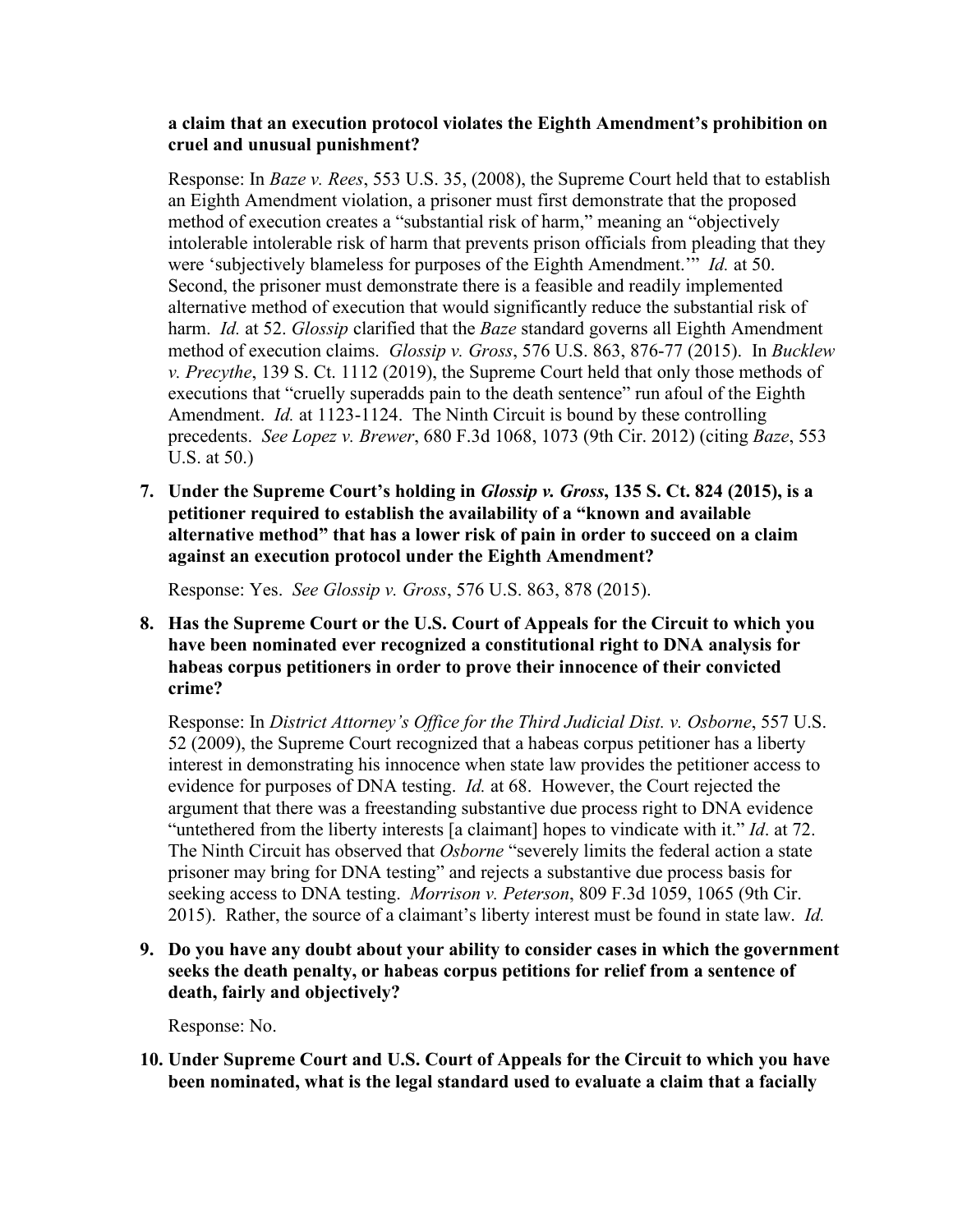#### **neutral state governmental action is a substantial burden on the free exercise of religion? Please cite any cases you believe would be binding precedent.**

Response: When evaluating claims involving a governmental burden on religious exercise, the Supreme Court has looked to the Establishment and Free Exercise Clauses of the First Amendment; the Religious Freedom Restoration Act of 1993 (RFRA), 42 U.S.C. § 2000bb (for federal laws); and the Religious Land Use and Institutionalized Persons Act of 2000, 42 U.S.C. § 2000cc-1(a). The RFRA applies with respect to federal laws and does not apply to state governments. See *Gonzales v. O Centro Espirita Beneficente Uniao do Vegetal*, 546 U.S. 418, 424 n.1; *Boerne v. Flores*, 521 U.S. 507 (1997).

The RFRA provides that government cannot substantially burden a person's free exercise of religion, even if that burden results from a rule of general applicability, unless the government demonstrates that application of the burden furthers a compelling governmental interest and is the least restrictive means of furthering that interest. 42 U.S.C. § 2000bb-1. *See Burwell v. Hobby Lobby Stores, Inc*., 573 U.S. 682, 723 (2014) (holding that contraceptive mandate was a substantial burden on religious views of forprofit corporation and individual owners because noncompliance would cause "severe" economic consequences for the plaintiffs).

With respect to a constitutional free exercise claim, the Supreme Court held in *Employment Division, Department of Human Resources of Oregon v. Smith* that "the right of free exercise does not relieve an individual of the obligation to comply with a 'valid and neutral law of general applicability on the ground that the law proscribes (or prescribes) conduct that his religion prescribes (or proscribes).' " 494 U.S. 872, 879. If a law is neutral and generally applicable, rational basis scrutiny applies. *Id.* at 878-882. Where the challenged law is not neutral and generally applicable, however, the defendant must show that the policy is narrowly tailored to serve a compelling state interest. *Church of the Lukumi Babalu Aye, Inc. v. City of Hialeah*, 508 U.S. 520, 531-32 (1993). Facial neutrality is not necessarily determinative of the question whether a law is neutral. *Id*. at 534.

A government regulation is not neutral and generally applicable, and therefore triggers strict scrutiny, if it treats *any* comparable secular activity more favorably than a religious exercise. *Tandon v. Newsom*, 141 S. Ct. 1294 (2021). Where a regulation treats comparable religious and secular activities differently, the regulation survives strict scrutiny only when the government can "show that the religious exercise at issue is more dangerous than [secular] activities even when the same precautions are applied." *Id.* at 1297. In addition, a government regulation is not neutral if it demonstrates hostility to a religious viewpoint or on the basis of religious status. *See Masterpiece Cakeshop, Ltd. v. Colorado Civil Rights Comm'n*, 138 S. Ct. 1719, 1729 (2018); *Espinoza v. Montana Dep't of Rev.*, 140 S. Ct. 2246, 2254 (2020) ("The Free Exercise Clause … 'protects religious observers against unequal treatment' and against 'laws that impose special disabilities on the basis of religious status.'") Likewise, a restriction that burdens religious liberty is not generally applicable, and thus is subject to strict scrutiny, when it permits government to exempt individuals on a discretionary basis and therefore invites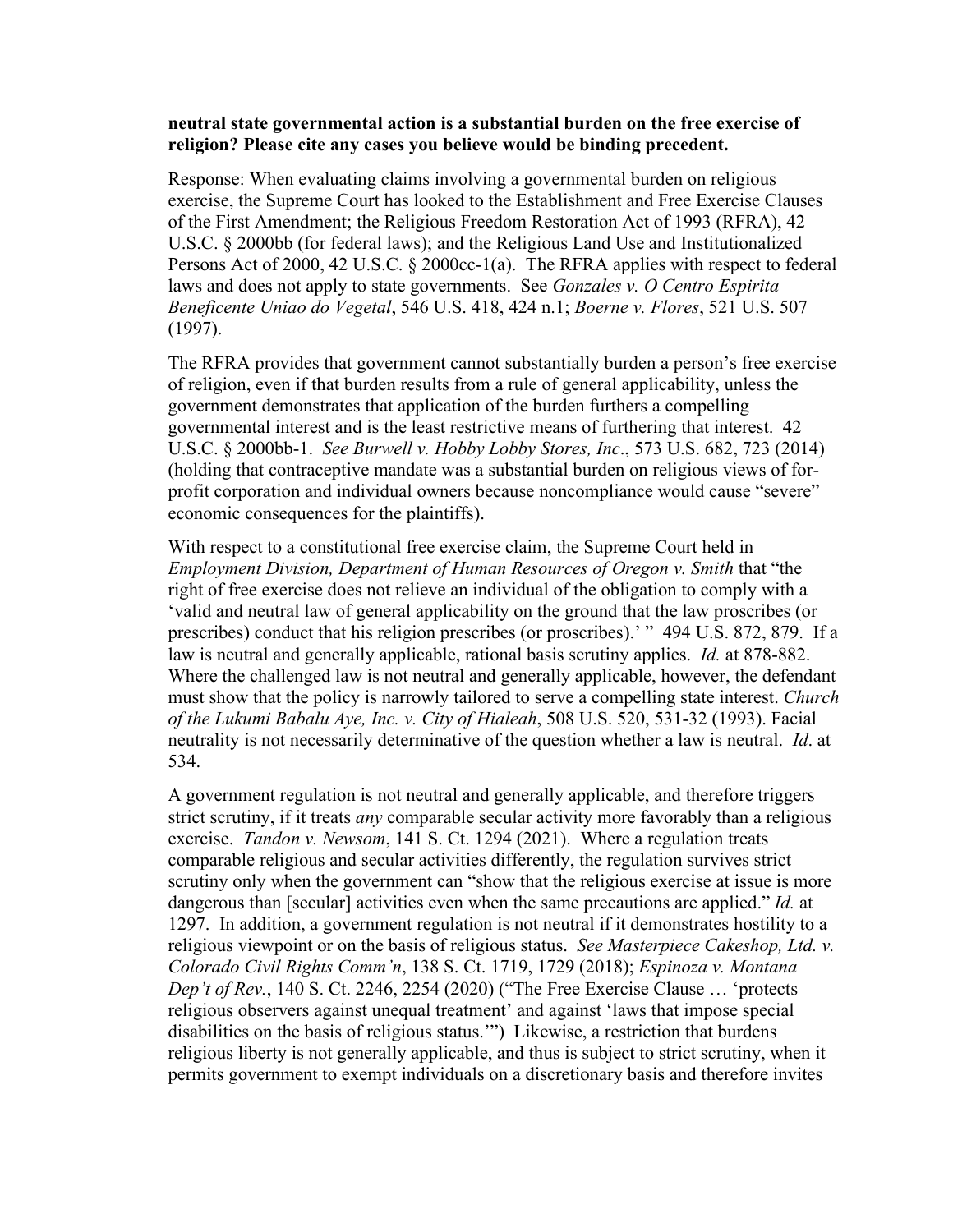government to consider the particular reasons for the exercise of a religious tenet. *Fulton v.City of Philadelphia*, 141 S. Ct. 1868, 1878 (2021).

Finally, in the context of employment discrimination laws, the Supreme Court recognizes a ministerial exception to Title VII employment discrimination claims where enforcement of such laws would interfere with the employment relationship between a religious institution and its ministers or important lay teachers. *See Hosanna-Tabor Evangelical Lutheran Church and School v. E.E.O.C*., 565 U.S. 171, 188 (2012); *Our Lady of Guadalupe Sch. V. Morrissey-Berru*, 140 S. Ct. 2049 (2020).

**11. Under Supreme Court and U.S. Court of Appeals for the Circuit to which you have been nominated, what is the legal standard used to evaluate a claim that a state governmental action discriminates against a religious group or religious belief? Please cite any cases you believe would be binding precedent.**

Response: Please see my response to Question 10 above.

# **12. Under what circumstances do you believe it is appropriate for a federal district judge to issue a nationwide injunction against the implementation of a federal law, administrative agency decision, executive order, or similar federal policy?**

Response: The United States Supreme Court cautions that an "injunction is a drastic and extraordinary remedy, which should not be granted as a matter of course." *Monsanto Co. v. Geertson Seed Farms*, 561 U.S. 139, 165 (2010). However, the Court has upheld nationwide injunctions granted by federal courts when those injunctions are necessary to grant complete relief to the parties. *See, e.g., Trump v. Int'l Refugee Assistance Project*, 137 S. Ct. 2080, 2088-89 (2017). Injunctions are an equitable remedy that "should be no more burdensome to the defendant than necessary to provide complete relief to the plaintiffs." *Califano v. Yamasaki*, 442 U.S. 682, 702 (1979).

### **13. What is the standard in the U.S. Court of Appeals for the Circuit to which you have been nominated for evaluating whether a person's religious belief is held sincerely?**

Response: A religious belief is "sincere" if it is not "obviously" a "sham" or an "absurdit[y]." *Callahan v. Woods*, 658 F.2d 679, 683 (9th Cir. 1981). The Supreme Court has explained, "[r]epeatedly and in many different contexts, we have warned that courts must not presume to determine the place of a particular belief in a religion or the plausibility of a religious claim." *Employment Division, Department of Human Resources of Oregon v. Smith*, 494 U.S. 872, 887 (1990); see also *Burwell v. Hobby Lobby Stores, Inc.*, 573 U.S. 682, 725 (2014) ("[I]t is not for [the court] to say that [plaintiffs'] religious beliefs are mistaken or insubstantial. Instead, [the court's] 'narrow function . . . in this context is to determine' whether the line drawn reflects 'an honest conviction'" (citation omitted)). A sincerely held religious belief need not be based on a "tenet, belief or teaching of an established religious body" and may instead derive from personal religious conviction. *Frazee v. Illinois Dept. of Employment Sec*., 489 U.S. 829, 831-833 (1989).

**14. Dissenting in** *Lochner v. New York***, Justice Oliver Wendell Holmes, Jr. wrote that, "The 14th Amendment does not enact Mr. Herbert Spencer's Social Statics." 198 U.S. 45, 75 (1905).**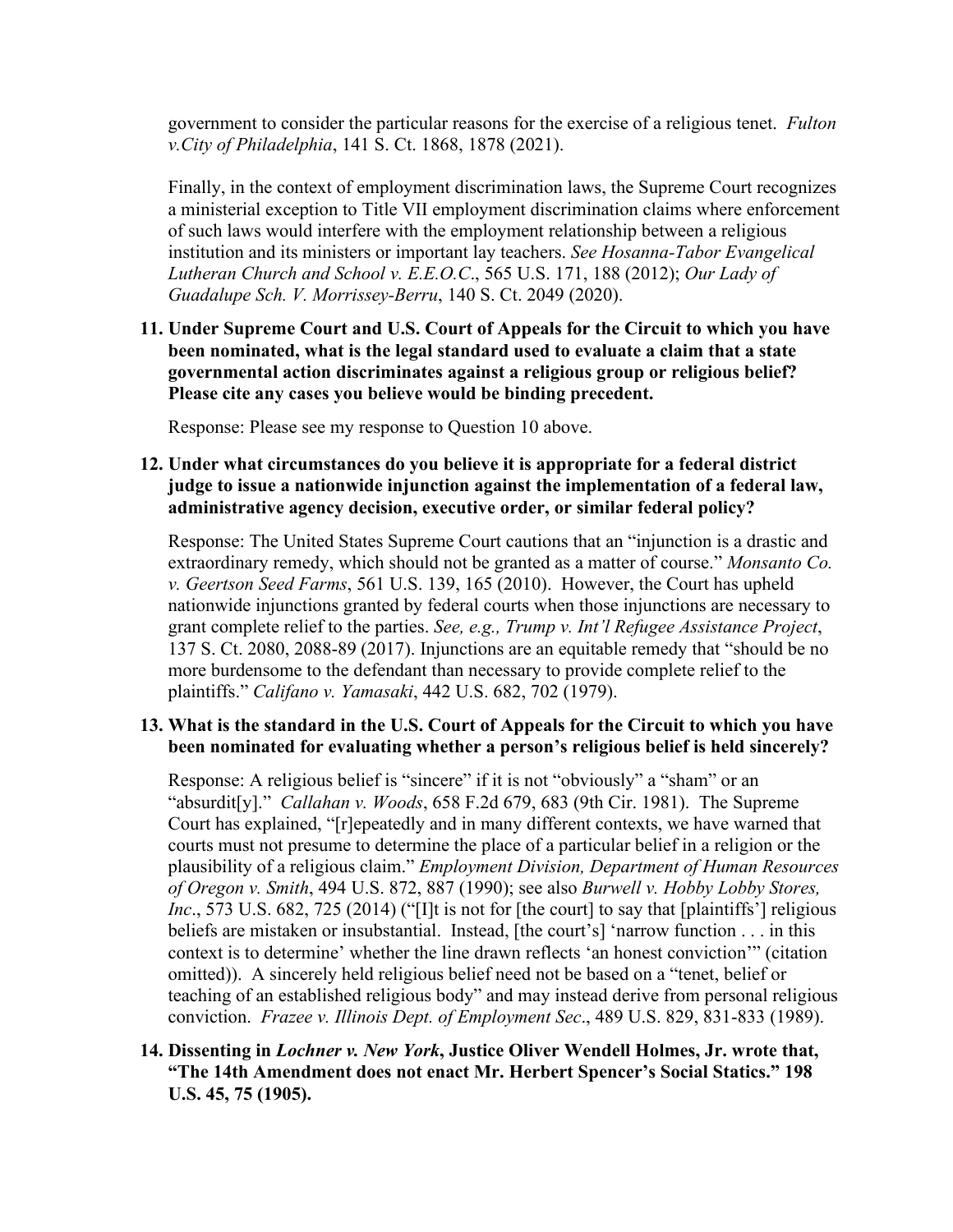### **a. What do you believe Justice Holmes meant by that statement, and do you agree with it?**

Response: In his dissent, Justice Holmes explained that the majority's opinion in *Lochner v. New York* was based upon an economic theory about the inviolability of the right to contract that much of the country did not share. His point was that it is not the role of the courts to preference their views about the way commercial activities should be regulated over that of democratically elected legislators and the will of the majority. "[A] Constitution is not intended to embody a particular economic theory, whether of paternalism and the organic relation of the citizen to the state or of *laissez faire*." *Lochner v. New York*, 198 U.S. 45, 75 (1905) (Holmes, J. dissenting).

## **b. Do you believe that** *Lochner v. New York***, 198 U.S. 45 (1905), was correctly decided? Why or why not?**

Response: The United States Supreme Court abrogated *Lochner v. New York* in *West Coast Hotel Co. v. Parrish*, 300 U.S. 379 (1937); *accord Day-Brite Lighting Inc. v. State of Mo*., 342 U.S. 421, 423 (1952). It is no longer good law and I would not apply that decision.

# **15. Justice Scalia said, "The judge who always likes the result he reaches is a bad judge."**

### **a. What do you understand this statement to mean?**

Response: I understand this statement to mean that judges should not allow their personal views or preferences to play any role in the adjudication of cases. Judges should decide matters fairly and impartially based upon the arguments, the factual record, and the governing law and precedent, not a preferred outcome. As a sitting judge, that is how I approach each of my cases, and would continue to do so if confirmed.

### **16. Chief Justice Roberts said, "Judges are like umpires. Umpires don't make the rules, they apply them."**

### **a. What do you understand this statement to mean?**

### **b. Do you agree or disagree with this statement?**

Response: I understand this statement to mean that the role of Congress and state legislative bodies is to enact laws and formulate policy. The role of the courts is to interpret and apply the law, not to make law. As a sitting judge, I strive to apply the law in a fair and impartial manner in each of my cases.

### **17. When encouraged to "do justice," Justice Holmes is said to have replied, "That is not my job. It is my job to apply the law."**

**a. What do you think Justice Holmes meant by this?**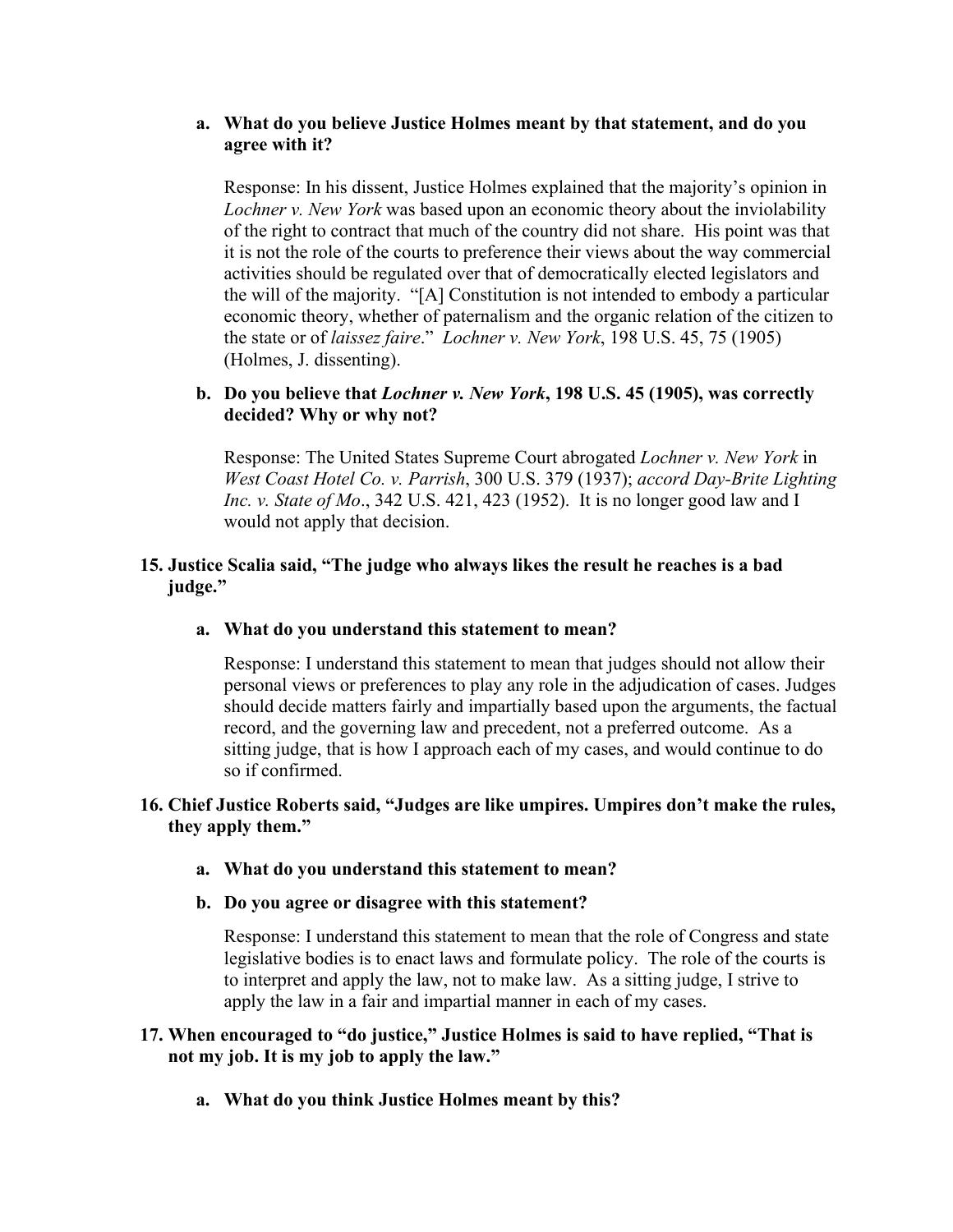### **b. Do you agree or disagree with Justice Holmes? Please explain.**

Response**:** I understand this statement to mean that the role of judges is to apply the law as written in a fair and impartial manner, irrespective of their personal views about the law in question or the equities of a case. I take my oath of judicial office seriously and do my best to fairly and impartially apply the law to the facts of each case.

### **18. In** *Trump v. Hawaii***, the Supreme Court overruled** *Korematsu v. United States***, 323 U.S. 214 (1944), saying that the decision—which had not been followed in over 50 years—had "been overruled in the court of history." 138 S. Ct. 2392, 2423 (2018). What is your understanding of that phrase?**

Response: In *Trump v. Hawaii*, 138 S. Ct. 2392 (2018), the Supreme Court rejected a comparison between the facts in *Korematsu v. United States*, 323 U.S. 214 (1944) to the Presidential executive order under challenge, explaining that "[t]he forcible relocation of U.S. citizens to concentration camps, solely and explicitly on the basis of race, is objectively unlawful and outside the scope of Presidential authority. But it is wholly inapt to liken that morally repugnant order to a facially neutral policy denying certain foreign nationals the privilege of admission." *Id.* at 2423. Because the Supreme Court had not formally repudiated the holding in *Korematsu*, it took the opportunity to do so, explaining that *Korematsu* was "gravely wrong the day it was decided [and] has been overruled in the court of history." *Ibid.* Elsewhere, the Supreme Court has explained that when considering whether to overrule prior precedent, the Court must look to prudential factors such as "'the quality of the decision's reasoning; its consistency with related decisions; legal developments since the decision; and reliance on the decision.'" *Ramos v. Louisiana*, 140 S. Ct. 1390, 1405 (2020) (internal citation omitted).

### **19. Are there any Supreme Court opinions that have not been formally overruled by the Supreme Court that you believe are no longer good law?**

- **a. If so, what are they?**
- **b. With those exceptions noted, do you commit to faithfully applying all other Supreme Court precedents as decided?**

Response: As a sitting justice on the California Court of Appeal and a judicial nominee to a federal circuit, it would not be appropriate for me to comment on the correctness of any United States Supreme Court decision out of respect for the high court's binding precedents and to avoid the impression that I have prejudged any legal issues that might come before me. I am duty bound to follow all Supreme Court precedents, and if confirmed, I will continue to faithfully and impartially apply all Supreme Court precedents as decided.

**20. Judge Learned Hand famously said 90% of market share "is enough to constitute a monopoly; it is doubtful whether sixty or sixty-four percent would be enough; and certainly thirty-three per cent is not."** *United States v. Aluminum Co. of America***, 148 F.2d 416, 424 (2d Cir. 1945).**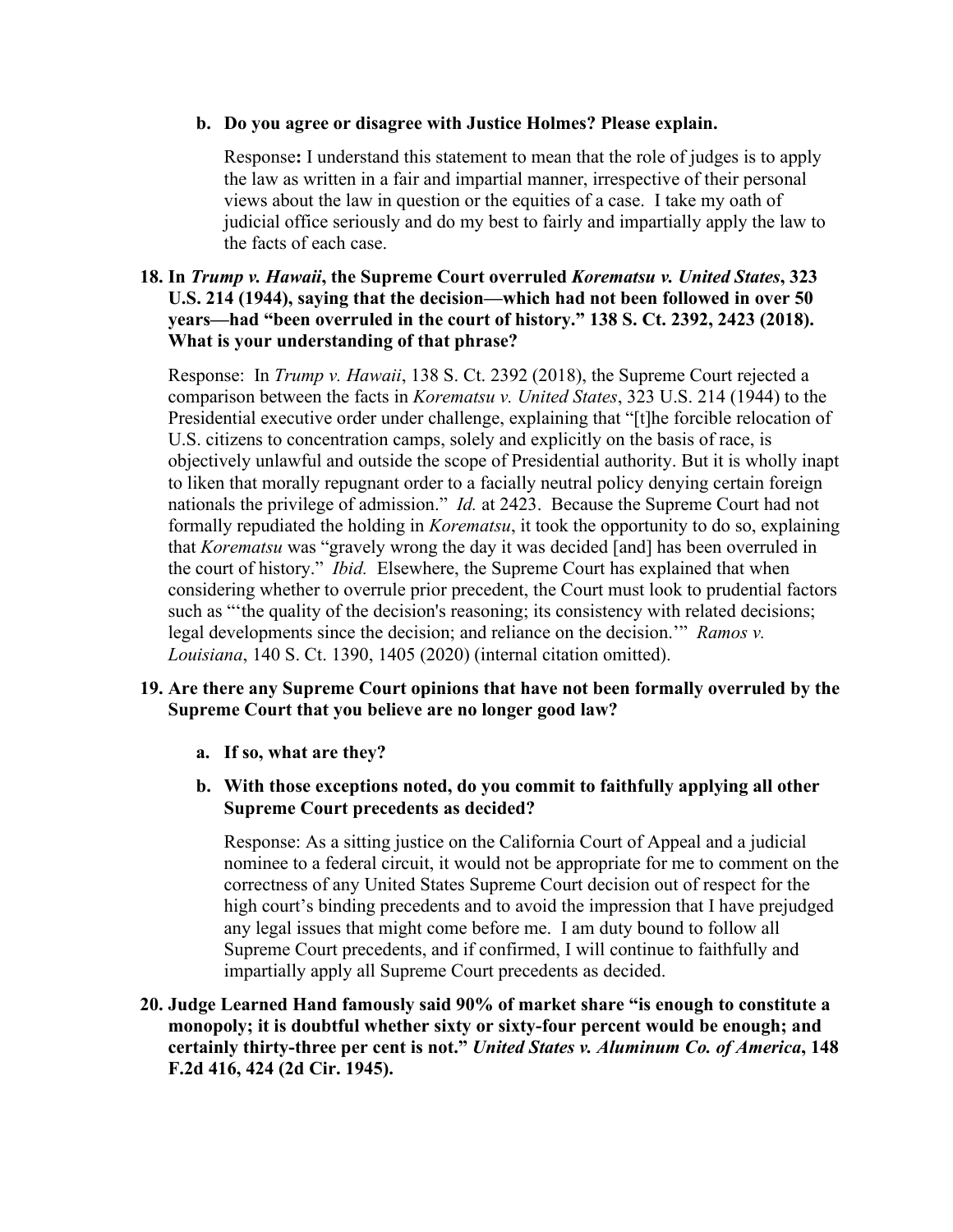- **a. Do you agree with Judge Learned Hand?**
- **b. If not, please explain why you disagree with Judge Learned Hand.**
- **c. What, in your understanding, is in the minimum percentage of market share for a company to constitute a monopoly? Please provide a numerical answer or appropriate legal citation.**

Response: In *Eastman Kodak Co. v. Image Tech. Serv*s., Inc., 504 U.S. 451, 481 (1992), the United States Supreme Court held that evidence that a defendant holds more than 80% share of the product market "with no readily available substitutes" is sufficient to support a finding of monopoly power. The Ninth Circuit explains that "[a] dominant share of the market often carries with it the power to control output across the market, and thereby control prices. Courts generally require a 65% market share to establish a prima facie case of market power." *Image Tech. Servs., Inc. v. Eastman Kodak Co*., 125 F.3d 1195, 1206 (9th Cir. 1997) (citing *American Tobacco Co. v. United States*, 328 U.S. 781, 797 (1946). On the other hand, "numerous cases hold that a market share of less than 50 percent is presumptively insufficient to establish market power." *Rebel Oil Co. v. Atl. Richfield Co*., 51 F.3d 1421, 1438 (9th Cir. 1995). That presumption may be overcome, and a company with less than 50% market share may be found to have monopoly power, "if entry barriers are high and competitors are unable to expand their output in response to supracompetitive pricing." *Id*. at 1438. If confirmed, I would be bound by United States Supreme Court and Ninth Circuit precedent rather than Second Circuit precedent..

# **21. Please describe your understanding of the "federal common law."**

Response: Federal common law is understood to mean law derived from judicial decisions rather than statutes. While common law development is frequent in state courts, the United States Supreme Court has indicated that "federal common law plays a necessarily modest role." *Rodriguez v. Fed. Deposit Ins. Corp.*, 140 S. Ct. 713, 717 (2020). There is "no federal general common law." *Erie R. Co. v. Tompkins*, 304 U.S. 64, 78 (1938). Rather, federal common law exists in "only limited areas . . . in which federal judges may appropriately craft the rule of decision," such as "admiralty disputes, and certain controversies between States." *Rodriguez*, *supra*, 140 S. Ct. at 717.

### **22. If a state constitution contains a provision protecting a civil right and is phrased identically with a provision in the federal constitution, how would you determine the scope of the state constitutional right?**

**a. Do you believe that identical texts should be interpreted identically?**

Response: State constitutional provisions are interpreted in accordance with state law. Federal courts must defer to the decisions of the highest court in the state whose constitution the federal court is interpreting. *See Erie R.R. Co. v. Tomkins*, 304 U.S. 64, 78 (1938) ("Except in matters governed by acts of Congress, the law to be applied in any case is the law of the state. And whether the law of the state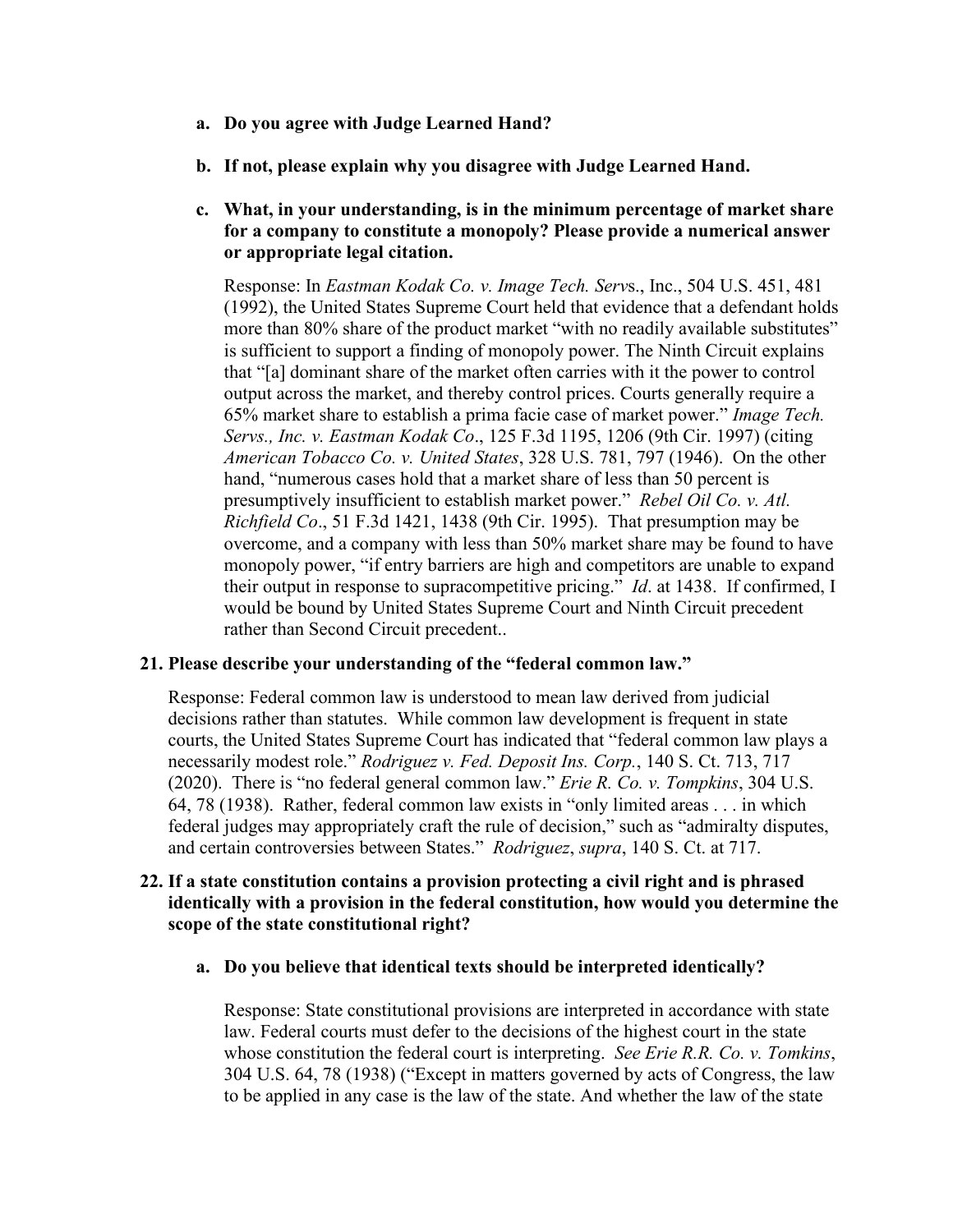shall be declared by its Legislature in a statute or by its highest court in a decision is not a matter of federal concern.").

### **b. Do you believe that the federal provision provides a floor but that the state provision provides greater protections?**

Response: State constitutional provisions can provide greater protections than similarly or identically worded federal constitutional provisions.

### **23. Do you believe that** *Brown v. Board of Education***, 347 U.S. 483 (1954) was correctly decided?**

Response: As a sitting justice on the California Court of Appeal and a judicial nominee to a federal circuit, I generally refrain from commenting on the correctness of any United States Supreme Court decision out of respect for the high court's binding precedents and to avoid the impression that I have prejudged any legal issues that might come before me. I am duty bound to follow all applicable Supreme Court precedents and would continue to do so if confirmed to the Ninth Circuit.

Prior judicial nominees have made an exception with respect to *Brown v. Board of Education*. *Brown* overruled *Plessy v. Ferguson*, ending legally enforced racial segregation in public education. *Brown v. Board of Ed. of Topeka*, 347 U.S. 483, 495 ("We conclude that in the field of public education the doctrine of 'separate but equal' has no place."). Because it is unlikely that *de jure* racial segregation in schools would ever be reimposed in this country, I join other judicial nominees in agreeing that *Brown v. Board of Education* was correctly decided.

# **24. Do federal courts have the legal authority to issue nationwide injunctions?**

**a. If so, what is the source of that authority?** 

### **b. In what circumstances, if any, is it appropriate for courts to exercise this authority?**

Response: Injunctions are an equitable remedy that "should be no more burdensome to the defendant than necessary to provide complete relief to the plaintiffs." *Califano v. Yamasaki*, 442 U.S. 682, 702 (1979). The United States Supreme Court cautions that an "injunction is a drastic and extraordinary remedy, which should not be granted as a matter of course." *Monsanto Co. v. Geertson Seed Farms*, 561 U.S. 139, 165 (2010). The Court has upheld nationwide injunctions granted by federal courts when those injunctions are necessary to grant complete relief to the parties. *See, e.g., Trump v. Int'l Refugee Assistance Project*, 137 S. Ct. 2080, 2088-89 (2017).

### **25. What is your understanding of the role of federalism in our constitutional system?**

Response**:** In *Bond v. United States*, 564 U.S. 211, 221 (2011), the United States Supreme Court explained that our federal structure "preserves the integrity, dignity, and residual sovereignty of the States. The federal balance is, in part, an end in itself, to ensure that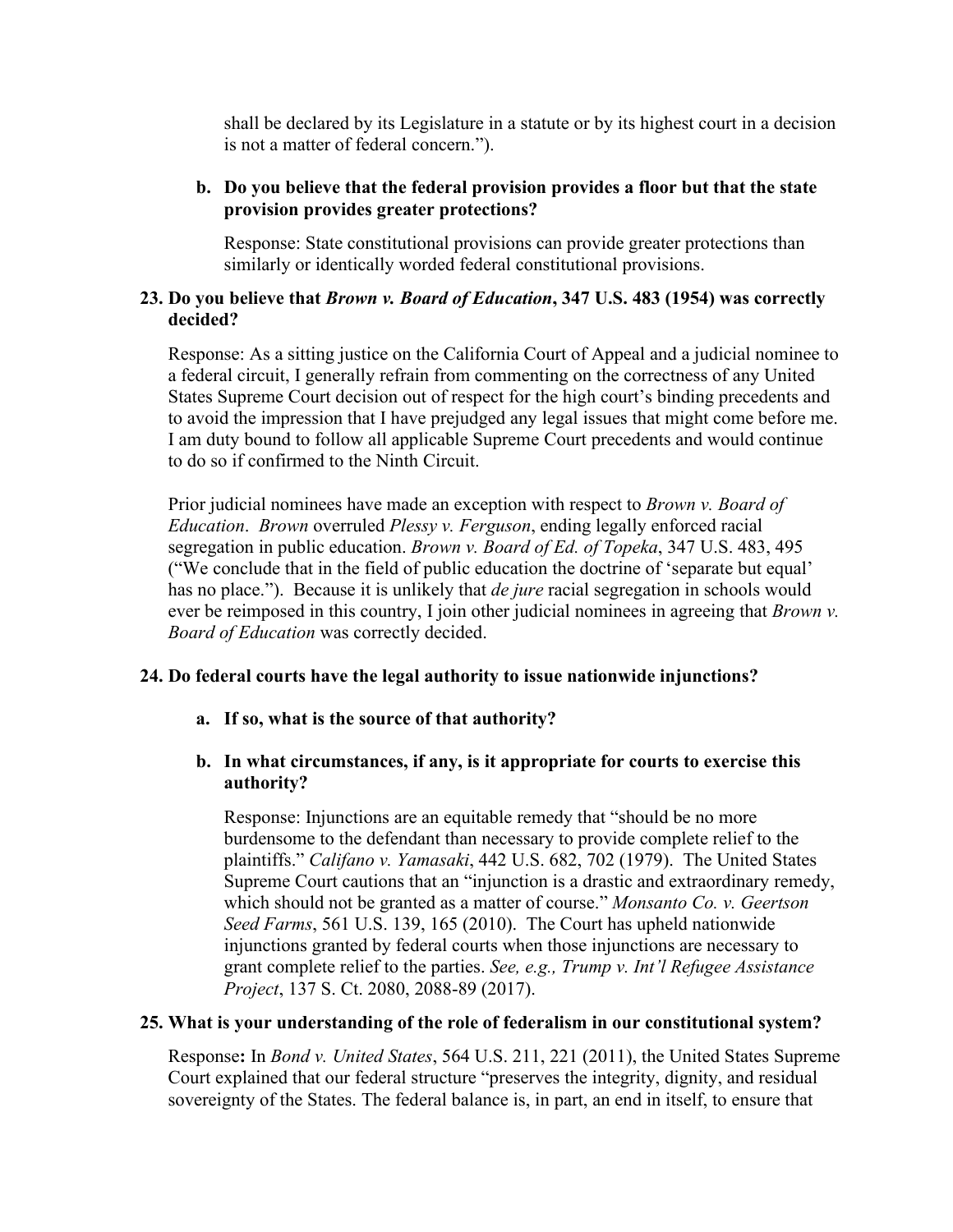States function as political entities in their own right." Federalism also "secures to citizens the liberties that derive from the diffusion of sovereign power.' " *Id.*, *quoting New York v. United States*, 505 U.S. 144, 181 (1992). Federalism thus "protects the liberty of all persons within a State by ensuring that laws enacted in excess of delegated governmental power cannot direct or control their actions. By denying any one government complete jurisdiction over all the concerns of public life, federalism protects the liberty of the individual from arbitrary power. When government acts in excess of its lawful powers, that liberty is at stake." *Id.* at 222 (internal citation omitted).

### **26. What case or legal representation are you most proud of?**

Response: I am proud of my work effectuating criminal justice and corrections policy reforms on behalf of California Governor Edmund G. Brown Jr. from 2012 to 2018, and in particular our work addressing prison conditions that federal courts had held were unconstitutionally overcrowded with the implementation of a parole consideration process for non-violent offenders and a system of sentencing credits for inmates who completed rehabilitative and educational programs.

### **27. Under what circumstances should a federal court abstain from resolving a pending legal question in deference to adjudication by a state court?**

Response: Please see my response to Question 2.

### **28. What in your view are the relative advantages and disadvantages of awarding damages versus injunctive relief?**

Response: Generally, damages are awarded to remedy past harm, while injunctive relief is awarded to prevent future harm. The availability of such relief depends upon the particular facts and circumstances of each case.

## **29. The First Amendment provides "Congress shall make no law respecting an establishment of religion, or prohibiting the free exercise thereof; or abridging the freedom of speech, or of the press; or the right of the people peaceably to assemble, and to petition the Government for a redress of grievances."**

**a. What is your view of the scope of the First Amendment's right to free exercise of religion?**

Response: Please see my response to Question 10 above.

### **b. Is the right to free exercise of religion synonymous and coextensive with freedom of worship? If not, what else does it include?**

Response: The United States Supreme Court treats the right to worship and the right to exercise one's religious beliefs as coextensive. *Trinity Lutheran Church of Columbia, Inc. v. Comer*, 137 S. Ct. 2012, 2019 (2017) ("The Free Exercise Clause 'protect[s] religious observers against unequal treatment' and subjects to the strictest scrutiny laws that target the religious for 'special disabilities' based on their 'religious status.'"); see *Tandon v. Newsom*, 141 S. Ct. 1294 (2021) (applying strict scrutiny to government regulation restricting at-home religious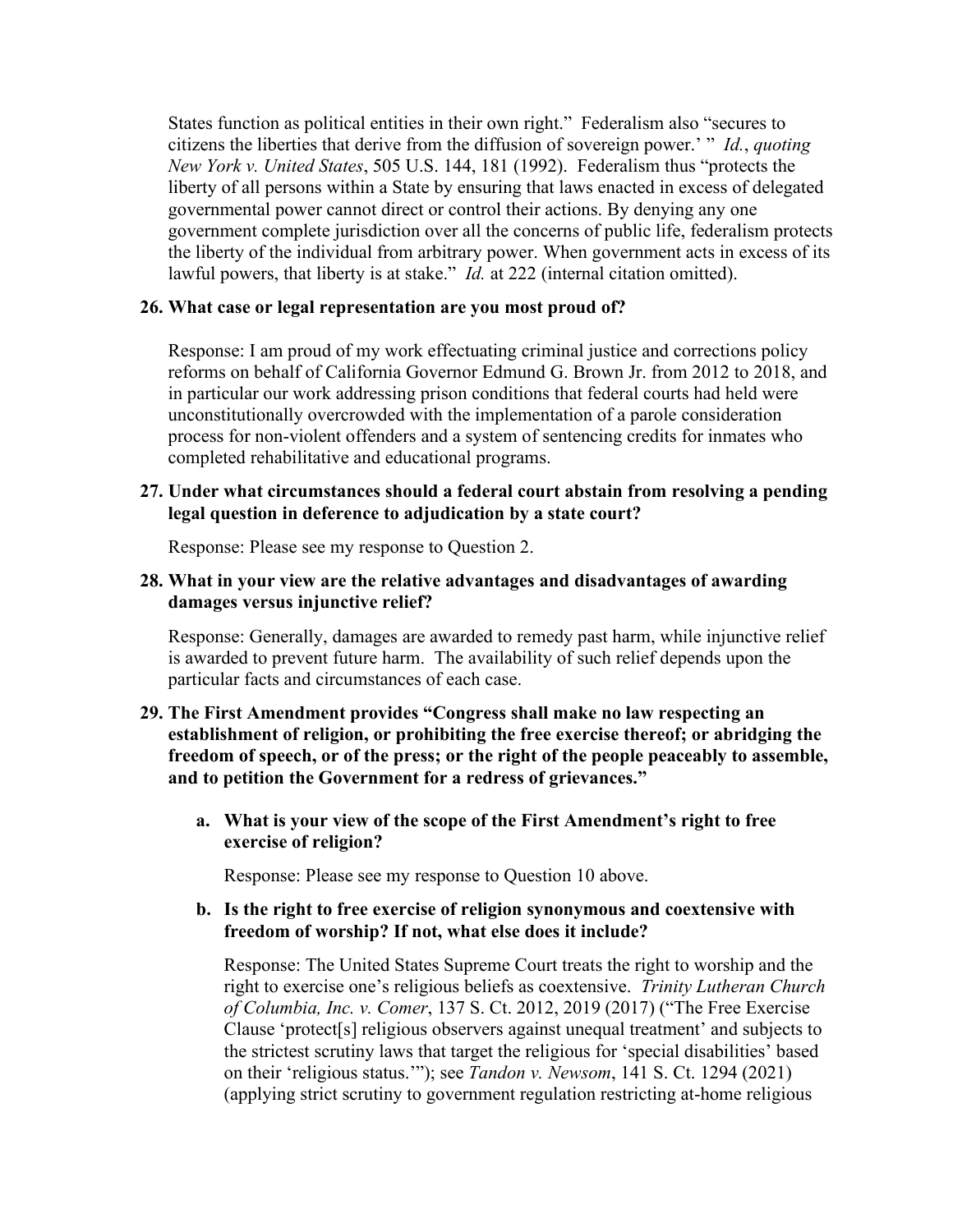worship); *Masterpiece Cakeshop, Ltd. v. Colorado Civil Rights Comm'n*, 138 S. Ct. 1719, 1729 (2018) (concluding that Colorado Civil Rights Commission's hostility toward plaintiff's sincerely held religious beliefs violated the Free Exercise Clause).

### **c. What standard or test would you apply when determining whether a governmental action is a substantial burden on the free exercise of religion?**

Response: The Religious Freedom Restoration Act (RFRA) provides that government cannot substantially burden a person's free exercise of religion, even if that burden results from a rule of general applicability, unless the government has demonstrated that application of the burden furthers a compelling governmental interest and is the least restrictive means of furthering that interest. 42 U.S.C. § 2000bb-1. Under *Burwell v. Hobby Lobby Stores, Inc*., 573 U.S. 682 (2014), the Supreme Court emphasized two factors to find that the plaintiffs' religious exercise was substantially burdened: (1) non-compliance with the contraceptive mandate would cause "severe" economic consequences for the plaintiffs; and (2) compliance with the mandate would require the plaintiffs to violate their sincerely held religious beliefs. *Id*. at 723.

**d. Under what circumstances and using what standard is it appropriate for a federal court to question the sincerity of a religiously held belief?**

Response: Please see my response to Question 13.

**e. Describe your understanding of the relationship between the Religious Freedom Restoration Act and other federal laws, such as those governing areas like employment and education?**

Response: The Religious Freedom Restoration Act applies only to federal laws and does not apply to state governments. *See Gonzales v. O Centro Espirita Beneficente Uniao do Vegetal,* 546 U.S. 418, 424 n.1; *Boerne v. Flores*, 521 U.S. 507 (1997). In the context of employment discrimination laws, the Supreme Court recognizes a ministerial exception to Title VII employment discrimination claims where enforcement of such laws would interfere with the employment relationship between a religious institution and its ministers or important lay teachers. *See Hosanna-Tabor Evangelical Lutheran Church and School v. E.E.O.C*., 565 U.S. 171, 188 (2012); *Our Lady of Guadalupe Sch. v. Morrissey-Berru*, 140 S. Ct. 2049 (2020).

**f. Have you ever issued a judicial opinion, order, or other decision adjudicating a claim under the Religious Freedom Restoration Act, the Religious Land use and Institutionalized Person Act, the Establishment Clause, the Free Exercise Clause, or any analogous state law? If yes, please provide citations to or copies of those decisions.**

Response: *Valley Baptist Church v. City of San Rafael*, 61 Cal.App.5th 401 (2021).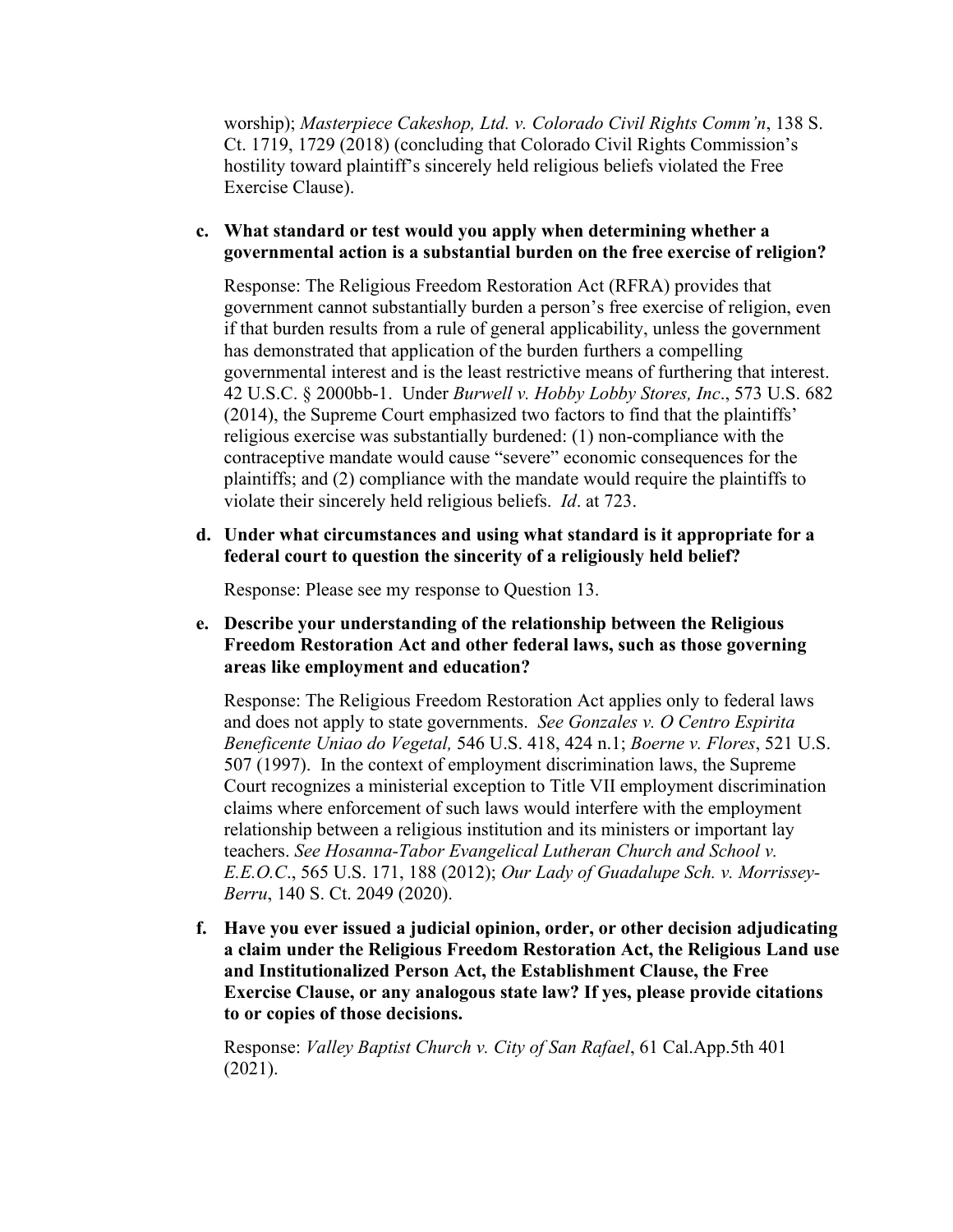**30. Under American law, a criminal defendant cannot be convicted unless found to be guilty "beyond a reasonable doubt." On a scale of 0% to 100%, what is your understanding of the confidence threshold necessary for you to say that you believe something "beyond a reasonable doubt." Please provide a numerical answer.**

Response: I am unaware of United States Supreme Court precedent that quantifies the standard for finding a criminal defendant guilty beyond a reasonable doubt. In other contexts, the Supreme Court has observed that "an effort to fix some general, numerically precise degree of certainty" to legal standards "may not be helpful". *Illinois v. Gates*, 462 U.S. 213, 235 (1983) (discussing probable cause). The Ninth Circuit has approved a reasonable doubt instruction that informs the jury that the jury must be "firmly convinced" of the defendant's guilt. *United States v. Velasquez*, 980 F.2d 1275, 1278 (9th Cir.1992); *accord United States v. Soto-Zuniga*, 837 F.3d 992, 1004 (9th Cir.2016).

- **31. The Supreme Court has held that a state prisoner may only show that a state decision applied federal law erroneously for the purposes of obtaining a writ of habeas corpus under 28 U.S.C. § 2254(d) if "there is no possibility fairminded jurists could disagree that the state court's decision conflicts with th[e Supreme] Court's precedents."** *Harrington v. Richter***, 562 U.S. 86, 102 (2011).**
	- **a. Do you agree that if there is a circuit split on the underlying issue of federal law, that by definition "fairminded jurists could disagree that the state court's decision conflicts with the Supreme Court's precedents"?**
	- **b. In light of the importance of federalism, do you agree that if a state court has issued an opinion on the underlying question of federal law, that by definition "fairminded jurists could disagree that the state court's decision conflicts if the Supreme Court's precedents"?**
	- **c. If you disagree with either of these statements, please explain why and provide examples.**

Response: In *Harrington v. Richter*, 562 U.S. 86 (2011), the United States Supreme Court explained that "[i]t is not an unreasonable application of clearly established Federal law for a state court to decline to apply a specific legal rule that has not been squarely established by this Court." *Id.* at 101. In *Dunn v. Reeves*, 141 S. Ct. 2405 (2021), the Supreme Court further clarified: "A federal court may grant habeas relief only if a state court violated '*clearly established* Federal law, as determined by *the Supreme Court* of the United States.' (citing 28 U.S.C. § 2254(d)(1)). This 'wide latitude' means that federal courts can correct only 'extreme malfunctions in the state criminal justice syste[m].' And in reviewing the work of their peers, federal judges must begin with the "presumption that state courts know and follow the law.' Or, in more concrete terms, a federal court may grant relief only if *every* ' " 'fairminded juris[t]' " ' would agree that every reasonable lawyer would have made a different decision." *Id.* at 2410-2411 (internal citations omitted; emphasis in original). If confirmed, I would follow the foregoing binding Supreme Court precedent.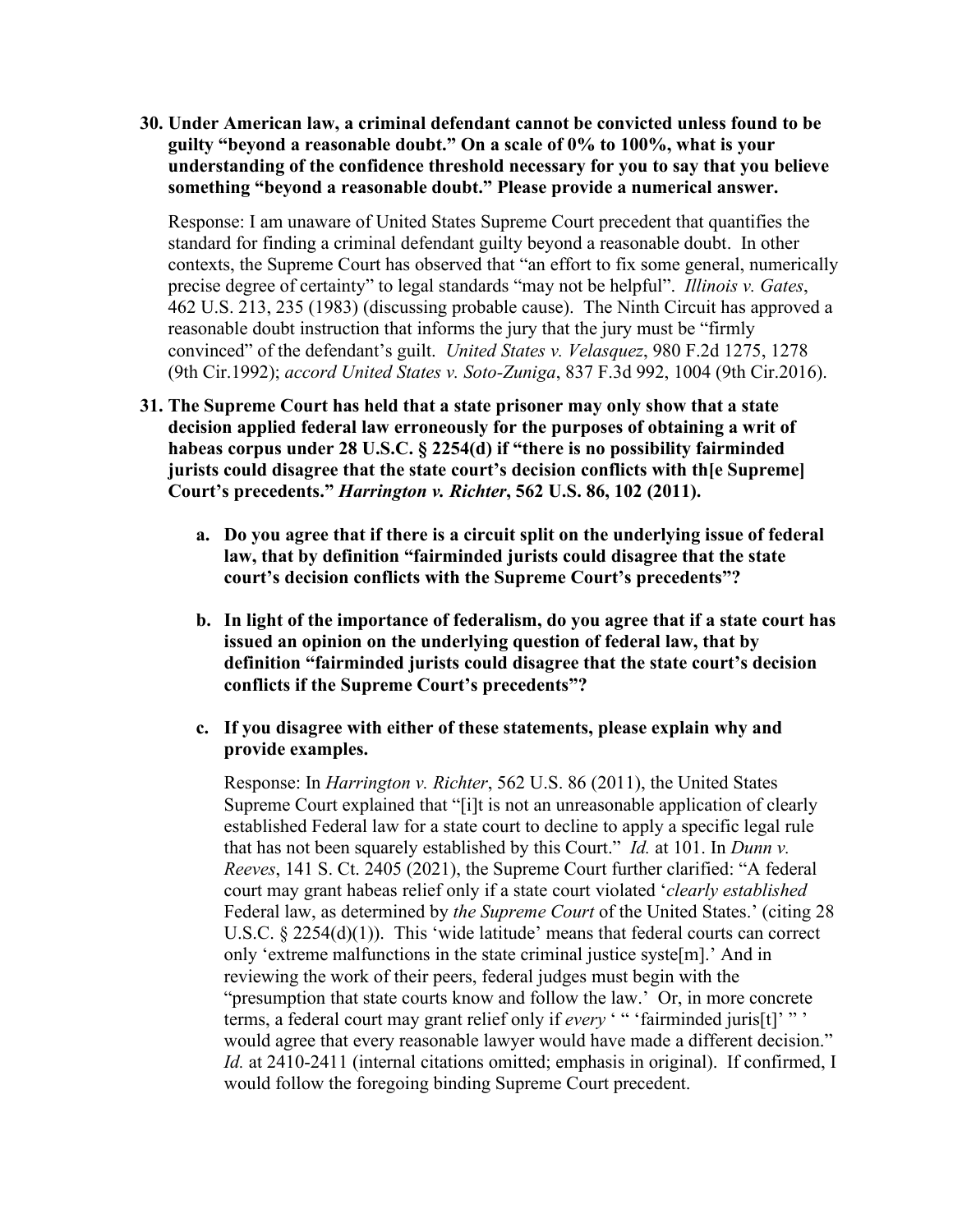- **32. U.S. Courts of Appeals sometimes issue "unpublished" decisions and suggest that these decisions are not precedential.** *Cf.* **Rule 32.1 for the U.S. Court of Appeals for the Tenth Circuit.**
	- **a. Do you believe it is appropriate for courts to issue "unpublished" decisions?**
	- **b. If yes, please explain if and how you believe this practice is consistent with the rule of law.**
	- **c. If confirmed, would you treat unpublished decisions as precedential?**
	- **d. If not, how is this consistent with the rule of law?**
	- **e. If confirmed, would you consider unpublished decisions cited by litigants when hearing cases?**
	- **f. Would you take steps to discourage any litigants from citing unpublished opinions?** *Cf.* **Rule 32.1A for the U.S. Court of Appeals for the Eighth Circuit.**
	- **g. Would you prohibit litigants from citing unpublished opinions?** *Cf.* **Rule 32.1 for the U.S. Court of Appeals for the District of Columbia.**

Response: Ninth Circuit Rules 36-1, 36-2, and 36-3 establish the rules for publication or nonpublication of circuit decisions. Rule 36-2 establish the criteria for publication. Rule 36-3(a) provides that "[u]npublished dispositions and orders of this Court are not precedent, except when relevant under the doctrine of law of the case or rules of claim preclusion or issue preclusion." However, unpublished dispositions and orders issued on or after January 1, 2007 may be cited in the Ninth Circuit, consistent with Federal Rule of Appellate Procedure 32.1. Under Rule 36-4, parties may seek publication of an unpublished disposition, and if such a request is granted, the disposition "will be redesignated an opinion." If confirmed, I would by guided by the Federal Rules of Appellate Procedure and Ninth Circuit Rules.

### **33. In your legal career:**

- **a. How many cases have you tried as first chair?**
- **b. How many have you tried as second chair?**
- **c. How many depositions have you taken?**
- **d. How many depositions have you defended?**
- **e. How many cases have you argued before a federal appellate court?**
- **f. How many cases have you argued before a state appellate court?**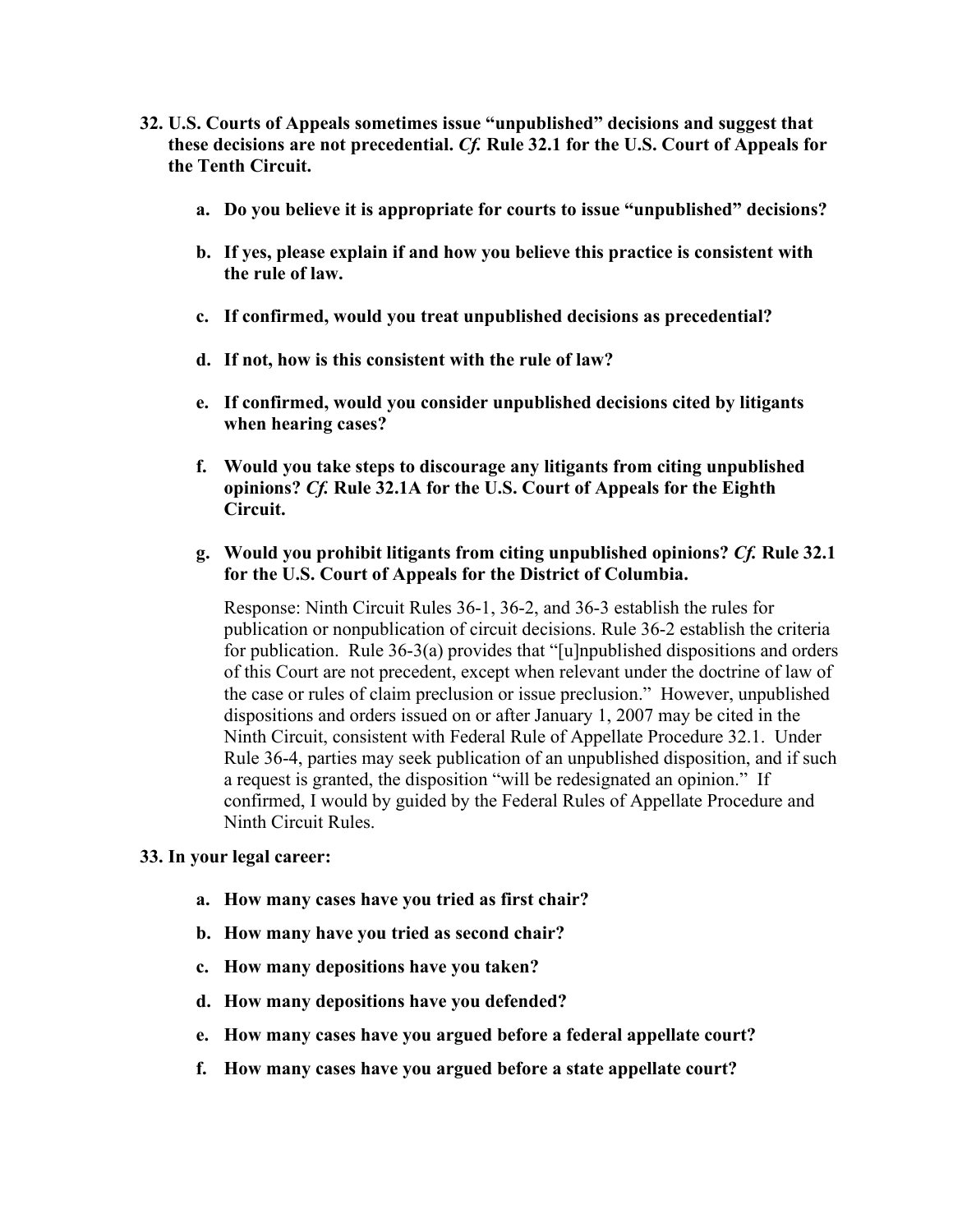- **g. How many times have you appeared before a federal agency, and in what capacity?**
- **h. How many dispositive motions have you argued before trial courts?**
- **i. How many evidentiary motions have you argued before trial courts?**

Response: I tried an administrative bench hearing before the Social Security Administration as a certified law student. I was sole counsel. As an associate at Munger, Tolles & Olson LLP, I was associate counsel in a civil jury trial that reached verdict in the Superior Court of San Francisco. I was second chair in a criminal defense matter through the preliminary hearing in Los Angeles Superior Court. To the best of my recollection, I have taken or defended approximately a dozen depositions and argued motions in several state law matters, including discovery matters, jury instructions, and dispositive motions. I have filed or supervised the filing of appellate briefs in approximately 10 appeals before the Ninth Circuit and 10 appeals before state appellate courts or the California Supreme Court. I have not argued in federal or state appellate court. As an associate justice on the California Court of Appeal, I have issued or joined in over 490 written appellate opinions and participated in 35 oral argument calendars.

### **34. If any of your previous jobs required you to track billable hours:**

- **a. What is the maximum number of hours that you billed in a single year?**
- **b. What portion of these were dedicated to pro bono work?**

Response: To the best of my recollection, I billed between 2000 to 2100 hours. I devoted a significant portion of my work to pro bono matters each year, but I could not say how many hours were attributable to that work.

### **35. Have you ever taken the position in litigation or a publication that a federal or state statute was unconstitutional?**

**a. If yes, please provide appropriate citations.**

Response: No.

**36. Since you were first contacted about being under consideration for this nomination, have you deleted or attempted to delete any content from your social media? If so, please produce copies of the originals.**

Response: No.

# **37. What is your understanding of the Supreme Court's precedents on substantive due process?**

Response: The Supreme Court has explained that the Due Process Clause of the Fourteenth Amendment guarantees more than just a fair process; it protects those "fundamental rights and liberties which are 'deeply rooted in our Nation's history and tradition' and 'implicit in the concept of ordered liberty.'" *Washington v Glucksberg*,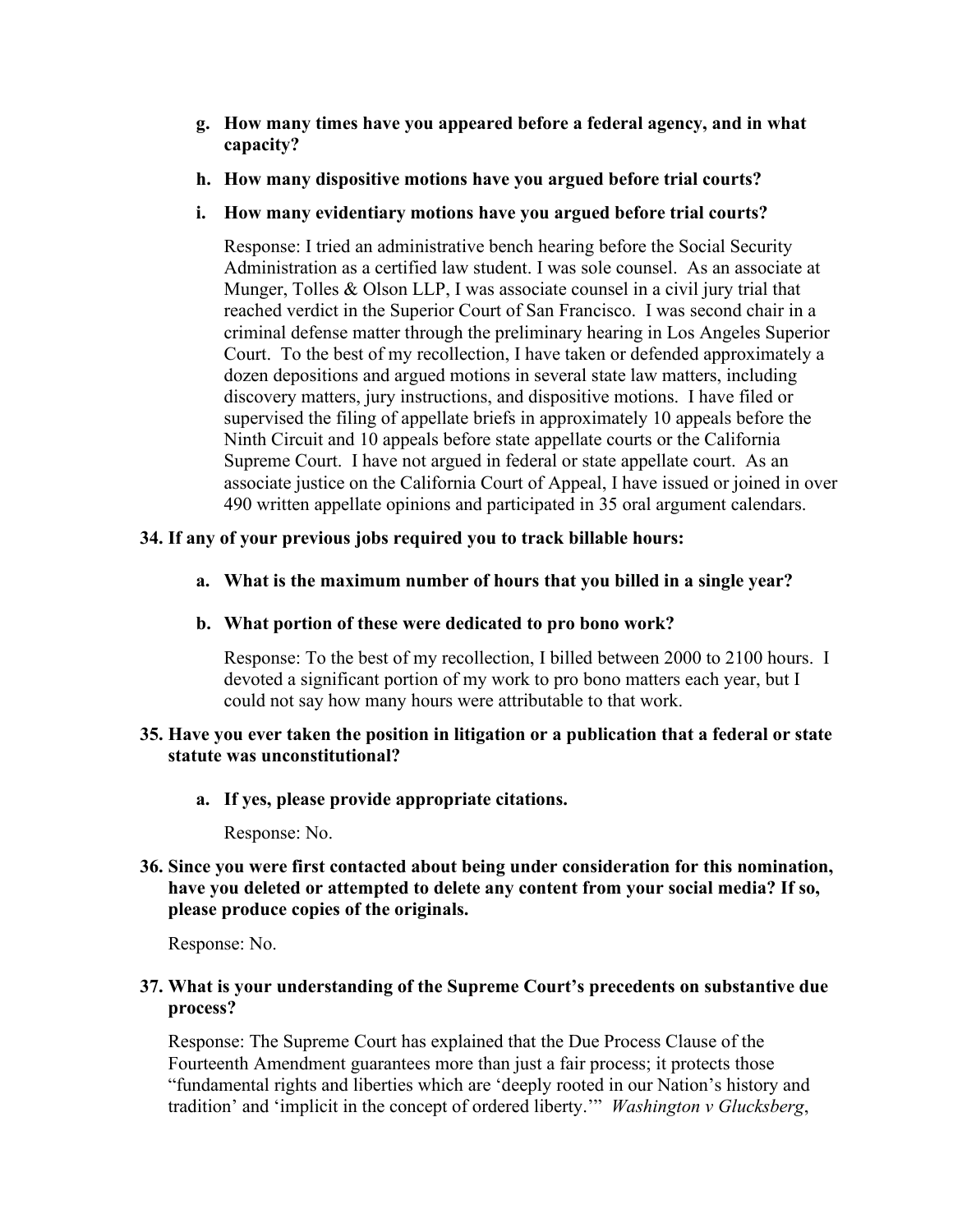521 U.S. 702, 719-721 (1997). In addition to the specific rights protected under the Bill of Rights, the "liberty" specially protected under the Due Process Clause has included the right to marry, *Loving v. Virginia*, 388 U.S. 1, 87 (1967); to have children, *Skinner v. Oklahoma ex rel. Williamson*, 316 U.S. 535, (1942); to direct the education and upbringing of one's children, *Meyer v. Nebraska*, 262 U.S. 390, (1923), *Pierce v. Society of Sisters*, 268 U.S. 510, (1925); to marital privacy, *Griswold v. Connecticut*, 381 U.S. 479, (1965); to use contraception, *Eisenstadt v. Baird*, 405 U.S. 438 (1972); to bodily integrity, *Rochin v. California*, 342 U.S. 165, (1952); and to abortion, *Planned Parenthood of Pa. v. Casey*, 505 U.S. 833 (1992). *See also Obergefell v. Hodges*, 576 U.S. 644 663-665 (2015) (fundamental liberties protected under the Due Process Clause "extend to certain personal choices central to individual dignity and autonomy, including intimate choices that define personal identity and beliefs" such as the right of same-sex partners to marry).

#### **38. What were the last three books you read?**

Response: *The Cycles of Constitutional Time*, by Jack M. Balkin, *Sapiens*, by Yuval Noah Harari, and *Diplomacy*, by Henry Kissinger.

#### **39. Do you believe America is a systemically racist country?**

Response: As a justice on the California Court of Appeal, the issue of systemic racism has not come before me. When questions of race or racism have arisen, it has generally been in the context of discrimination claims, such as purposeful discrimination or disparate impact claims, which are guided by specific legal standards under statutory law and Supreme Court precedent. If confirmed, I would address specific discrimination claims based on established precedents as applied to the particular facts of each case.

### **40. Have you ever taken a position in litigation that conflicted with your personal views?**

**a. How did you handle the situation?**

### **b. If confirmed, do you commit to applying the law written, regardless of your personal beliefs concerning the policies embodied in legislation?**

Response: Although I cannot recall a particular instance, I am sure that I have. As an advocate, I made arguments and took positions in service of my client's interests, consistent with my ethical and professional obligations. As a sitting judge, my duty is to discharge my oath of office to fairly and impartially apply the law. Whatever positions or policy views I may have advocated for in the past, they do not play any role in my decision-making. If confirmed to the Ninth Circuit, I will continue to apply the law as written regardless of my personal beliefs.

#### **41. What three law professors' works do you read most often?**

Response: There is no particular law professor whose work I consistently follow. I read different scholarly articles or works based on my interest on the topic.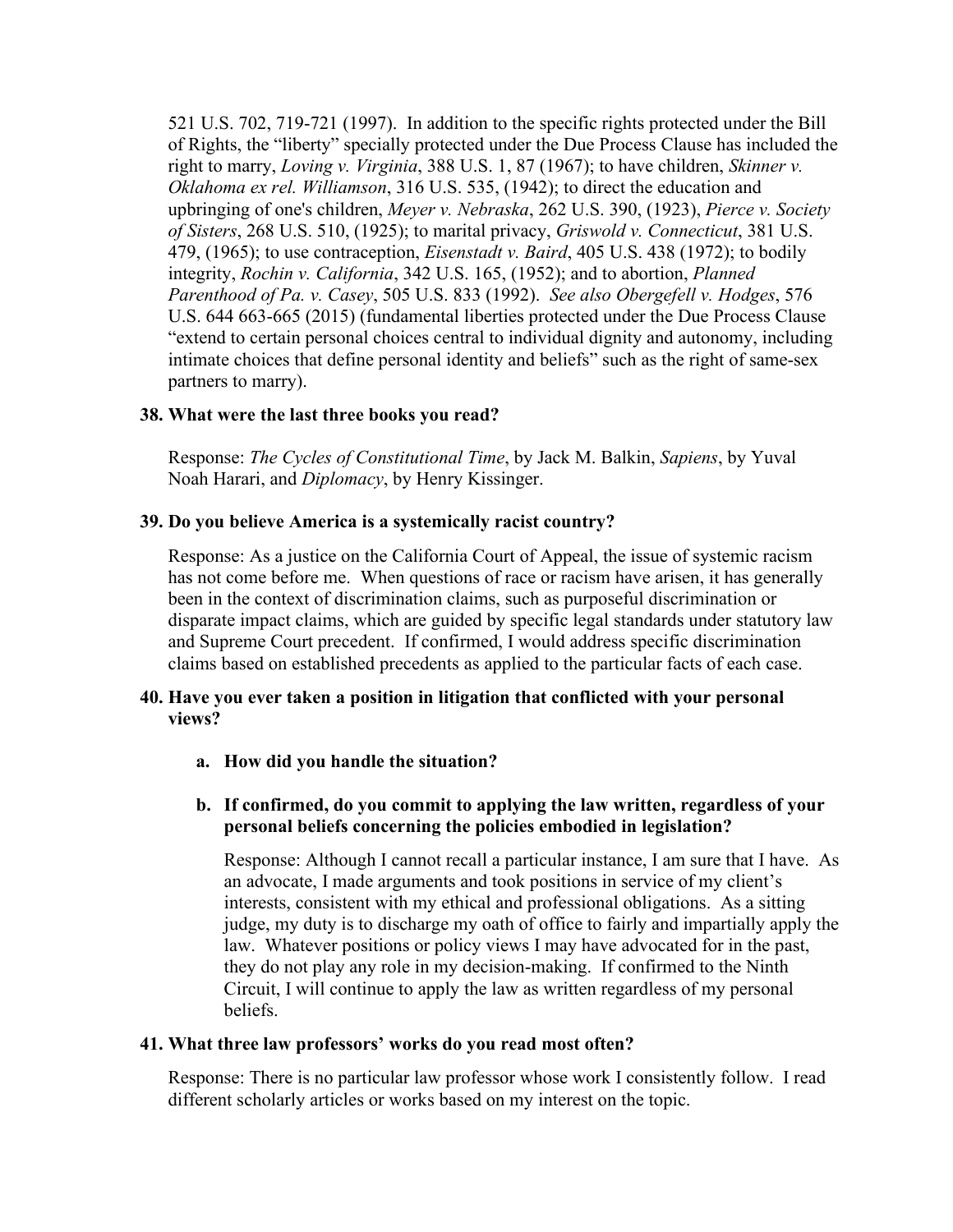### **42. Which of the Federalist Papers has most shaped your views of the law?**

Response: My views of the law have not been shaped by any one particular Federalist Paper.

### **43. What is a judicial opinion, law review article, or other legal opinion that made you change your mind?**

Response: I have read many persuasive judicial opinions. I do not regularly read law review articles or treatises.

### **44. Do you believe that an unborn child is a human being?**

Response: As a sitting judge and judicial nominee to a federal circuit, it would not be appropriate for me to respond to this question because it may create the impression that I have prejudged a future case that may come before me that raises this issue.

# **45. The Second Amendment provides that, "A well regulated Militia, being necessary to the security of a free State, the right of the people to keep and bear Arms, shall not be infringed."**

### **a. What is your understanding of the Supreme Court's holding in** *District of Columbia v. Heller***, 554 U.S. 570 (2008)?**

Response: In *District of Columbia v. Heller*, 554 U.S. 570, 595 (2008), the United States Supreme Court held that the Second Amendment secures "an individual right to keep and bear arms" without regard to service in a militia. The core right recognized is "the right of law-abiding, responsible citizens to use arms in defense of hearth and home." *Id*. at 635. The Supreme Court clarified that "[l]ike most rights, the right secured by the Second Amendment is not unlimited" and provided three examples of presumptively valid firearm regulations: (1) "prohibitions on the possession of firearms by felons and the mentally ill," (2) "laws forbidding the carrying of firearms in sensitive places such as schools and government buildings," and (3) "laws imposing conditions and qualifications on the commercial sale of arms." *Id*. at 626-627. The *Heller* court declined to adopt a single standard for review of such claims.

**b. Have you ever issued a judicial opinion, order, or other decision adjudicating a claim under the Second Amendment or any analogous state law? If yes, please provide citations to or copies of those decisions.**

Response: No.

### **46. Other than at your hearing before the Senate Judiciary Committee, have you ever testified under oath? Under what circumstances? If this testimony is available online or as a record, please include the reference below or as an attachment.**

Response: To the best of my recollection, I have testified one other time under oath when I was deposed in a civil lawsuit. Plaintiffs, the co-owners of a four-unit apartment building where my mother had resided for 30 years, filed an action for partition and judicial sale of the property against me and my mother. The matter was dismissed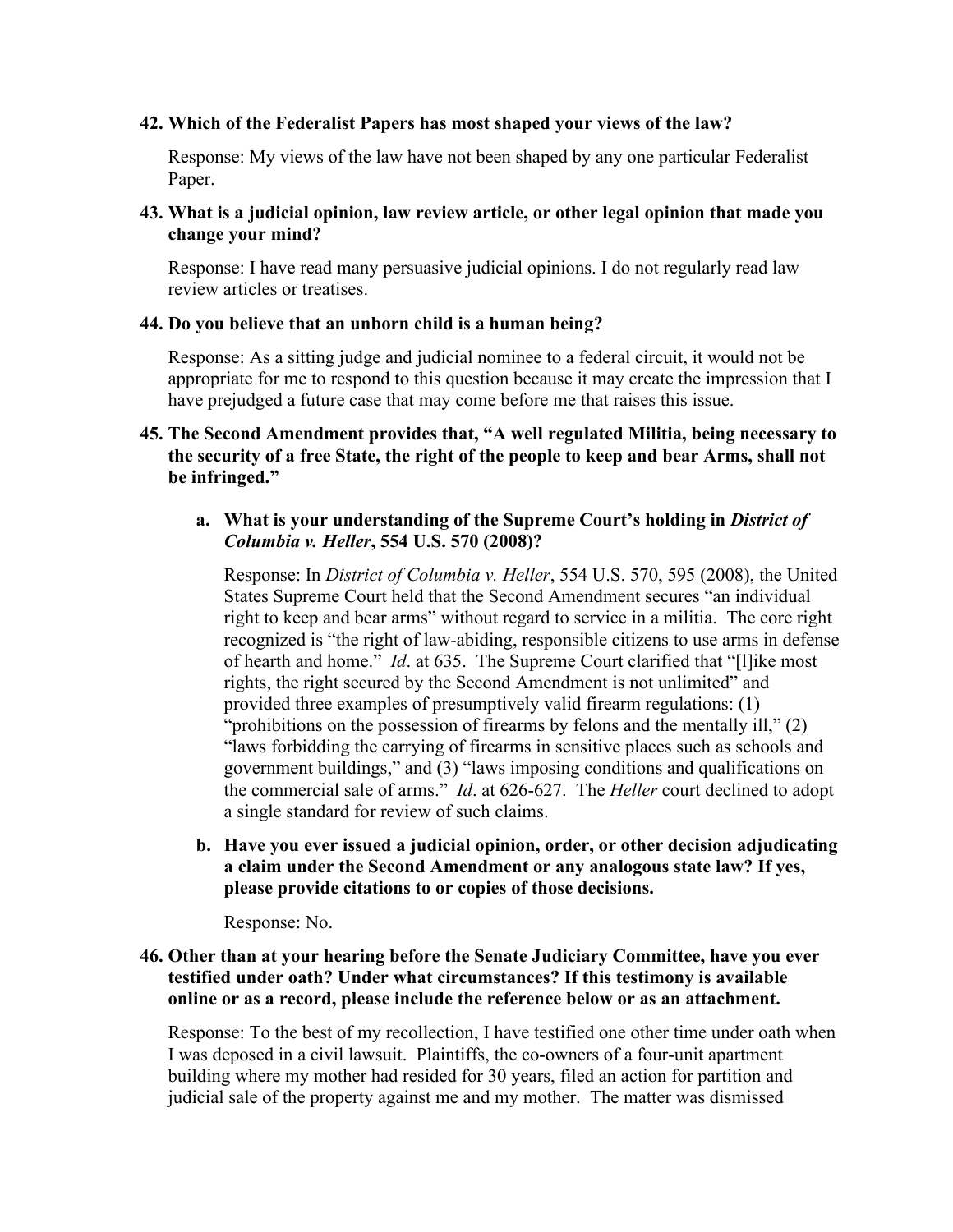following a settlement in 2019. *Khngikyan v. Sanchez*, No. LC 106313 (L.A. Cty. Sup. Ct.) (Keeny, J.).

### **47. In the course of considering your candidacy for this position, has anyone at the White House or Department of Justice asked for you to provide your views on:**

**a.** *Roe v. Wade,* **410 U.S. 113 (1973)?**

Response: No.

**b. The Supreme Court's substantive due process precedents?**

Response: No.

**c. Systemic racism?**

Response: No.

**d. Critical race theory?**

Response: No.

### **48. Do you currently hold any shares in the following companies:**

- **a. Apple?**
- **b. Amazon?**
- **c. Google?**
- **d. Facebook?**
- **e. Twitter?**

Response: I do not hold shares in any of the companies listed above.

### **49. Have you ever authored or edited a brief that was filed in court without your name on the brief?**

### **a. If so, please identify those cases with appropriate citation.**

Response: In my seven years as Deputy Legal Affairs Secretary for Governor Brown, I reviewed and edited a substantial number of briefs that were filed in federal and state courts without my name on the brief, including in the following listed matters:

1. *Hines v. Yousef*, No. 1:13-CV-0357 AWI-JLT, 2015 WL 2385095 (E.D. Cal. May 19, 2015); *Jackson v. Brown*, 134 F. Supp. 3d 1237 (E.D. Cal. 2015); *Smith v. Schwarzenegger*, 137 F. Supp. 3d 1233 (E.D. Cal. 2015); *Gregge v. Cate*, No. 1:15 cv-00176-LJO-SAB, 2015 WL 2448679 (E.D. Cal. May 20, 2015); *Hines v. Yousef*,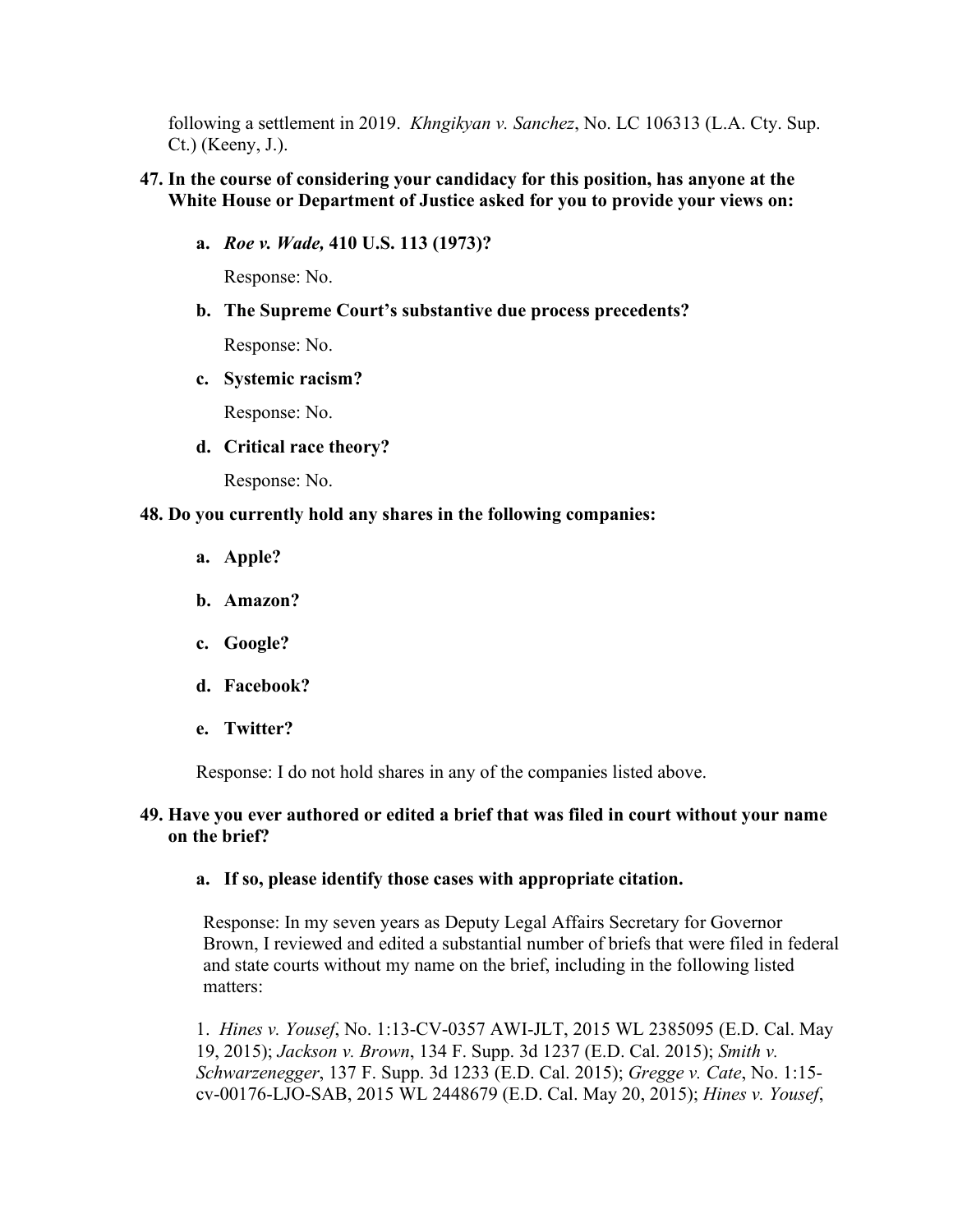914 F.3d 1218 (9th Cir. 2019)

2. *In re Butler*, 236 Cal.App.4th 1222 (2015), *rev'd*, 413 P.3d 1178 (Cal. 2018)

3. *Brown v. Sup. Ct.*, 371 P.3d 223 (Cal. 2016)

4. *Mitchell v. Cate*, No. 2:08-CV-01196-TLN-EFB, 2015 WL 5920755 (E.D. Cal. Oct. 8, 2015)

5. *Plata v. Brown*, 570 U.S. 938 (2013) (application for stay denied); 571 U.S. 948 (2013) (dismissed for want of jurisdiction); 922 F. Supp. 2d 1004 (E.D. Cal. & N.D. Cal. 2013); 952 F. Supp. 2d 901 (E.D. Cal. & N.D. Cal. 2013); 960 F. Supp. 2d 1057 (E.D. Cal. & N.D. Cal. 2013)

6. *Coleman v. Brown*, 938 F. Supp. 2d 955 (E.D. Cal. 2013); 28 F. Supp. 3d 1068 (E.D. Cal. 2014); No. 2:90-cv-0520, 2017 WL 1398828 (E.D. Cal. Apr. 19, 2017); 756 F. App'x 677 (9th Cir. Nov. 28, 2018)

7. *Plata v. Brown*, 427 F. Supp. 3d 1211 (N.D. Cal. 2013); No. 3:01-cv-01351, 2013 WL 654996 (N.D. Cal. Feb. 21, 2013); 754 F.3d 1070 (9th Cir. 2013); No. 3:01-cv-01351, 2018 WL 4262290 (N.D. Cal. Sept. 6, 2018)

8. *In re Lira*, 317 P.3d 619 (Cal. 2014)

9. *Gilman v. Brown*, 814 F.3d 1007 (9th Cir. 2016)

10. *Ashker v. Brown*, No. 09–cv–05796–CW (NJV), 2013 WL 4026971 (N.D. Cal. July 12, 2013); 2017 WL 1065007 (N.D. Cal. Mar. 20, 2017); No. 09-cv-05796-CW, 2018 WL 11300426 (N.D. Cal. Dec. 7, 2018)

11. *Armstrong v. Brown*, 103 F.Supp.3d 1070 (N.D Cal. 2015)

### **50. Have you ever confessed error to a court?**

### **a. If so, please describe the circumstances.**

Response: To the best of my recollection, no.

### **51. Please describe your understanding of the duty of candor, if any, that nominees have to state their views on their judicial philosophy and be forthcoming when testifying before the Senate Judiciary Committee.** *See* **U.S. Const. art. II, § 2, cl. 2.**

Response: All nominees take the oath before testifying at their confirmation hearing to provide truthful information, so that the United States Senate can fulfill its advice and consent role under the Constitution.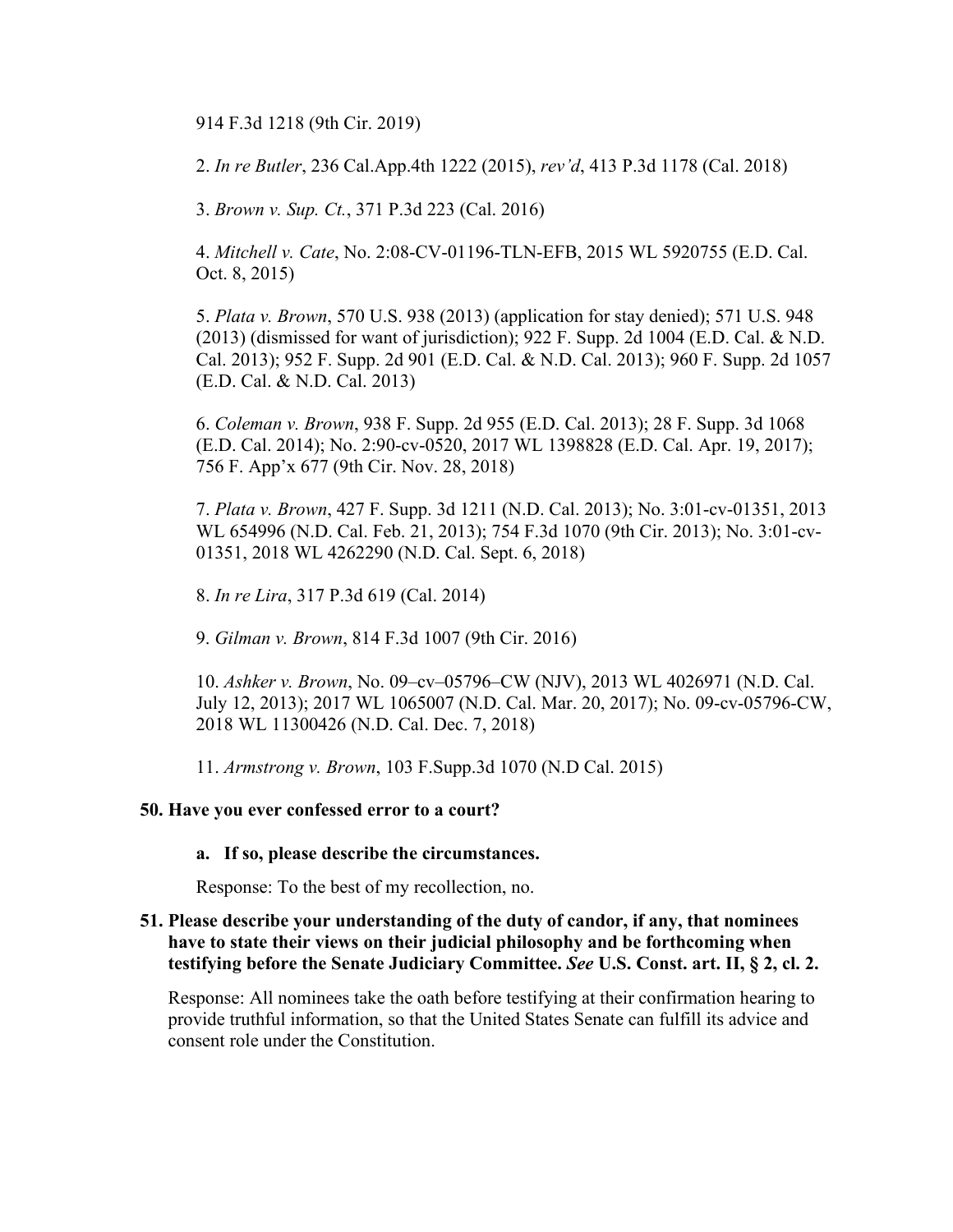### **Questions for the Record for Gabriel Patrick Sanchez From Senator Mazie K. Hirono**

- 1. As part of my responsibility as a member of the Senate Judiciary Committee and to ensure the fitness of nominees, I am asking nominees to answer the following two questions:
	- **a. Since you became a legal adult, have you ever made unwanted requests for sexual favors, or committed any verbal or physical harassment or assault of a sexual nature?**

Response: No.

**b. Have you ever faced discipline, or entered into a settlement related to this kind of conduct?** 

Response: No.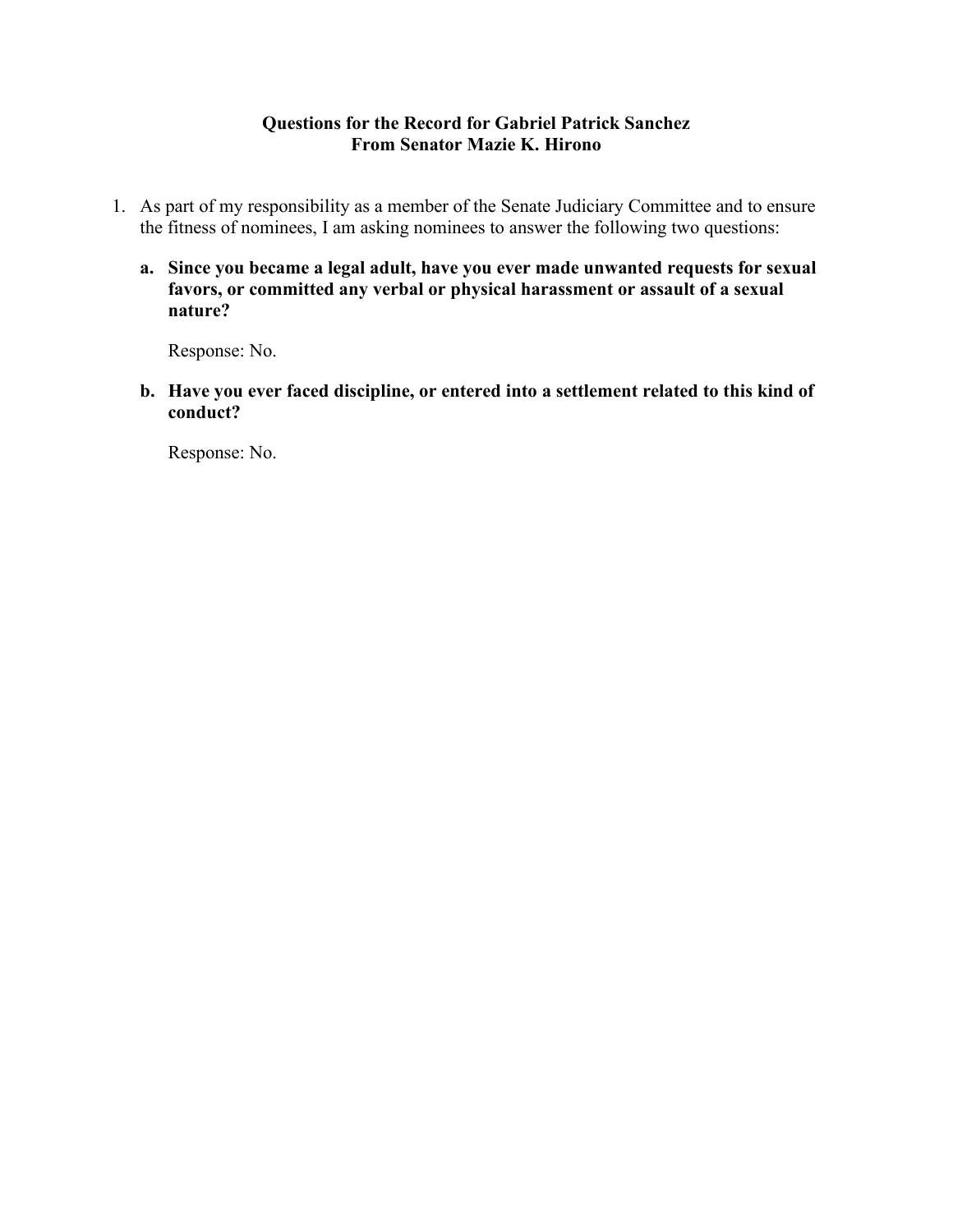### **Senator Ben Sasse Questions for the Record for Gabriel P. Sanchez U.S. Senate Committee on the Judiciary Hearing: "Nominations" November 03, 2021**

#### Questions for Gabriel P. Sanchez:

### **1. When asked about your approach to statutory interpretation, you stated that judges may go beyond the text of the statute if the text itself is ambiguous or if the "context of the purpose and overall structure of the statute" creates ambiguity.**

### **i. How would you determine the purpose of a statute?**

Response: As the United States Supreme Court explained in *King v. Burwell*: "If the statutory language is plain, we must enforce it according to its terms. But oftentimes the 'meaning—or ambiguity—of certain words or phrases may only become evident when placed in context.' So when deciding whether the language is plain, we must read the words 'in their context and with a view to their place in the overall statutory scheme.' Our duty, after all, is 'to construe statutes, not isolated provisions.'" *King v. Burwell*, 576 U.S. 473, 486 (2015) (internal citations omitted).

Courts have employed several interpretive methods to determine the purpose or object of a statutory enactment. Statutory purpose may be clear from the plain language of the statutory text itself. *See, e.g*., *Griggs v. Duke Power Co*., 401 U.S. 424, 429-430 (1971) ("The objective of Congress in the enactment of Title VII is plain from the language of the statute. It was to achieve equality of employment opportunities and remove barriers that have operated in the past to favor an identifiable group of white employees over other employees.") Statutory purpose can also be discerned from a statute's statement of findings and purpose. *See, e.g.,* 42 U.S.C. § 2000bb(b)(1) (stating the Religious Freedom Restoration Act was enacted "to restore the compelling interest test as set forth in *Sherbert v. Verner*, 374 U.S. 398 (1963) and *Wisconsin v. Yoder*, 406 U.S. 205 (1972) and to guarantee its application in all cases where free exercise of religion is substantially burdened"); *Burwell v. Hobby Lobby Stores, Inc.*, 573 U.S. 682, 694 (2014) (citing and discussing the RFRA's statement of findings).

### **ii. What sources would you rely on to make that determination?**

Response: Please see my response to Question 1, subpart (i) above.

### **iii. When, if ever, is it appropriate for judges to rely on Congress's subjective intent to answer questions that arise in federal litigation?**

Response: Under *Chevron U.S.A. Inc. v. Natural Resources Defense Council*, 467 U.S. 837 (1984), the United States Supreme Court set forth a two-step test for judicial review of administrative agency interpretations of federal law. Under the first step: "If the intent of Congress is clear, that is the end of the matter; for the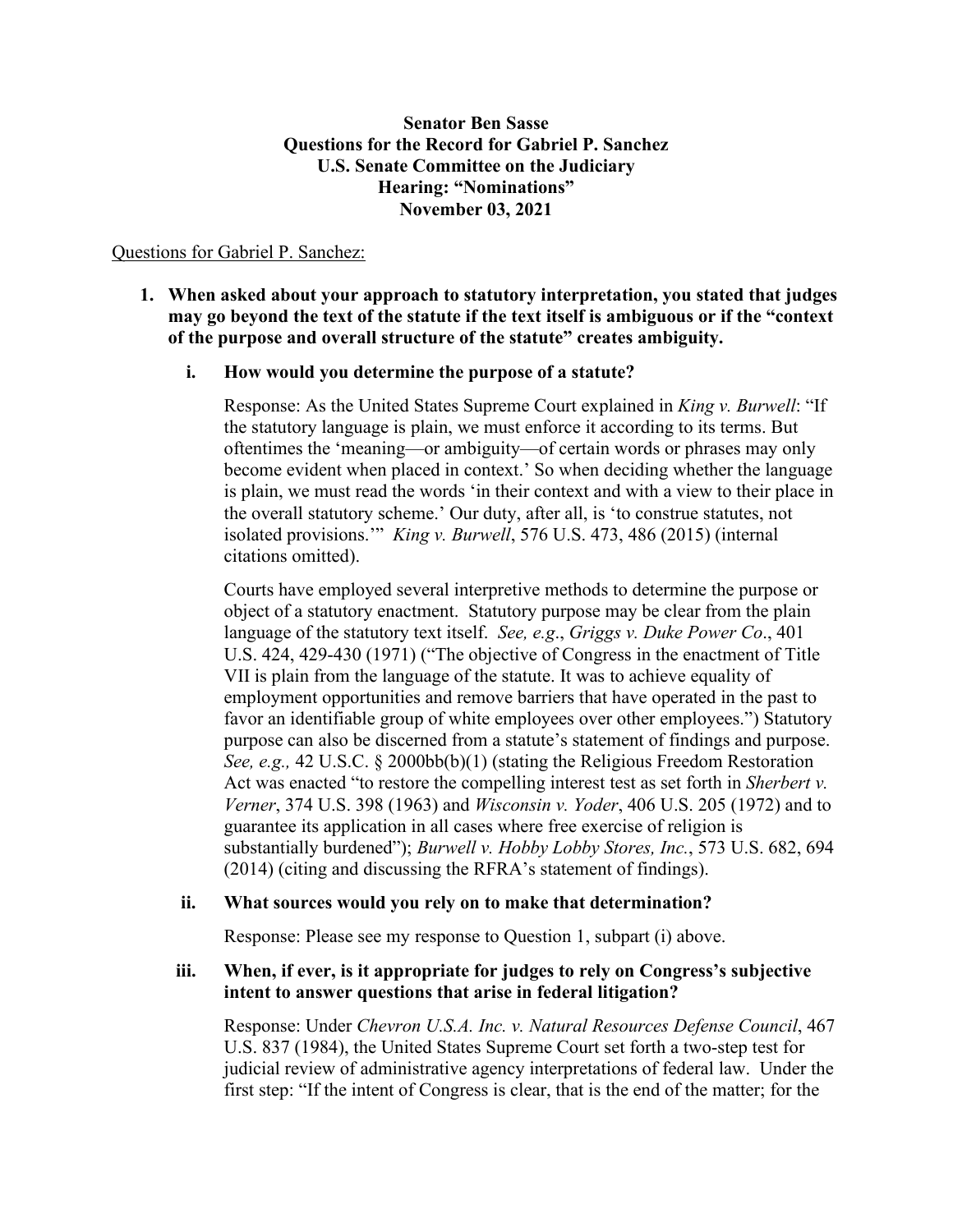court, as well as the agency, must give effect to the unambiguously expressed intent of Congress." *Chevron*, 467 U.S. at 842–43. Federal courts must also be guided by Congress's intent when undertaking federal preemption analysis. *See*, *e.g*., *Bond v. United States*, 572 U.S. 844, 866 ("[I]t is incumbent upon the federal courts to be certain of Congress' intent before finding that federal law overrides the usual constitutional balance of federal and state powers.") (internal citation and quotation marks omitted).

### **iv. In what circumstances would it be appropriate to override the clear text of the statute based on the "context of the purpose" or "overall structure" of the statute?**

Response: "It is well settled that 'the starting point for interpreting a statute is the language of the statute itself.'" *Gwaltney of Smithfield, Ltd. v. Chesapeake Bay Found., Inc*., 484 U.S. 49, 56 (1987). If the text of a statute is clear, then courts must enforce it according to its terms. *Hardt v. Reliance Standard Life Ins. Co*., 560 U.S. 242, 251 (2010). The Supreme Court has also explained: "It is a 'fundamental canon of statutory construction that the words of a statute must be read in their context and with a view to their place in the overall statutory scheme.' A court must therefore interpret the statute 'as a symmetrical and coherent regulatory scheme,' and 'fit, if possible, all parts into an harmonious whole,'" *FDA v. Brown & Williamson Tobacco Corp*., 529 U.S. 120, 133 (2000) (internal citations omitted). Statutory interpretation is therefore a "holistic endeavor" that involves review of the statutory provision in light of the overall statutory scheme. *United Sav. Assn. of Tex. v. Timbers of Inwood Forest Associates, Ltd.*, 484 U.S. 365, 371 (1988).

## **v. In cases where the text is clear, what, if any, external sources would inform your view on whether the context or purpose of the statute causes the clear text to be ambiguous?**

In cases where the statutory text is clear, external sources such as legislative history need not be consulted. *See Mohamad v. Palestinian Authority*, 566 U.S. 449, 458 (2012) ("[R]eliance on legislative history is unnecessary in light of the statute's unambiguous language.")

Questions for all nominees:

**1. Since becoming a legal adult, have you participated in any events at which you or other participants called into question the legitimacy of the United States Constitution?**

Response: No.

**2. Since becoming a legal adult, have you participated in any rallies, demonstrations, or other events at which you or other participants have willfully damaged public or private property?**

Response: No.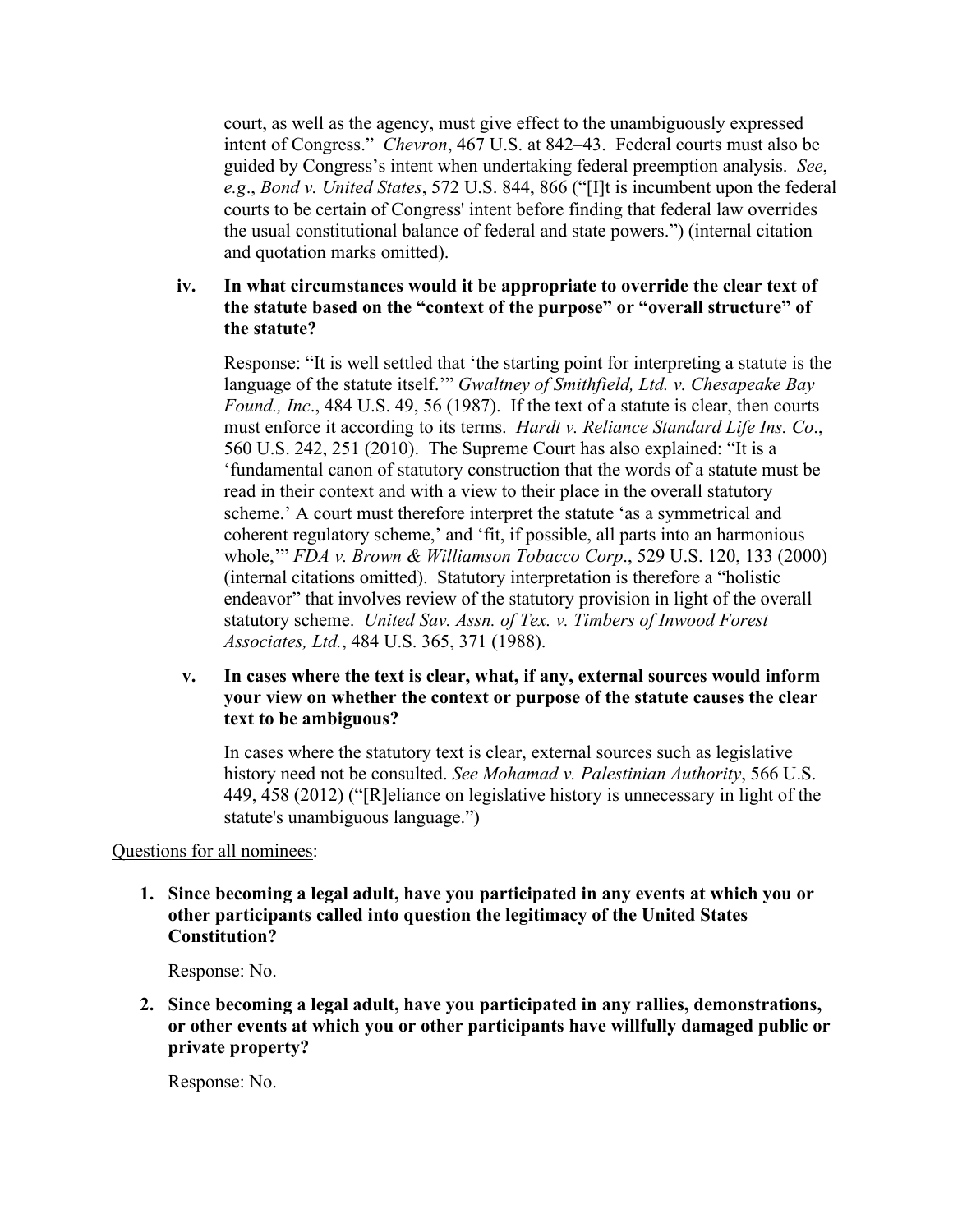### **3. How would you describe your judicial philosophy?**

Response: I strive to be a fair and impartial decisionmaker by approaching each case the same way. I avoid prejudging a matter before I have had an opportunity to carefully consider the parties' briefs and examine the record on appeal, I base my decision by applying the relevant law to the facts of each case, and I interrogate my own reasoning and remain open and willing to be persuaded to other points of view. As an appellate justice, I am mindful that we are presented with limited records and should avoid deciding matters that have not been properly presented or developed on appeal. In my written opinions, I try to provide a clear and well-reasoned explanation that offers predictability in future cases and clarity to the lower courts.

# **4. Would you describe yourself as an originalist?**

Response: I would look to United States Supreme Court and Ninth Circuit precedent to guide my own analysis of the particular question presented. In *District of Columbia v. Heller*, for example, the Supreme Court examined the original understanding of the Second Amendment by reviewing historical materials at the time of the founding as well post-ratification commentary and legislative enactments. *See District of Columbia v. Heller*, 554 U.S. 570, 584-618 (2008). In matters of statutory interpretation, Supreme Court precedent directs lower courts to begin with the plain language of the provision, and in the absence of any ambiguity in the statutory text, to enforce its terms. *King v. Burwell*, 576 U.S. 473, 486 (2015). The meaning of statutory language should also be construed in the context of the statutory scheme as a whole. *Ibid*. My mode of interpretation is therefore guided by what Supreme Court precedent calls for.

# **5. Would you describe yourself as a textualist?**

Response: Please see my response to Question 4 above.

### **6. Do you believe the Constitution is a "living" document whose precise meaning can change over time? Why or why not?**

Response: My understanding is that different meanings have been ascribed to the term "living constitution." If it is meant to support the view that the Constitution's meaning is not fixed and evolves through generations, then I disagree with that notion. The Supreme Court has held that the Constitution protects fundamental rights that are enumerated in the Bill of Rights, rooted in our nation's history and traditions, *Washington v Glucksberg*, 521 U.S. 702, 719-721 (1997), or are central to our views of individual liberty and autonomy, *Obergefell v. Hodges*, 576 U.S. 644 663-665 (2015), and these concepts have an enduring quality.

### **7. Please name the Supreme Court Justice or Justices appointed since January 20, 1953 whose jurisprudence you admire the most and explain why.**

Response: There is no individual Justice whose jurisprudence I most particularly admire.

### **8. Was Marbury v. Madison correctly decided?**

Response: As a sitting justice on the California Court of Appeal and a judicial nominee to a federal circuit, I generally refrain from commenting on the correctness of any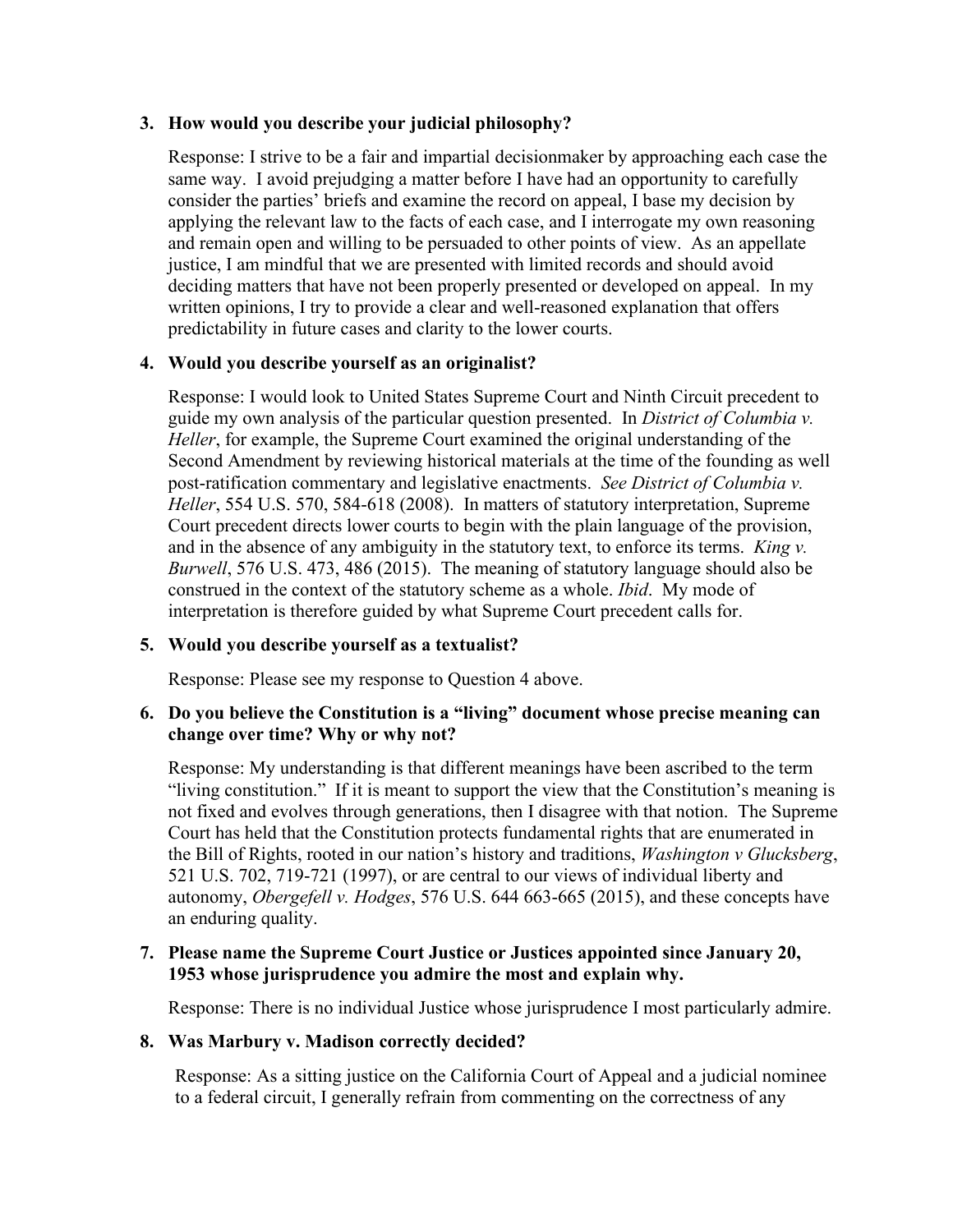United States Supreme Court decision out of respect for the high court's binding precedents and to avoid the impression that I have prejudged any legal issues that might come before me. I am duty bound to follow all applicable Supreme Court precedents and would continue to do so if confirmed to the Ninth Circuit.

Prior judicial nominees have made an exception with respect to *Marbury v. Madison.*  Because the principle of judicial review established under *Marbury v. Madison* is a foundational one central to our Constitution, it is unlikely that such holding would ever be revisited. See *Marbury v. Madison*, 5 U.S. 137, 177 (1803) ("[i]t is emphatically the province and duty of the judicial department to say what the law is"). Therefore, like other judicial nominees, I can agree that *Marbury v. Madison* was correctly decided.

#### **9. Was Lochner v. New York correctly decided?**

Response: The United States Supreme Court abrogated *Lochner v. New York* in *West Coast Hotel Co. v. Parrish*, 300 U.S. 379 (1937); *accord Day-Brite Lighting Inc. v. State of Mo*., 342 U.S. 421, 423 (1952). It is no longer good law and I would not apply that decision.

#### **10. Was Brown v. Board of Education correctly decided?**

Response: As a sitting justice on the California Court of Appeal and a judicial nominee to a federal circuit, I generally refrain from commenting on the correctness of any United States Supreme Court decision out of respect for the high court's binding precedents and to avoid the impression that I have prejudged any legal issues that might come before me. I am duty bound to follow all applicable Supreme Court precedents and would continue to do so if confirmed to the Ninth Circuit.

Prior judicial nominees have made an exception with respect to *Brown v. Board of Education. Brown* overruled *Plessy v. Ferguson*, ending legally enforced racial segregation in public education. *Brown v. Board of Ed. of Topeka*, 347 U.S. 483, 495 ("We conclude that in the field of public education the doctrine of 'separate but equal' has no place."). Because it is unlikely that *de jure* racial segregation in schools would ever be reimposed in this country, I join other judicial nominees in agreeing that *Brown v. Board of Education* was correctly decided.

#### **11. Was Bolling v. Sharpe correctly decided?**

Response: As a sitting justice on the California Court of Appeal and a judicial nominee to a federal circuit, I generally refrain from commenting on the correctness of any United States Supreme Court decision out of respect for the high court's binding precedents and to avoid the impression that I have prejudged any legal issues that might come before me. I am duty bound to follow all applicable Supreme Court precedents and would continue to do so if confirmed to the Ninth Circuit.

#### **12. Was Cooper v. Aaron correctly decided?**

Response: My response to Question 11 applies to this question.

### **13. Was Mapp v. Ohio correctly decided?**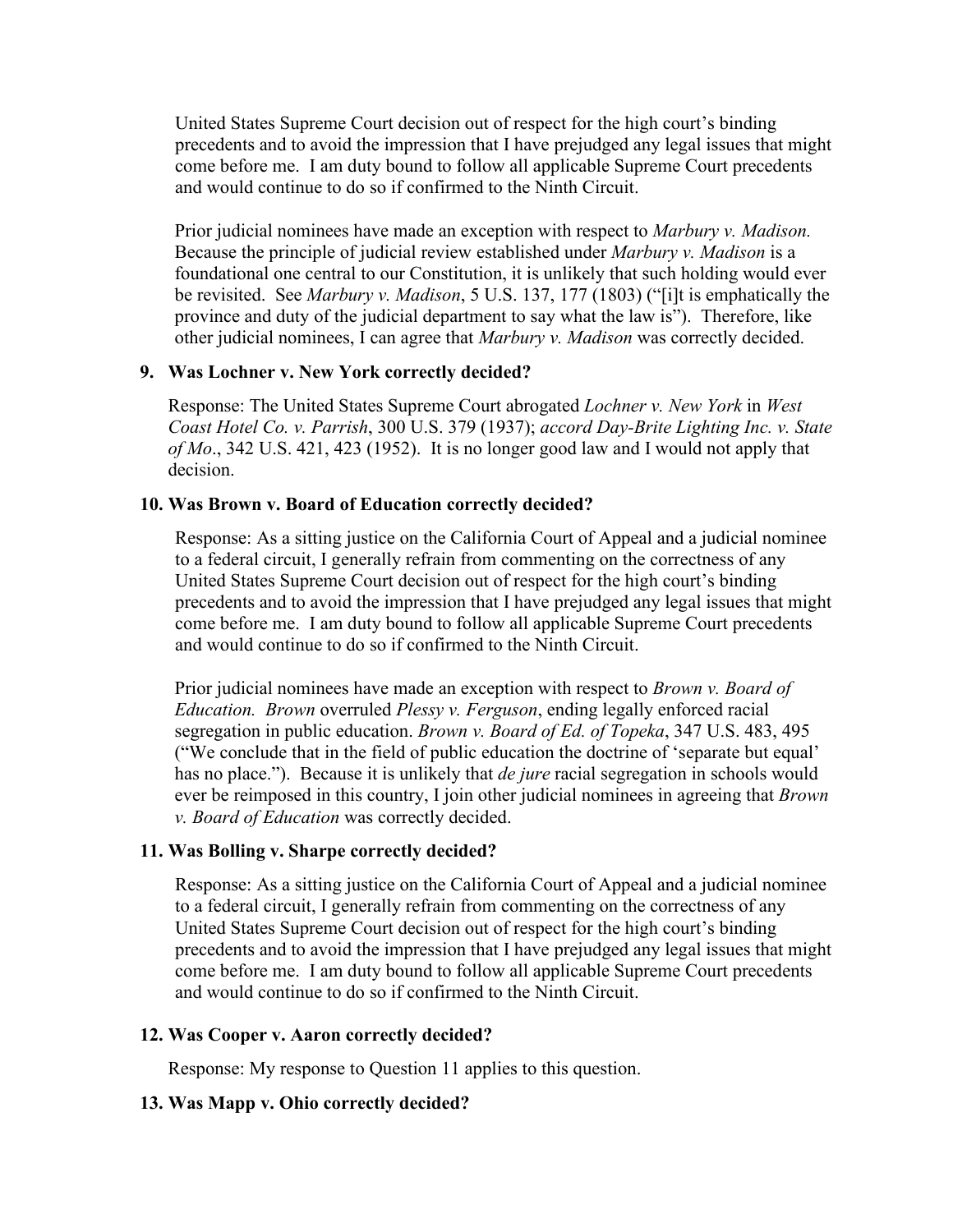Response: My response to Question 11 applies to this question.

#### **14. Was Gideon v. Wainwright correctly decided?**

Response: My response to Question 11 applies to this question.

#### **15. Was Griswold v. Connecticut correctly decided?**

Response: My response to Question 11 applies to this question.

#### **16. Was South Carolina v. Katzenbach correctly decided?**

Response: My response to Question 11 applies to this question.

#### **17. Was Miranda v. Arizona correctly decided?**

Response: My response to Question 11 applies to this question.

#### **18. Was Katzenbach v. Morgan correctly decided?**

Response: My response to Question 11 applies to this question.

#### **19. Was Loving v. Virginia correctly decided?**

Response: As a sitting justice on the California Court of Appeal and a judicial nominee to a federal circuit, I generally refrain from commenting on the correctness of any United States Supreme Court decision out of respect for the high court's binding precedents and to avoid the impression that I have prejudged any legal issues that might come before me. I am duty bound to follow all applicable Supreme Court precedents and would continue to do so if confirmed to the Ninth Circuit.

Prior judicial nominees have made an exception with respect to *Loving v. Virginia*. In *Loving*, the Supreme Court struck down a state law banning interracial marriage, holding that "the Equal Protection Clause demands that racial classifications … be subjected to the 'most rigid scrutiny,'" and concluding there was "no legitimate overriding purpose independent of invidious racial discrimination which justifies this classification." *Loving v. Virginia*, 388 U.S. 1, 11 (1963). Because it is unlikely that anti-miscegenation laws would ever be reimposed in this country, I join other judicial nominees in agreeing that *Loving v. Virginia* was correctly decided.

#### **20. Was Katz v. United States correctly decided?**

Response: My response to Question 11 applies to this question.

#### **21. Was Roe v. Wade correctly decided?**

Response: My response to Question 11 applies to this question.

#### **22. Was Romer v. Evans correctly decided?**

Response: My response to Question 11 applies to this question.

#### **23. Was United States v. Virginia correctly decided?**

Response: My response to Question 11 applies to this question.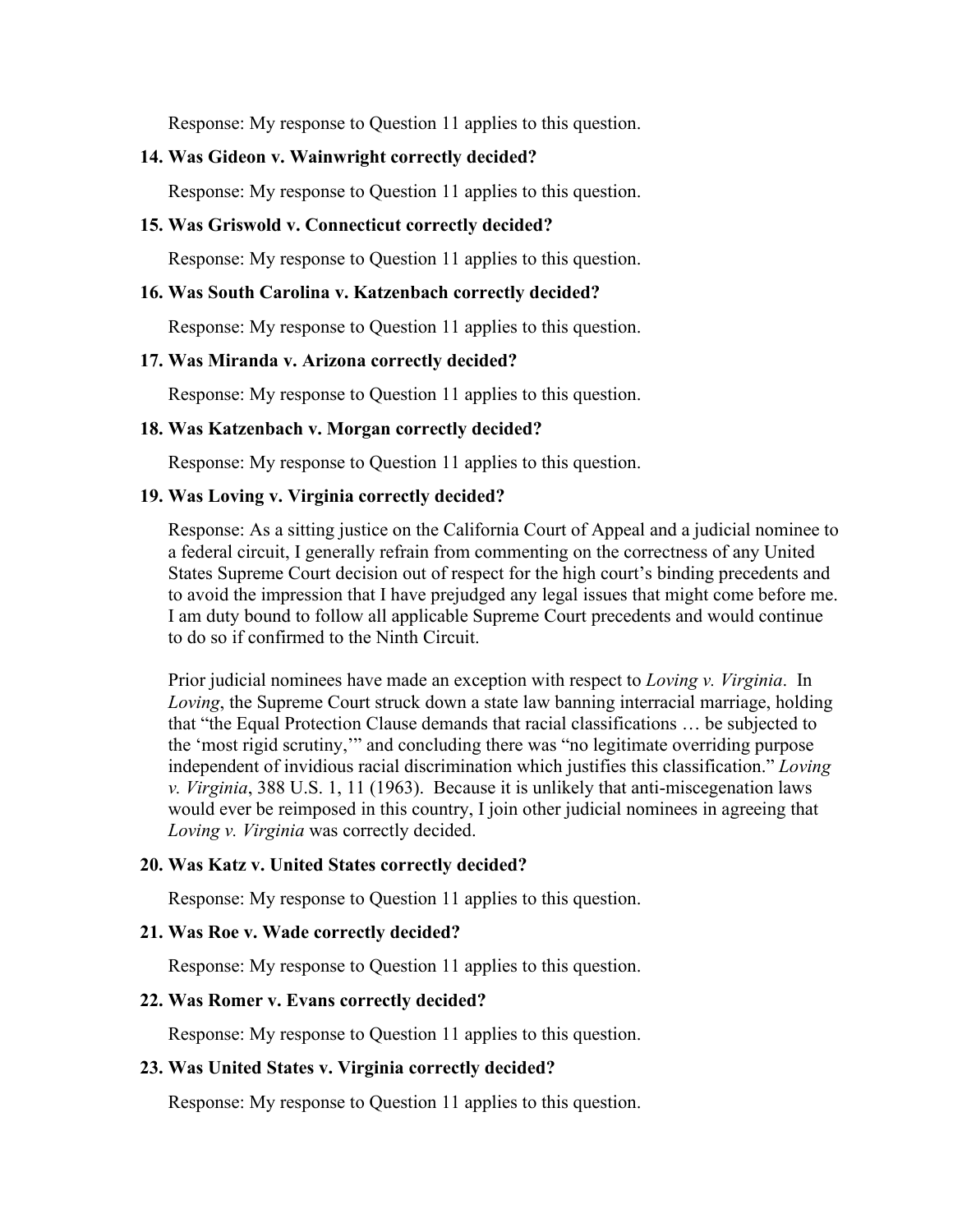#### **24. Was Bush v. Gore correctly decided?**

Response: My response to Question 11 applies to this question.

#### **25. Was District of Columbia v. Heller correctly decided?**

Response: My response to Question 11 applies to this question.

#### **26. Was Crawford v. Marion County Election Board correctly decided?**

Response: My response to Question 11 applies to this question.

#### **27. Was Boumediene v. Bush correctly decided?**

Response: My response to Question 11 applies to this question.

#### **28. Was Citizens United v. Federal Election Commission correctly decided?**

Response: My response to Question 11 applies to this question.

#### **29. Was Shelby County v. Holder correctly decided?**

Response: My response to Question 11 applies to this question.

#### **30. Was United States v. Windsor correctly decided?**

Response: My response to Question 11 applies to this question.

#### **31. Was Obergefell v. Hodges correctly decided?**

Response: My response to Question 11 applies to this question.

## **32. In the absence of controlling Supreme Court precedent, what substantive factors determine whether it is appropriate for appellate court to reaffirm its own precedent that conflicts with the original public meaning of the Constitution?**

Response: Ninth Circuit precedent makes clear that "a panel not sitting en banc may not overturn Ninth Circuit precedent." *Nichols v. McCormick*, 929 F.2d 507, 510 n. 5 (9th Cir.1991). Federal Rule of Appellate Procedure 35(a) governs en banc review, which "is not favored." The rule states that *en banc review* "ordinarily will not be ordered unless: (1) en banc consideration is necessary to secure or maintain uniformity of the court's decisions; or (2) the proceeding involves a question of exceptional importance." Fed. R. App. P. 35(a)(1)-(2).

### **33. In the absence of controlling Supreme Court precedent, what substantive factors determine whether it is appropriate for an appellate court to reaffirm its own precedent that conflicts with the original public meaning of the text of a statute?**

Response: My response to Question 32 applies to this question.

**34. What role should extrinsic factors not included within the text of a statute, especially legislative history and general principles of justice, play in statutory interpretation?**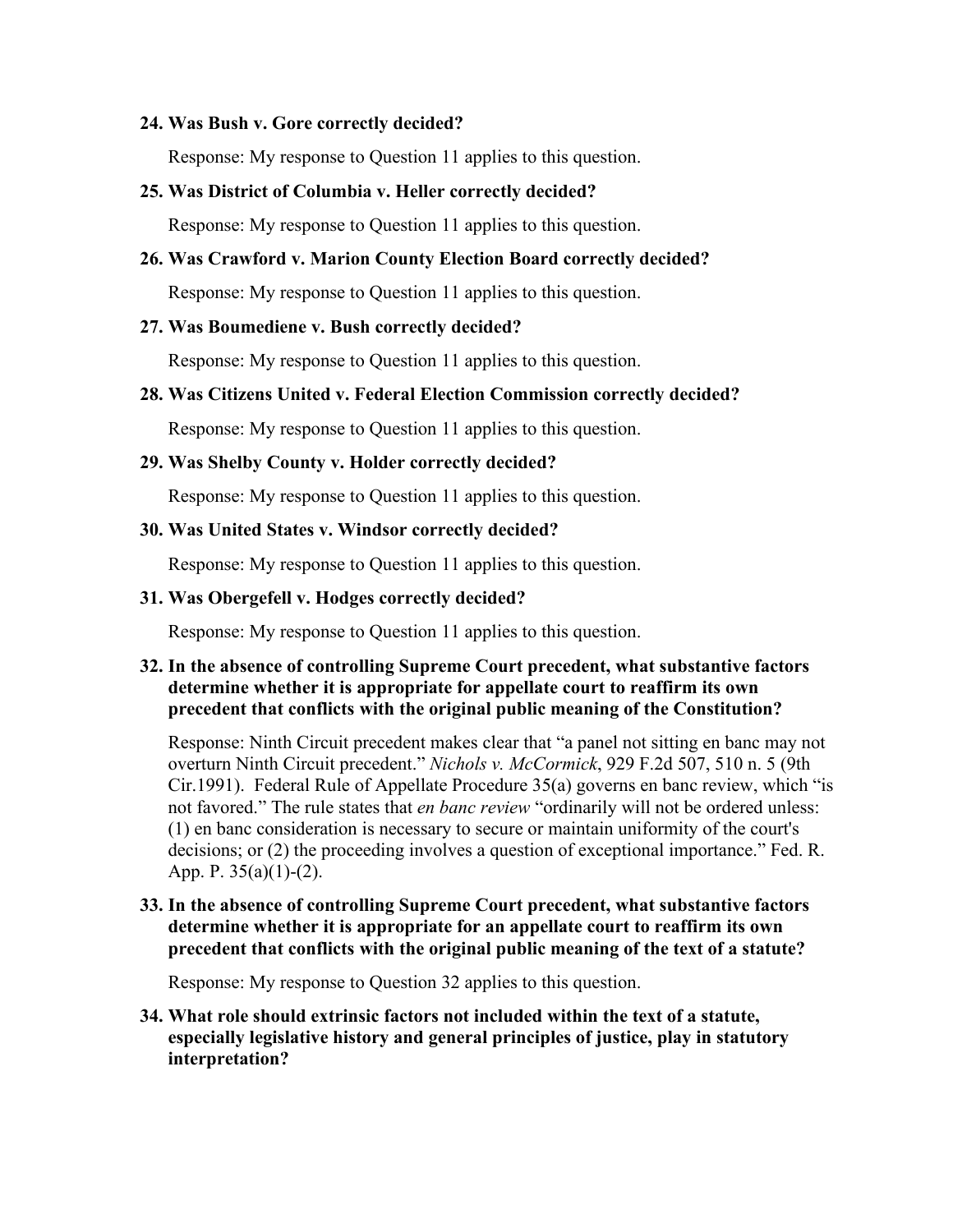Response: United States Supreme Court precedent directs lower courts to begin with the plain language of the provision, and in the absence of any ambiguity in the statutory text, to enforce its terms. The meaning of a statutory provision should also be construed in the context of the statutory scheme as a whole. If the text is clear, external sources such as legislative history need not be consulted. If the plain language of the statute does not resolve the question, I would employ other interpretative methods, such as considering analogous language in statutory provisions within the same statutory scheme, analogous language in other statutes, consideration of how other courts have interpreted the text at issue, consideration of dictionary definitions if the meaning of a word is disputed, and various canons of statutory interpretation. If legislative history is consulted, the Supreme Court instructs that "[l]egislative history, for those who take it into account, is meant to clear up ambiguity, not create it. When presented, on the one hand, with clear statutory language and, on the other, with dueling committee reports, we must choose the language." *Milner v. Dep't of the Navy*, 562 U.S. 562, 574 (2011) (quotation marks and citations omitted). I am not aware of "general principles of justice" being an accepted method of statutory interpretation.

### **35. If defendants of a particular minority group receive on average longer sentences for a particular crime than do defendants of other racial or ethnic groups, should that disparity factor into the sentencing of an individual defendant? If so, how so?**

Response: A sentencing court "must make an individualized assessment based on the facts presented and the other statutory factors." *Beckles v. United States*, 137 S. Ct. 886, 894 (2017) (quotation marks and citation omitted). The specific factors to be considered in imposing a sentence are set forth in 18 U.S.C. § 3553(a), and include "the need to avoid unwarranted sentence disparities among defendants with similar records who have been found guilty of similar conduct." *Id*. § 3553(a)(6). In reviewing a trial court's criminal sentence, I would be guided by these statutory factors, the sentencing guidelines, and any applicable policy statements of the United States Sentencing Commission.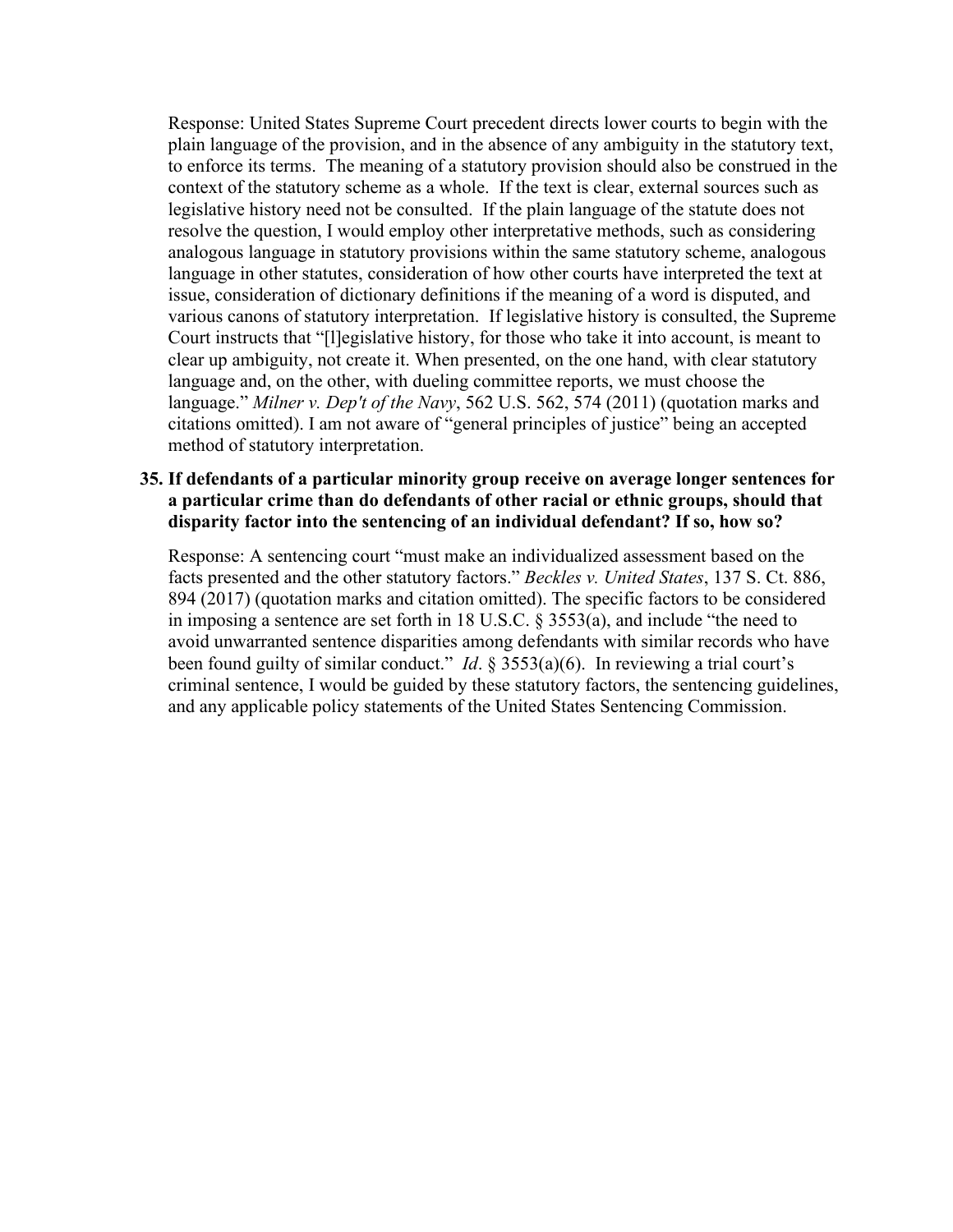# **Questions from Senator Thom Tillis for Gabriel Patrick Sanchez Nominee to be United States Circuit Judge for the Ninth Circuit**

**1. Do you believe that a judge's personal views are irrelevant when it comes to interpreting and applying the law?** 

Response: I do.

# **2. What is judicial activism? Do you consider judicial activism appropriate?**

Response: Judicial activism is when a judge injects their own personal preferences into a case and allows their personal views to color their decision-making. It is not appropriate, and as a sitting judge, I review each case fairly and impartially, allowing the parties' arguments, the factual record before me, and the governing law and precedent determine the outcome of the appeal.

# **3. Do you believe impartiality is an aspiration or an expectation for a judge?**

Response: It is an expectation. Federal judges swear an oath to "administer justice without respect to persons, and do equal right to the poor and to the rich," and to "faithfully and impartially discharge and perform all the duties incumbent upon" them "under the Constitution and laws of the United States." I took a similar oath when I was elevated to the California Court of Appeal.

## **4. Should a judge second-guess policy decisions by Congress or state legislative bodies to reach a desired outcome?**

Response: No. The role of Congress and state legislative bodies is to enact laws and formulate policy. The role of courts is to interpret and apply the law, not to make law.

### **5. Does faithfully interpreting the law sometimes result in an undesirable outcome? How, as a judge, do you reconcile that?**

Response: Yes. As an appellate judge, I have had to decide difficult cases involving the termination of parental rights and other family matters because I determined that the governing law dictated a certain outcome based on the record before me. I reconciled myself to this outcome because I understood that my personal views or sympathies are irrelevant to my role as an adjudicator, and our judicial system and public confidence in the rule of law depend upon a fair and impartial judiciary.

### **6. Should a judge interject his or her own politics or policy preferences when interpreting and applying the law?**

Response: No.

**7. What will you do if you are confirmed to ensure that Americans feel confident that their Second Amendment rights are protected?**

Response: If confirmed, I would faithfully apply the United States Supreme Court's precedent in *District of Columbia v. Heller*, 554 U.S. 570, 595 (2008) and *McDonald v. City of Chicago*, 561 U.S. 742 (2010), as well as applicable Ninth Circuit precedent.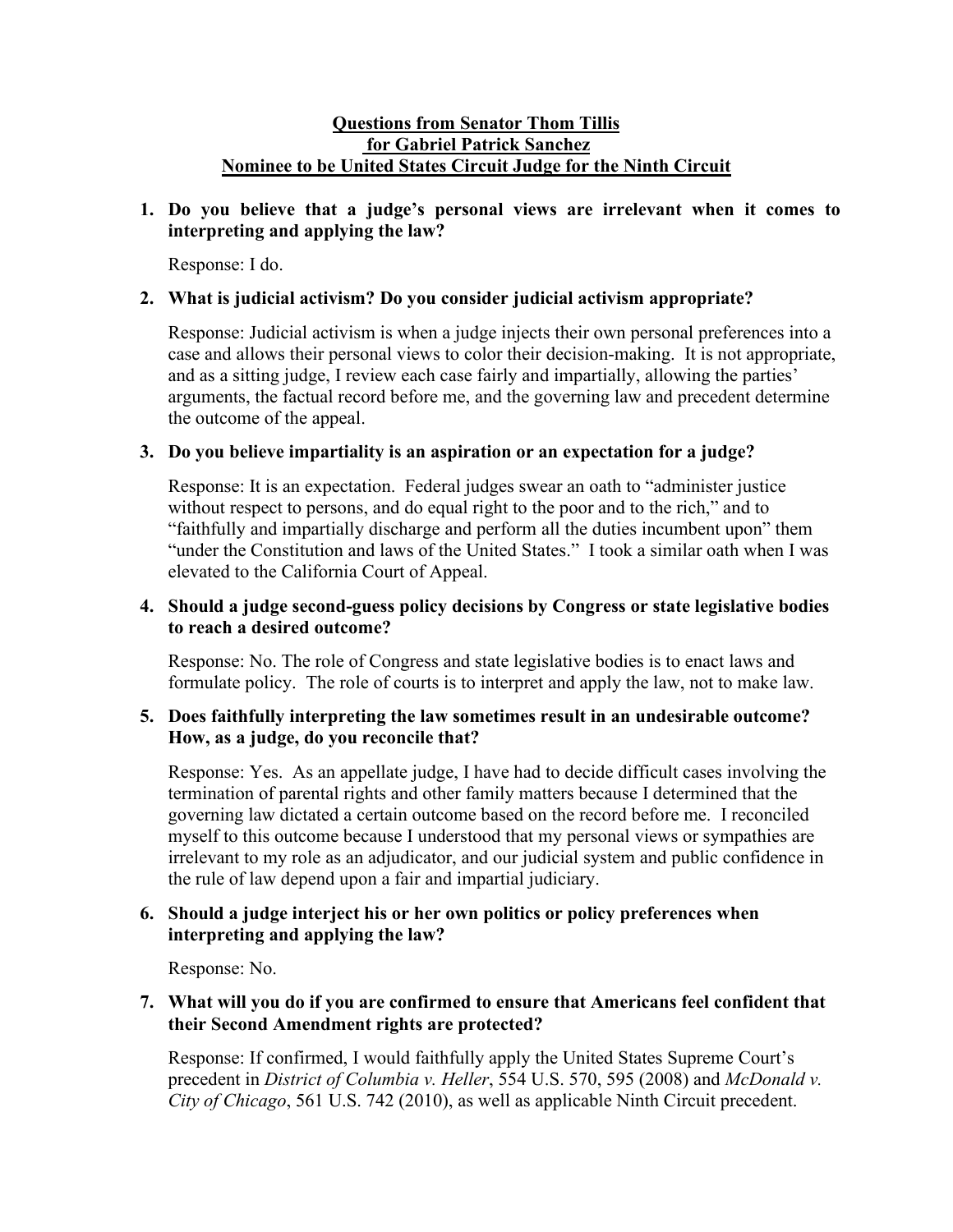**8. How would you evaluate a lawsuit challenging a Sheriff's policy of not processing handgun purchase permits? Should local officials be able to use a crisis, such as COVID-19 to limit someone's constitutional rights? In other words, does a pandemic limit someone's constitutional rights?**

Response: I would evaluate such a lawsuit as I would with any other issue that came before me, by carefully researching and applying the governing law and precedent to the facts of each case. My evaluation of such claim would include consideration of the Second Amendment jurisprudence mentioned above, applicable statutes and regulations concerning the issuance of permits, and any applicable emergency orders arising out of the COVID-19 pandemic.

# **9. What process do you follow when considering qualified immunity cases, and under the law, when must the court grant qualified immunity to law enforcement personnel and departments?**

Response: "Qualified immunity attaches when an official's conduct does not violate clearly established statutory or constitutional rights of which a reasonable person would have known." *White v. Pauly*, 580 U.S. \_\_\_ , 137 S. Ct. 548, 551 (2017) (per curiam). A right is clearly established when it is "sufficiently clear that every reasonable official would have understood that what he is doing violates that right." *Mullenix v. Luna*, 577 U.S. 7, 11, 136 S. Ct. 305 (2015) (per curiam). Although the Supreme Court's qualified immunity jurisprudence "'does not require a case directly on point for a right to be clearly established, existing precedent must have placed the statutory or constitutional question beyond debate.'" *Rivas-Villegas v. Cortesluna*, S. Ct. , 2021 WL 4822662 (Oct. 18, 2021) (per curium). "This inquiry 'must be undertaken in light of the specific context of the case, not as a broad general proposition.'" *Id.* If confirmed, I would faithfully apply the foregoing Supreme Court precedent.

## **10. Do you believe that qualified immunity jurisprudence provides sufficient protection for law enforcement officers who must make split-second decisions when protecting public safety?**

Response: The scope and application of qualified immunity involves important questions of policy that are best addressed by policymakers from the executive and legislative branches of government.

# **11. What do you believe should be the proper scope of qualified immunity protections for law enforcement?**

Response: The legal standards set forth above in my response to Question 9 is the governing standard under United States Supreme Court precedent and the standard I will apply unless Congress or the Supreme Court alters that standard.

### **12. Copyright law is a complex area of law that is grounded in our constitution, protects creatives and commercial industries, and is shaped by our cultural values. It has become increasingly important as it informs the lawfulness of a use of digital content and technologies.**

**a. What experience do you have with copyright law?**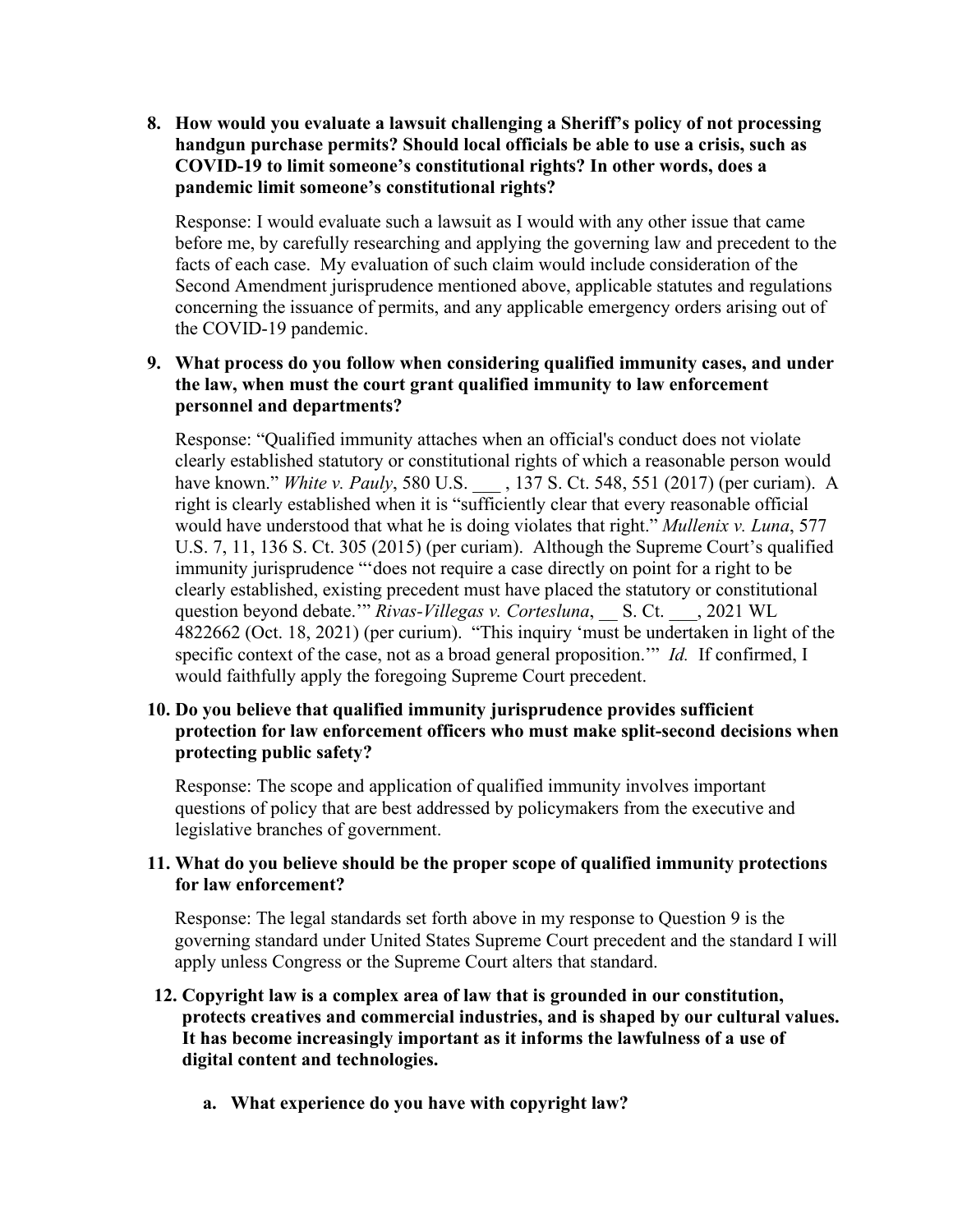Response: I have limited experience in copyright law.

**b. Please describe any particular experiences you have had involving the Digital Millennium Copyright Act.** 

Response: None.

**c. What experience do you have addressing intermediary liability for online service providers that host unlawful content posted by users?**

Response: None.

**d. What experience do you have with First Amendment and free speech issues? Do you have experience addressing free speech and intellectual property issues, including copyright?**

Response: As a judge on the California Court of Appeal, I have authored several opinions addressing First Amendment and free speech issues, but none of those opinions involved intellectual property rights issues.

- **13. The legislative history of the Digital Millennium Copyright Act reinforces the statutory text that Congress intended to create an obligation for online hosting services to address infringement even when they do not receive a takedown notice. However, the Copyright Office recently reported courts have conflated statutory obligations and created a "high bar" for "red flag knowledge, effectively removing it from the statute..." It also reported that courts have made the traditional common law standard for "willful blindness" harder to meet in copyright cases.**
	- **a. In your opinion, where there is debate among courts about the meaning of legislative text, what role does or should Congressional intent, as demonstrated in the legislative history, have when deciding how to apply the law to the facts in a particular case?**

Response: As the United States Supreme Court explained in *King v. Burwell*: "If the statutory language is plain, we must enforce it according to its terms. But oftentimes the 'meaning—or ambiguity—of certain words or phrases may only become evident when placed in context.' So when deciding whether the language is plain, we must read the words 'in their context and with a view to their place in the overall statutory scheme.' Our duty, after all, is 'to construe statutes, not isolated provisions.'" *King v. Burwell*, 576 U.S. 473, 486 (2015) (internal citations omitted).

If the plain language of the text does not resolve the question, there are several methods of interpretation that courts may utilize before relying on external sources such as legislative history. Courts may consider, for example, analogous language in statutory provisions within the same statutory scheme, analogous language in other statutes, consideration of how other circuit courts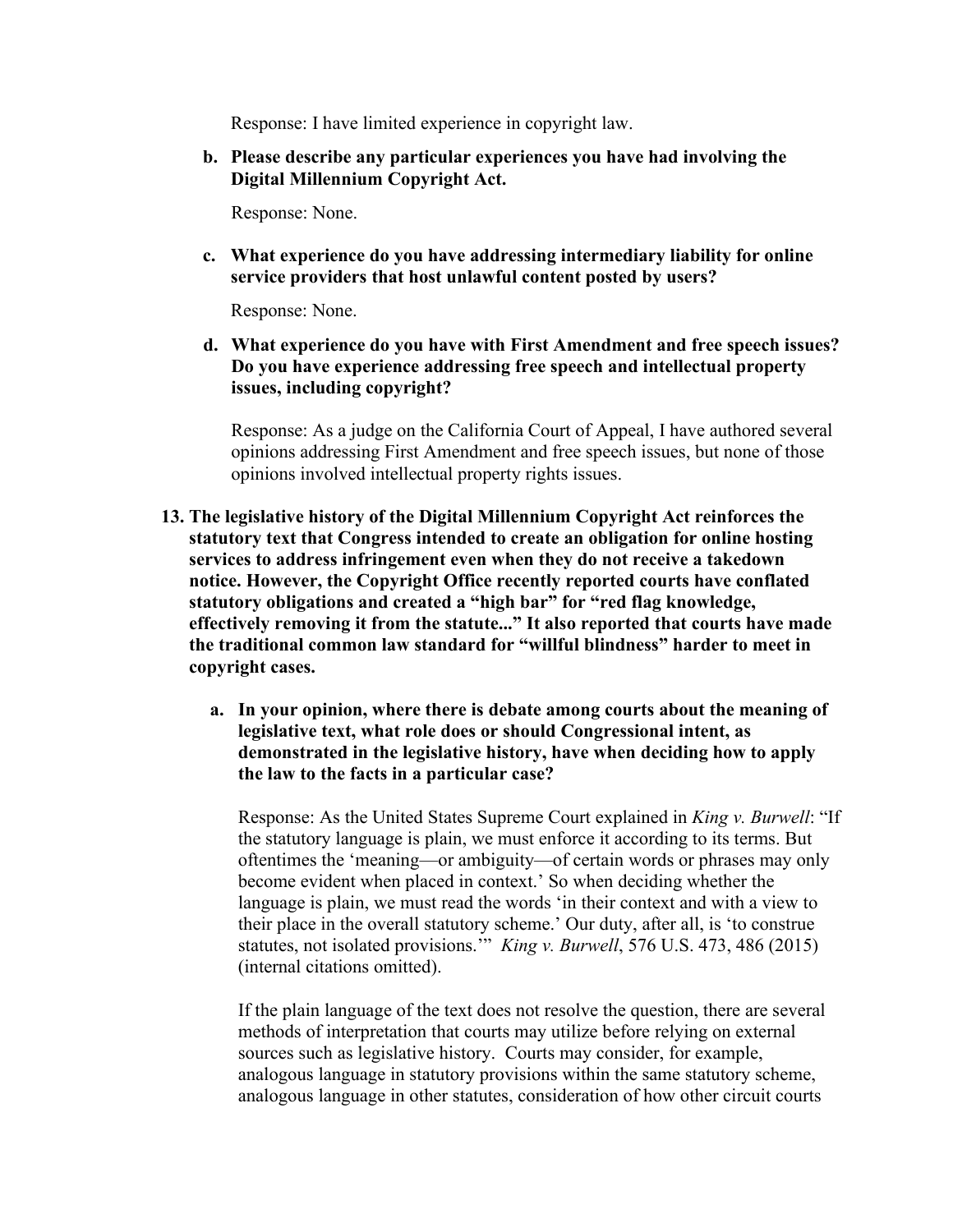have interpreted the text at issue, consideration of dictionary definitions if the meaning of a word is disputed, and various canons of statutory interpretation. If legislative history is consulted, the Supreme Court instructs that "[l]egislative history, for those who take it into account, is meant to clear up ambiguity, not create it. When presented, on the one hand, with clear statutory language and, on the other, with dueling committee reports, we must choose the language." *Milner v. Dep't of the Navy*, 562 U.S. 562, 574 (2011) (quotation marks and citations omitted).

**b. Likewise, what role does or should the advice and analysis of the expert federal agency with jurisdiction over an issue (in this case, the U.S. Copyright Office) have when deciding how to apply the law to the facts in a particular case?**

Response: In *Christensen v. Harris County*, 529 U.S. 576, 587 (2000), the Supreme Court held that when a court is confronted with an interpretation contained in an agency opinion letter, policy statement, agency manual, or enforcement guideline – all of which lack the force of law – it does not warrant *Chevron*-style deference. Instead, interpretations contained in such formats are entitled to respect, but only to the extent they have the power to persuade. This is known as *Skidmore* deference, as set forth in *Skidmore v. Swift*, 323 U.S. 134, 140 (1944).

### **c. Do you believe that awareness of facts and circumstances from which copyright infringement is apparent should suffice to put an online service provider on notice of such material or activities, requiring remedial action?**

Response: If I am confirmed and such an issue were to be presented to me, I would research the applicable law, including the Digital Millennium Copyright Act (DMCA) of 1998 and any other relevant precedent, to determine what duties an online service provider has to act in the face of apparent copyright infringement.

- **14. The scale of online copyright infringement is breathtaking. The DMCA was developed at a time when digital content was disseminated much more slowly and there was a lot less infringing material online.** 
	- **a. How can judges best interpret and apply to today's digital environment laws like the DMCA that were written before the explosion of the internet, the ascension of dominant platforms, and the proliferation of automation and algorithms?**

Response: I do not have sufficient familiarity with the issue to provide a response about the limitations of existing law to address widespread copyright infringement.